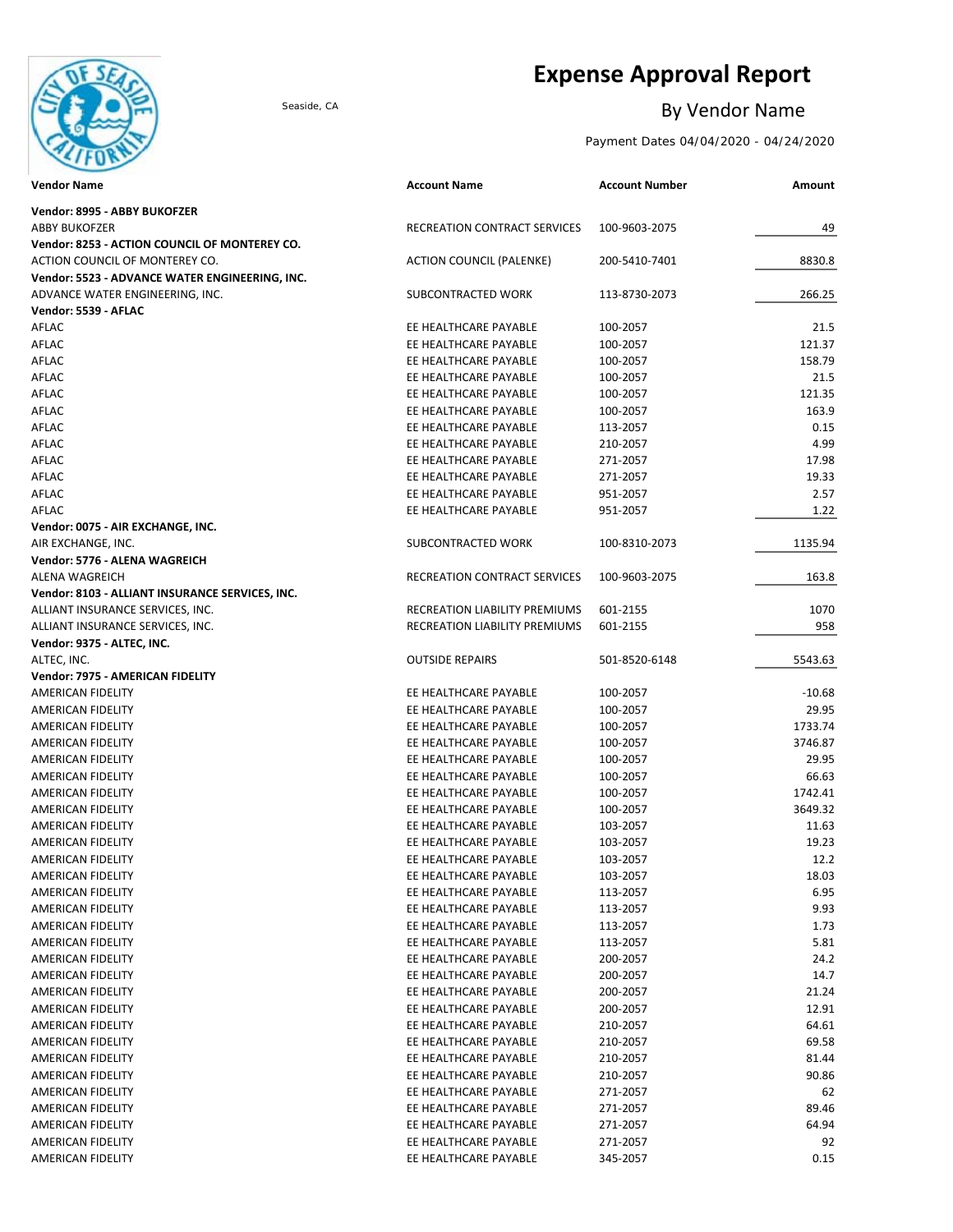| AMERICAN FIDELITY | EE HEALTHCARE PAYABLE | 401-2057 | 43.45  |
|-------------------|-----------------------|----------|--------|
| AMERICAN FIDELITY | EE HEALTHCARE PAYABLE | 401-2057 | 117.06 |
| AMERICAN FIDELITY | EE HEALTHCARE PAYABLE | 401-2057 | 38.52  |
| AMERICAN FIDELITY | EE HEALTHCARE PAYABLE | 401-2057 | 90.36  |
| AMERICAN FIDELITY | EE HEALTHCARE PAYABLE | 501-2057 | 23.01  |
| AMERICAN FIDELITY | EE HEALTHCARE PAYABLE | 501-2057 | 22.02  |
| AMERICAN FIDELITY | EE HEALTHCARE PAYABLE | 501-2057 | 23.02  |
| AMERICAN FIDELITY | EE HEALTHCARE PAYABLE | 501-2057 | 22.02  |
| AMERICAN FIDELITY | EE HEALTHCARE PAYABLE | 503-2057 | 20.39  |
| AMERICAN FIDELITY | EE HEALTHCARE PAYABLE | 503-2057 | 51.59  |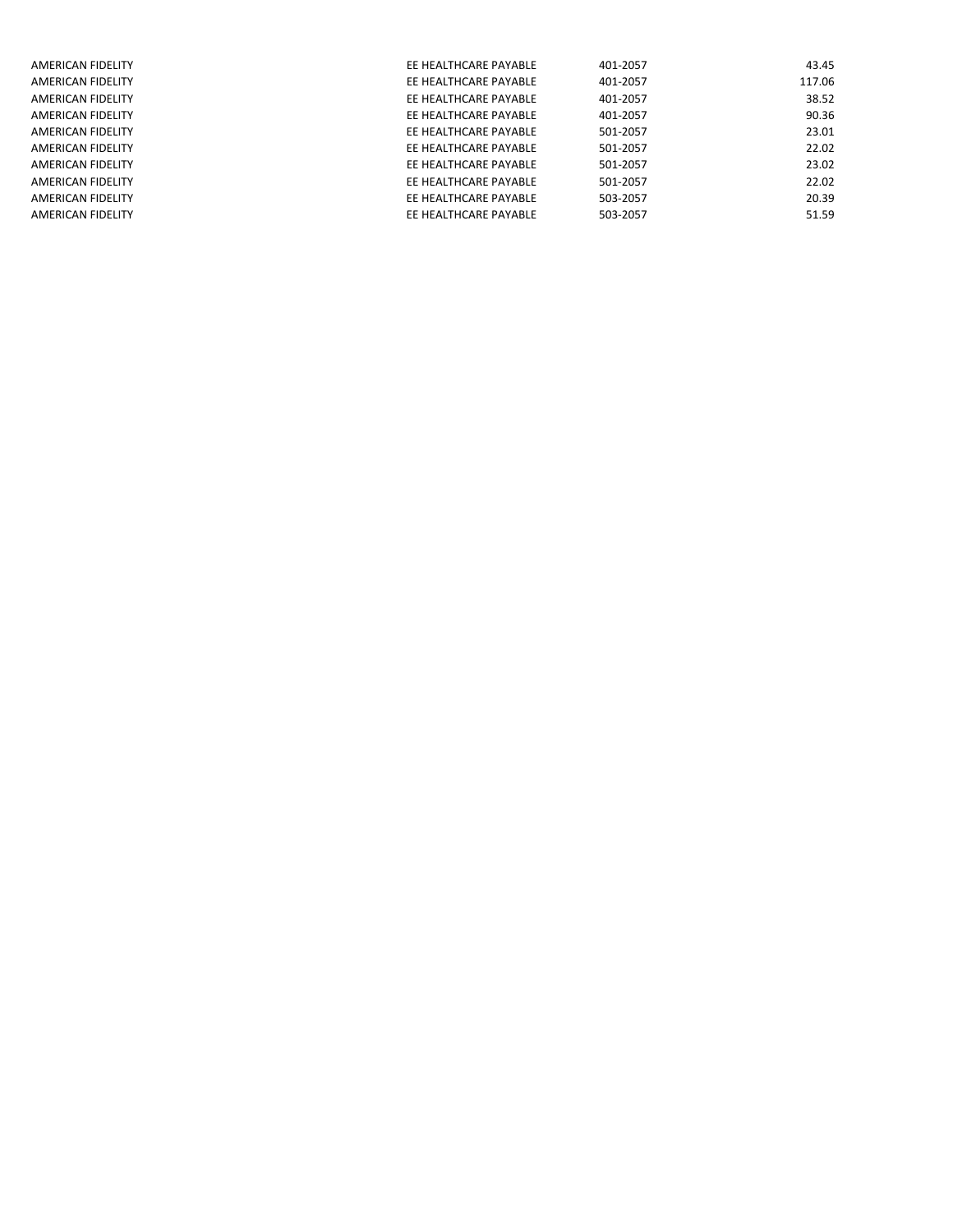| AMERICAN FIDELITY                                   | EE HEALTHCARE PAYABLE                        | 503-2057      | 20.39   |
|-----------------------------------------------------|----------------------------------------------|---------------|---------|
| AMERICAN FIDELITY                                   | EE HEALTHCARE PAYABLE                        | 503-2057      | 51.59   |
| AMERICAN FIDELITY                                   | EE HEALTHCARE PAYABLE                        | 951-2057      | 47.16   |
| AMERICAN FIDELITY                                   | EE HEALTHCARE PAYABLE                        | 951-2057      | 58.7    |
| AMERICAN FIDELITY                                   | EE HEALTHCARE PAYABLE                        | 951-2057      | 7.38    |
| AMERICAN FIDELITY                                   | EE HEALTHCARE PAYABLE                        | 951-2057      | 31.4    |
| AMERICAN FIDELITY                                   | EE HEALTHCARE PAYABLE                        | 951-2057      | 50.89   |
| Vendor: 7976 - AMERICAN FIDELITY                    |                                              |               |         |
|                                                     |                                              |               |         |
| AMERICAN FIDELITY                                   | EE HEALTHCARE PAYABLE                        | 100-2057      | 41.66   |
| AMERICAN FIDELITY                                   | EE HEALTHCARE PAYABLE                        | 100-2057      | 2539.01 |
| AMERICAN FIDELITY                                   | EE HEALTHCARE PAYABLE                        | 100-2057      | 56.29   |
| AMERICAN FIDELITY                                   | EE HEALTHCARE PAYABLE                        | 100-2057      | 2449.37 |
| AMERICAN FIDELITY                                   | EE HEALTHCARE PAYABLE                        | 103-2057      | 3.35    |
| AMERICAN FIDELITY                                   | EE HEALTHCARE PAYABLE                        | 103-2057      | 3.35    |
| AMERICAN FIDELITY                                   | EE HEALTHCARE PAYABLE                        | 113-2057      | 62.5    |
| AMERICAN FIDELITY                                   | EE HEALTHCARE PAYABLE                        | 113-2057      | 62.5    |
| AMERICAN FIDELITY                                   | EE HEALTHCARE PAYABLE                        | 200-2057      | 62.81   |
| AMERICAN FIDELITY                                   | EE HEALTHCARE PAYABLE                        | 200-2057      | 55.12   |
| AMERICAN FIDELITY                                   | EE HEALTHCARE PAYABLE                        | 210-2057      | 5.34    |
| AMERICAN FIDELITY                                   | EE HEALTHCARE PAYABLE                        | 210-2057      | 13.69   |
| AMERICAN FIDELITY                                   | EE HEALTHCARE PAYABLE                        | 271-2057      | 59.15   |
| AMERICAN FIDELITY                                   | EE HEALTHCARE PAYABLE                        | 271-2057      | 59.15   |
| AMERICAN FIDELITY                                   | EE HEALTHCARE PAYABLE                        | 345-2057      | 0.29    |
|                                                     | EE HEALTHCARE PAYABLE                        |               | 68.92   |
| AMERICAN FIDELITY                                   |                                              | 401-2057      |         |
| AMERICAN FIDELITY                                   | EE HEALTHCARE PAYABLE                        | 401-2057      | 57.14   |
| AMERICAN FIDELITY                                   | EE HEALTHCARE PAYABLE                        | 501-2057      | 50      |
| <b>AMERICAN FIDELITY</b>                            | EE HEALTHCARE PAYABLE                        | 501-2057      | 50      |
| AMERICAN FIDELITY                                   | EE HEALTHCARE PAYABLE                        | 503-2057      | 100     |
| AMERICAN FIDELITY                                   | EE HEALTHCARE PAYABLE                        | 503-2057      | 100     |
| AMERICAN FIDELITY                                   | EE HEALTHCARE PAYABLE                        | 951-2057      | 6.24    |
| AMERICAN FIDELITY                                   | EE HEALTHCARE PAYABLE                        | 951-2057      | 6.21    |
| AMERICAN FIDELITY                                   | EE HEALTHCARE PAYABLE                        | 951-2057      | 3.13    |
| Vendor: 7422 - AROMAS FIREFIGHTERS ASSOCIATION      |                                              |               |         |
| AROMAS FIREFIGHTERS ASSOCIATION                     | TEMPORARY CONTRACT SERVICES                  | 100-6640-2043 | 5       |
| Vendor: 7112 - ART BLACK                            |                                              |               |         |
| <b>ART BLACK</b>                                    | TEMPORARY CONTRACT SERVICES                  | 100-6610-2043 | 430     |
| <b>ART BLACK</b>                                    | TEMPORARY CONTRACT SERVICES                  | 100-6610-2043 | 430     |
| Vendor: 6747 - AT&T MOBILITY                        |                                              |               |         |
| AT&T MOBILITY                                       | <b>TELEPHONE</b>                             | 100-6110-5132 | 504.45  |
| <b>AT&amp;T MOBILITY</b>                            | MOBILE COMMUNICATIONS                        | 503-4010-5135 | 1059.41 |
| <b>AT&amp;T MOBILITY</b>                            | MOBILE COMMUNICATIONS                        | 503-4010-5135 | 1116.9  |
|                                                     |                                              |               |         |
| Vendor: 0216 - AT&T                                 |                                              |               |         |
| AT&T                                                | COMPUTER SUPPLIES/SOFTWARE                   | 100-6110-3102 | 214.59  |
| AT&T                                                | <b>TELEPHONE</b>                             | 503-4010-5132 | 2697.68 |
| Vendor: 0231 - AUTOMOTIVE PAINT SUPPLY              |                                              |               |         |
| <b>AUTOMOTIVE PAINT SUPPLY</b>                      | DEPARTMENT CONSUMABLES                       | 100-8420-3095 | 73.9    |
| Vendor: 7324 - BEAR ELECTRICAL SOLUTIONS, INC.      |                                              |               |         |
| BEAR ELECTRICAL SOLUTIONS, INC.                     | TRAFFIC SIGNAL MAINTENANCE                   | 210-8210-2077 | 7150    |
| Vendor: 9410 - BETHANY RAMIREZ                      |                                              |               |         |
| <b>BETHANY RAMIREZ</b>                              | APPEALS/PLANNING/BAR                         | 100-3660      | 630     |
| Vendor: 0344 - BETHEL MISSIONARY BAPTIST CHURCH     |                                              |               |         |
| BETHEL MISSIONARY BAPTIST CHURCH                    | DEPARTMENT CONSUMABLES                       | 100-1340-3095 | 1250    |
| Vendor: 8776 - BLUE 360 MEDIA, LLC.                 |                                              |               |         |
| BLUE 360 MEDIA, LLC.                                | <b>BOOKS &amp; PERIODICALS</b>               | 100-6110-4123 | 537.03  |
| Vendor: 3851 - BOUND TREE MEDICAL, LLC              |                                              |               |         |
| BOUND TREE MEDICAL, LLC                             | DEPARTMENT CONSUMABLES                       | 100-6640-3095 | 2099.64 |
|                                                     |                                              |               |         |
| BOUND TREE MEDICAL, LLC                             | <b>CSA 74 PURCHASES</b>                      | 100-6640-3096 | 619.43  |
| BOUND TREE MEDICAL, LLC                             | <b>CSA 74 PURCHASES</b>                      | 100-6640-3096 | 39.08   |
| BOUND TREE MEDICAL, LLC                             | DEPT CONSUMABLES - CV RESPONSE 100-8110-3095 |               | 179.38  |
| Vendor: 0387 - BOYS & GIRLS CLUB OF MONTEREY COUNTY |                                              |               |         |
| <b>BOYS &amp; GIRLS CLUB OF MONTEREY COUNTY</b>     | BOYS & GIRLS CLUB FAC IMPROV                 | 200-5410-9819 | 17908   |
| Vendor: 0530 - CA. STATE DISBURSEMENT UNIT          |                                              |               |         |
| CA. STATE DISBURSEMENT UNIT                         | <b>GARNISHMENT PAYABLE</b>                   | 100-2059      | 255.3   |
| CA. STATE DISBURSEMENT UNIT                         | <b>GARNISHMENT PAYABLE</b>                   | 100-2059      | 137.45  |
| CA. STATE DISBURSEMENT UNIT                         | <b>GARNISHMENT PAYABLE</b>                   | 100-2059      | 142.61  |
| CA. STATE DISBURSEMENT UNIT                         | <b>GARNISHMENT PAYABLE</b>                   | 100-2059      | 461.53  |
| CA. STATE DISBURSEMENT UNIT                         | <b>GARNISHMENT PAYABLE</b>                   | 100-2059      | 603.69  |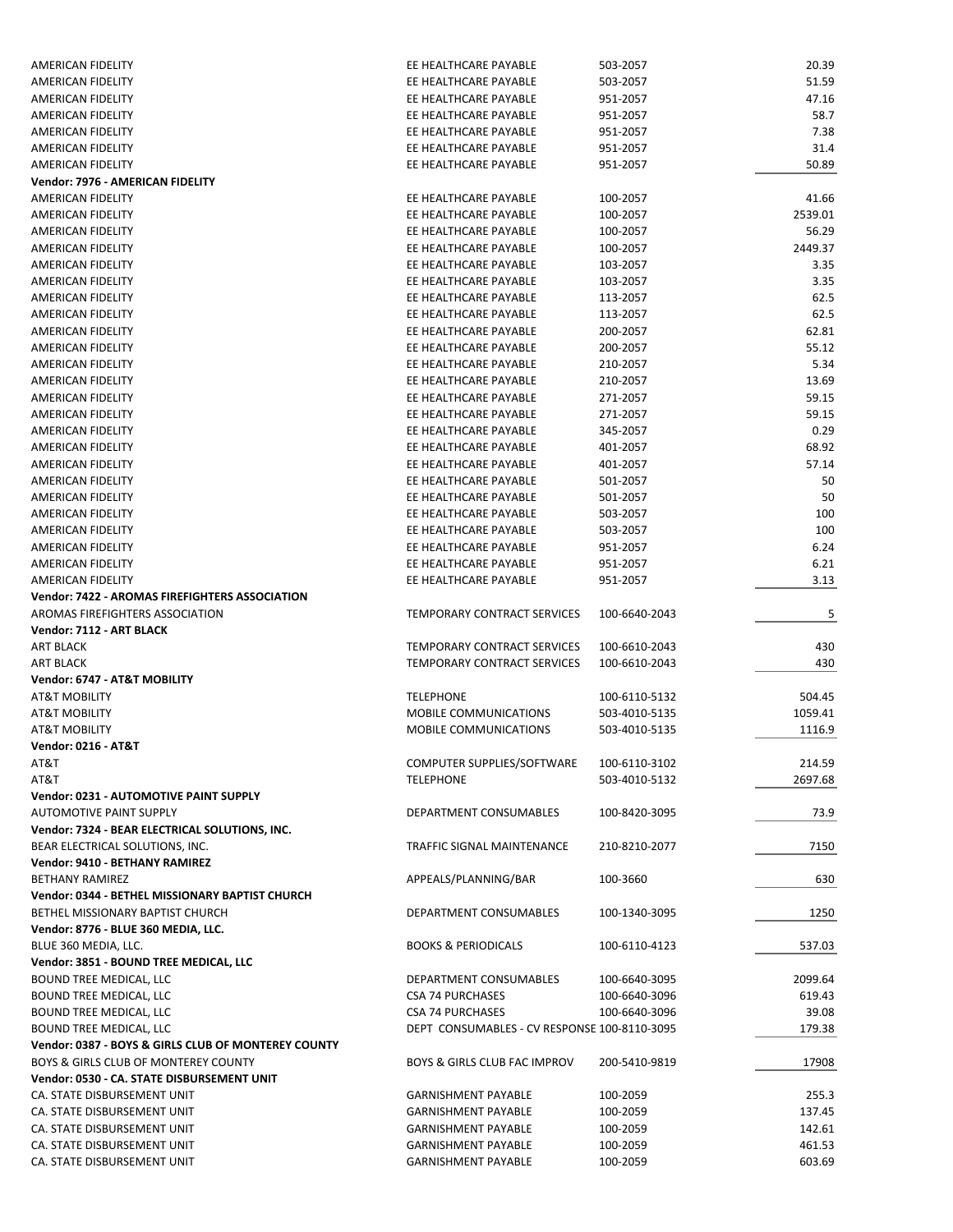| CA. STATE DISBURSEMENT UNIT                      | <b>GARNISHMENT PAYABLE</b>                  | 100-2059      | 248     |
|--------------------------------------------------|---------------------------------------------|---------------|---------|
| CA. STATE DISBURSEMENT UNIT                      | <b>GARNISHMENT PAYABLE</b>                  | 100-2059      | 162.06  |
| CA. STATE DISBURSEMENT UNIT                      | <b>GARNISHMENT PAYABLE</b>                  | 100-2059      | 142.61  |
| CA. STATE DISBURSEMENT UNIT                      | <b>GARNISHMENT PAYABLE</b>                  | 100-2059      | 461.53  |
| CA. STATE DISBURSEMENT UNIT                      | <b>GARNISHMENT PAYABLE</b>                  | 100-2059      | 603.69  |
| CA. STATE DISBURSEMENT UNIT                      | <b>GARNISHMENT PAYABLE</b>                  | 113-2059      | 180     |
| CA. STATE DISBURSEMENT UNIT                      | <b>GARNISHMENT PAYABLE</b>                  | 113-2059      | 7.3     |
| CA. STATE DISBURSEMENT UNIT                      | <b>GARNISHMENT PAYABLE</b>                  | 113-2059      | 180     |
| CA. STATE DISBURSEMENT UNIT                      | <b>GARNISHMENT PAYABLE</b>                  | 210-2059      | 43.77   |
| CA. STATE DISBURSEMENT UNIT                      | <b>GARNISHMENT PAYABLE</b>                  | 210-2059      | 21.88   |
| CA. STATE DISBURSEMENT UNIT                      | <b>GARNISHMENT PAYABLE</b>                  | 971-2059      | 21.89   |
| Vendor: 5103 - CALIF LAW ENFRCMNT ASSOC          |                                             |               |         |
| CALIF LAW ENFRCMNT ASSOC                         | MISC PAYROLL PAYABLES                       | 100-2062      | 31.14   |
| CALIF LAW ENFRCMNT ASSOC                         | MISC PAYROLL PAYABLES                       | 100-2062      | 290.36  |
| CALIF LAW ENFRCMNT ASSOC                         | MISC PAYROLL PAYABLES                       | 100-2062      | 31.11   |
| CALIF LAW ENFRCMNT ASSOC                         | MISC PAYROLL PAYABLES                       | 100-2062      | 290.64  |
| Vendor: 0501 - CALIFORNIA-AMERICAN WATER         |                                             |               |         |
| CALIFORNIA-AMERICAN WATER                        | WATER                                       | 100-8310-5133 | 5133.85 |
|                                                  |                                             |               | 6756.45 |
| CALIFORNIA-AMERICAN WATER                        | <b>WATER</b>                                | 100-8440-5133 |         |
| CALIFORNIA-AMERICAN WATER                        | <b>WATER</b>                                | 103-8710-5133 | 1500.13 |
| CALIFORNIA-AMERICAN WATER                        | <b>WATER</b>                                | 210-8420-5133 | 5904.42 |
| CALIFORNIA-AMERICAN WATER                        | AFFORDABLE HOUSING                          | 973-9710-9526 | 201.43  |
| Vendor: 7405 - CENTRAL VALLEY TOXICOLOGY         |                                             |               |         |
| CENTRAL VALLEY TOXICOLOGY                        | OTHER EXPENSE                               | 100-6110-2078 | 78      |
| Vendor: 9412 - CHRIS EVANS, JR.                  |                                             |               |         |
| CHRIS EVANS, JR.                                 | OTHER COMMUNITY CLASSES                     | 100-3674      | 250     |
| Vendor: 9416 - CHRIS MOSQUEDA                    |                                             |               |         |
| <b>CHRIS MOSQUEDA</b>                            | OTHER COMMUNITY CLASSES                     | 100-3674      | 500     |
| Vendor: 0790 - COMMUNITY HUMAN SERVICES          |                                             |               |         |
| <b>COMMUNITY HUMAN SERVICES</b>                  | COMMUNITY HUMAN SVCS FAC IMPF 200-5410-9820 |               | 940.65  |
| Vendor: 0791 - COMMUNITY PARTNERSHIP FOR YOUTH   |                                             |               |         |
| <b>COMMUNITY PARTNERSHIP FOR YOUTH</b>           | COMM PARTNERSHIP FOR YOUTH                  | 100-2042-7201 | 2150.5  |
| <b>Vendor: 4560 - CONTE'S GENERATOR SERVICE</b>  |                                             |               |         |
| <b>CONTE'S GENERATOR SERVICE</b>                 | SUBCONTRACTED WORK                          | 100-8310-2073 | 910.38  |
| Vendor: 8493 - CORODATA RECORDS MGMT., INC.      |                                             |               |         |
| CORODATA RECORDS MGMT., INC.                     | <b>CONTRACT SERVICES</b>                    | 100-2021-2075 | 632.32  |
| CORODATA RECORDS MGMT., INC.                     | <b>CONTRACT SERVICES</b>                    | 100-2021-2075 | 406.52  |
| Vendor: 4838 - CORPORATE RISK HOLDINGS III, INC. |                                             |               |         |
| CORPORATE RISK HOLDINGS III, INC.                | SUBCONTRACTED WORK                          | 951-8820-2073 | 54.7    |
| Vendor: 2279 - COUNTY OF MONTEREY IT DEPT.       |                                             |               |         |
| COUNTY OF MONTEREY IT DEPT.                      | <b>MOBILE COMMUNICATIONS</b>                | 100-6640-5135 | 448.38  |
| <b>Vendor: 0898 - CRYSTAL SPRINGS WATER</b>      |                                             |               |         |
| <b>CRYSTAL SPRINGS WATER</b>                     | TEMPORARY CONTRACT SERVICES                 | 100-9100-2043 | 78.25   |
| <b>CRYSTAL SPRINGS WATER</b>                     | TEMPORARY CONTRACT SERVICES                 | 100-9100-2043 | 42      |
| <b>CRYSTAL SPRINGS WATER</b>                     | TEMPORARY CONTRACT SERVICES                 | 100-9100-2043 | 11.5    |
| <b>CRYSTAL SPRINGS WATER</b>                     | TEMPORARY CONTRACT SERVICES                 | 100-9100-2043 | 38.5    |
| <b>CRYSTAL SPRINGS WATER</b>                     | TEMPORARY CONTRACT SERVICES                 | 100-9100-2043 | 18      |
| <b>CRYSTAL SPRINGS WATER</b>                     | TEMPORARY CONTRACT SERVICES                 | 100-9100-2043 | 5       |
| <b>CRYSTAL SPRINGS WATER</b>                     | TEMPORARY CONTRACT SERVICES                 | 100-9100-2043 | 5       |
| <b>CRYSTAL SPRINGS WATER</b>                     | DEPARTMENT CONSUMABLES                      | 100-9200-3095 | 44.5    |
| <b>CRYSTAL SPRINGS WATER</b>                     | DEPARTMENT CONSUMABLES                      | 100-9200-3095 | 28.75   |
| <b>CRYSTAL SPRINGS WATER</b>                     | DEPARTMENT CONSUMABLES                      | 100-9200-3095 | 18      |
| <b>CRYSTAL SPRINGS WATER</b>                     | DEPARTMENT CONSUMABLES                      | 100-9200-3095 | 5       |
| <b>CRYSTAL SPRINGS WATER</b>                     | DEPARTMENT CONSUMABLES                      | 100-9200-3095 | 5       |
| Vendor: 6727 - DATAPROSE, INC.                   |                                             |               |         |
| DATAPROSE, INC.                                  | <b>OUTSIDE PRINTING SERVICE</b>             | 401-8610-2053 | 137.51  |
| DATAPROSE, INC.                                  | POSTAGE                                     | 401-8610-4124 | 317.85  |
| Vendor: 0981 - DEL MAR FRENCH LAUNDRY, INC.      |                                             |               |         |
| DEL MAR FRENCH LAUNDRY, INC.                     | TEMPORARY CONTRACT SERVICES                 | 100-9100-2043 | 110.5   |
| DEL MAR FRENCH LAUNDRY, INC.                     | TEMPORARY CONTRACT SERVICES                 | 100-9100-2043 | 9.6     |
| DEL MAR FRENCH LAUNDRY, INC.                     | SENIOR ACTIVITIES                           | 251-9500-7125 | 156     |
| Vendor: 0988 - DEL REY CAR WASH                  |                                             |               |         |
| DEL REY CAR WASH                                 | OTHER EXPENSE                               | 100-6110-2078 | 36      |
| Vendor: 4896 - DEPARTMENT OF JUSTICE             |                                             |               |         |
| DEPARTMENT OF JUSTICE                            | PERSONNEL RECRUITMENT                       | 100-2031-2064 | 64      |
| DEPARTMENT OF JUSTICE                            | <b>BACKGROUND INVESTIGATION</b>             | 100-9310-1027 | 64      |
| Vendor: 2932 - DISASTER KLEENUP SPECIALISTS      |                                             |               |         |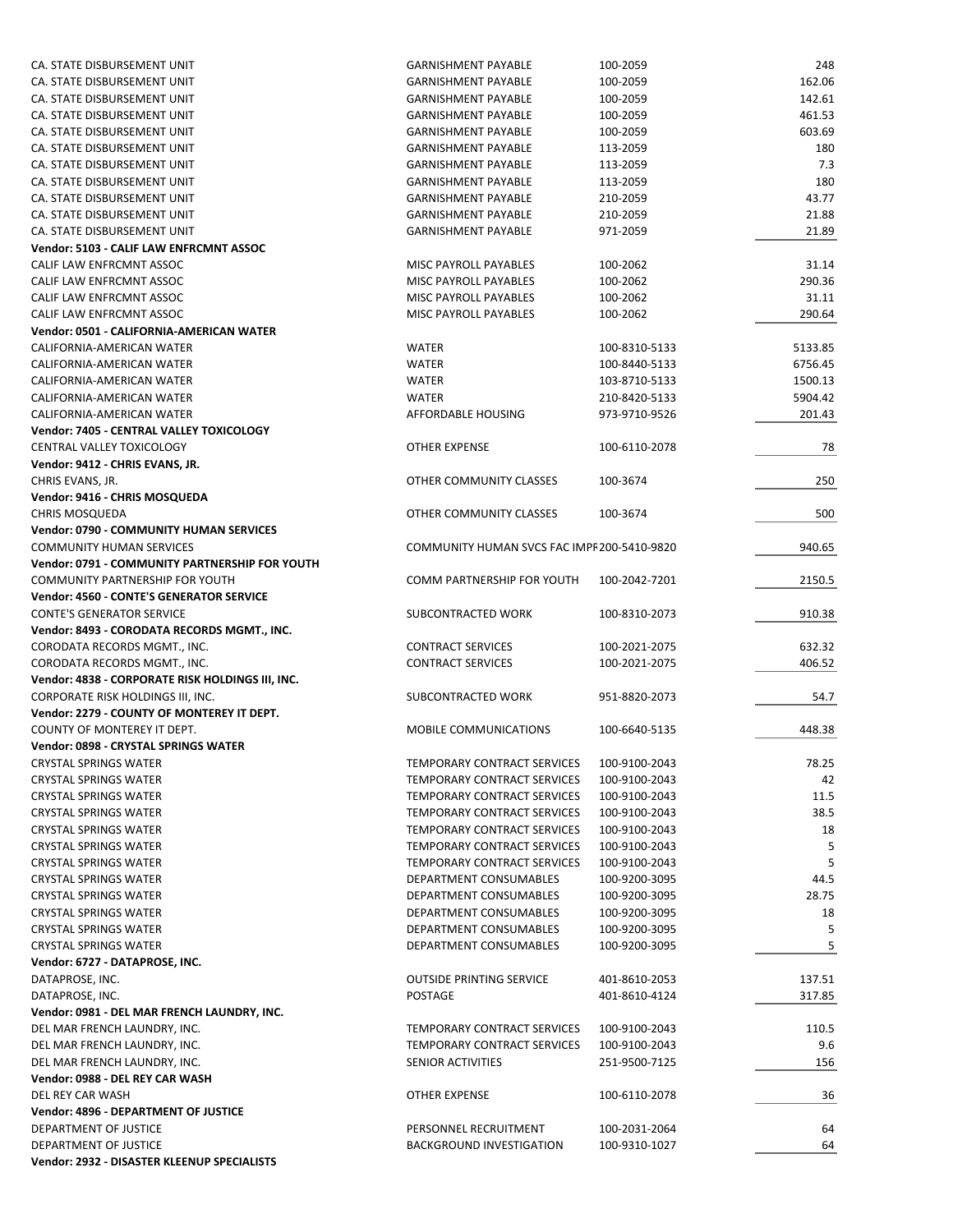| DISASTER KLEENUP SPECIALISTS                 | SUBCONTRACTED WORK | 100-8430-2073 | 1033.18 |
|----------------------------------------------|--------------------|---------------|---------|
| DISASTER KLEENUP SPECIALISTS                 | SUBCONTRACTED WORK | 100-8430-2073 | 4818.26 |
| Vendor: 1048 - DOCTORS ON DUTY MEDICAL GROUP |                    |               |         |
| DOCTORS ON DUTY MEDICAL GROUP                | SUBCONTRACTED WORK | 100-9100-2073 | 35      |
| DOCTORS ON DUTY MEDICAL GROUP                | SUBCONTRACTED WORK | 100-9100-2073 | 35      |
| DOCTORS ON DUTY MEDICAL GROUP                | SUBCONTRACTED WORK | 100-9100-2073 | 35      |
| DOCTORS ON DUTY MEDICAL GROUP                | SUBCONTRACTED WORK | 100-9100-2073 | 35      |
|                                              |                    |               |         |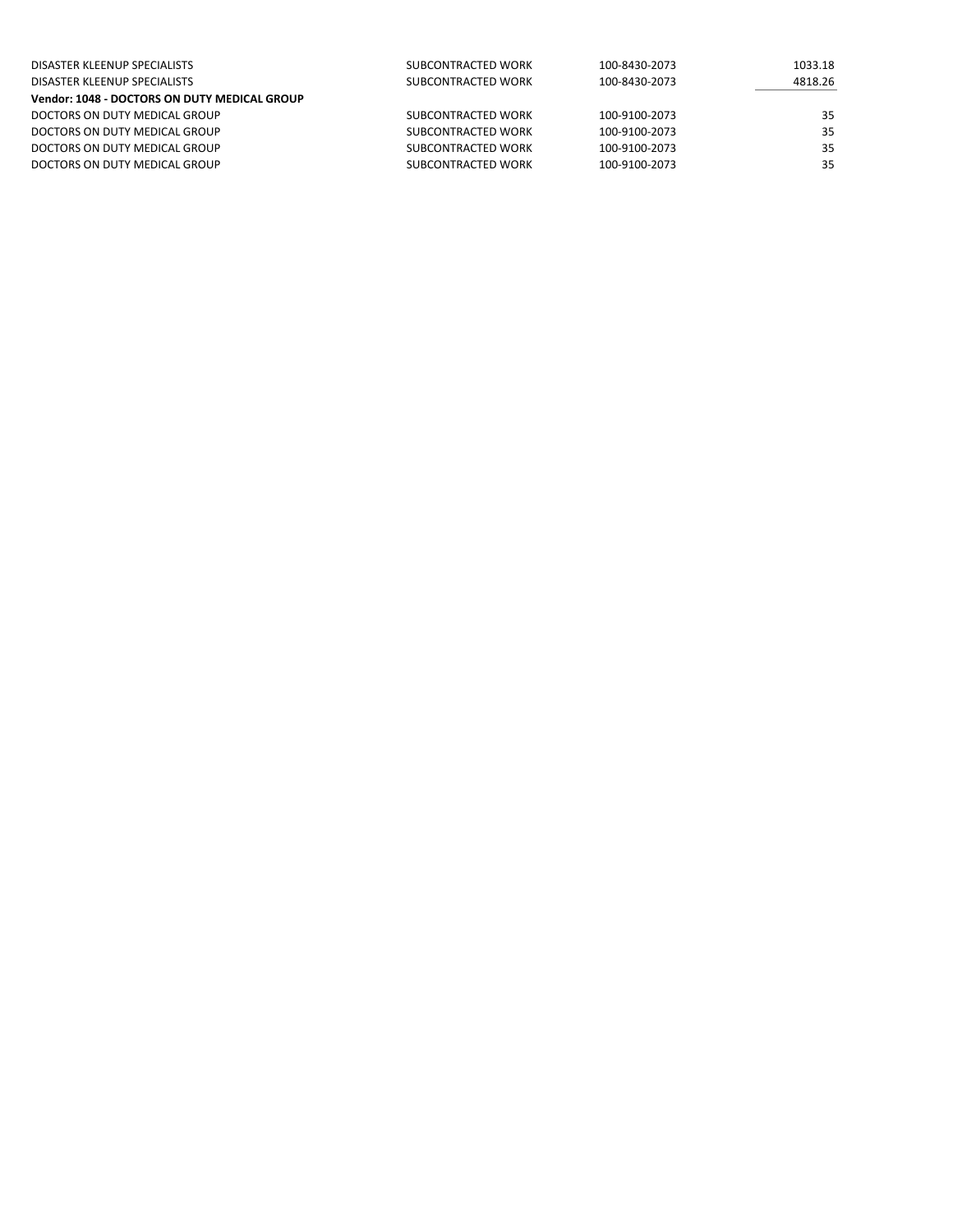| DOCTORS ON DUTY MEDICAL GROUP                     | SUBCONTRACTED WORK                           | 100-9100-2073 | 35       |
|---------------------------------------------------|----------------------------------------------|---------------|----------|
| DOCTORS ON DUTY MEDICAL GROUP                     | OTHER EXPENSE                                | 501-8510-2078 | $-30$    |
| DOCTORS ON DUTY MEDICAL GROUP                     | OTHER EXPENSE                                | 501-8510-2078 | 150      |
| DOCTORS ON DUTY MEDICAL GROUP                     | <b>OTHER EXPENSE</b>                         | 501-8510-2078 | 32.5     |
|                                                   |                                              |               |          |
| DOCTORS ON DUTY MEDICAL GROUP                     | OTHER EXPENSE                                | 501-8510-2078 | 218.97   |
| DOCTORS ON DUTY MEDICAL GROUP                     | SUBCONTRACTED WORK                           | 951-8820-2073 | 35       |
| DOCTORS ON DUTY MEDICAL GROUP                     | SUBCONTRACTED WORK                           | 951-8820-2073 | 150      |
| DOCTORS ON DUTY MEDICAL GROUP                     | SUBCONTRACTED WORK                           | 951-8820-2073 | 150      |
| Vendor: 5163 - DON CHAPIN COMPANY, INC.           |                                              |               |          |
| DON CHAPIN COMPANY, INC.                          | BICYCLE SAFE STORM GRATE                     | 210-8210-9576 | 16952.75 |
| Vendor: 7266 - E2 CONSULTING ENGINEERS, INC       |                                              |               |          |
| E2 CONSULTING ENGINEERS, INC                      | LIFT STATION UPGRADES                        | 953-8820-9204 | 3675     |
|                                                   |                                              |               |          |
| Vendor: 8622 - EDWARDS TRUCK CENTER, INC.         |                                              |               |          |
| EDWARDS TRUCK CENTER, INC.                        | <b>OUTSIDE REPAIRS</b>                       | 501-8520-6148 | 1711.15  |
| Vendor: 9346 - EMERGENCY SERVICES CONSULTING INTL |                                              |               |          |
| <b>EMERGENCY SERVICES CONSULTING INTL</b>         | ACCREDITATION                                | 100-6610-2045 | 9090     |
| <b>Vendor: 1176 - EWING IRRIGATION PRODUCTS</b>   |                                              |               |          |
| <b>EWING IRRIGATION PRODUCTS</b>                  | DEPARTMENT CONSUMABLES                       | 100-8440-3095 | 61.02    |
| Vendor: 8338 - FEDEX                              |                                              |               |          |
| <b>FEDEX</b>                                      |                                              | 100-6110-4124 | 16.61    |
|                                                   | <b>MAIL SERVICES</b>                         |               |          |
| <b>FEDEX</b>                                      | <b>MAIL SERVICES</b>                         | 100-6110-4124 | 9.26     |
| Vendor: 3883 - FELIPE DE JESUS OLVERA             |                                              |               |          |
| FELIPE DE JESUS OLVERA                            | SUBCONTRACTED WORK                           | 100-8420-2073 | 4400     |
| FELIPE DE JESUS OLVERA                            | SUBCONTRACTED WORK                           | 100-8450-2073 | 2200     |
| FELIPE DE JESUS OLVERA                            | SUBCONTRACTED WORK                           | 100-8450-2073 | 1650     |
| FELIPE DE JESUS OLVERA                            | SUBCONTRACTED WORK                           | 100-8450-2073 | 2200     |
| Vendor: 6224 - FRED D. HARDEE, JR.                |                                              |               |          |
|                                                   |                                              |               |          |
| FRED D. HARDEE, JR.                               | BACKGROUND INVESTIGATION                     | 100-6110-1027 | 2262.1   |
| Vendor: 6306 - GAVILAN PEST CONTROL               |                                              |               |          |
| <b>GAVILAN PEST CONTROL</b>                       | SUBCONTRACTED WORK                           | 100-8310-2073 | 87       |
| Vendor: 9360 - GLOBAL DESIGN CONCEPTS, LTD.       |                                              |               |          |
| GLOBAL DESIGN CONCEPTS, LTD.                      | DEPARTMENT EQUIPMENT                         | 100-2010-8187 | 5371.34  |
| <b>Vendor: 5198 - GOLDEN STATE PORTABLES</b>      |                                              |               |          |
| <b>GOLDEN STATE PORTABLES</b>                     | SUBCONTRACTED WORK                           | 100-8310-2073 | 553.63   |
| <b>GOLDEN STATE PORTABLES</b>                     | SUBCONTRACTED WORK                           |               |          |
|                                                   |                                              | 100-8420-2073 | 130.36   |
| Vendor: 1391 - GRANITE CONSTRUCTION COMPANY       |                                              |               |          |
| <b>GRANITE CONSTRUCTION COMPANY</b>               | <b>SB1 CAPITAL PROJECTS</b>                  | 210-8210-9577 | 12922.38 |
| <b>GRANITE CONSTRUCTION COMPANY</b>               | CONSTRUCTION IN PROGRESS-RESUR 212-8920-9600 |               | 23346.06 |
| <b>Vendor: 9413 - GRANT HOWERTON</b>              |                                              |               |          |
| <b>GRANT HOWERTON</b>                             | SWIMMING POOL REVENUE                        | 100-3676      | 75       |
| <b>Vendor: 1402 - GREATER VICTORY TEMPLE</b>      |                                              |               |          |
| <b>GREATER VICTORY TEMPLE</b>                     | GREATER VICTORY TEMPLE - COMMU 200-5410-7400 |               | 2588.78  |
|                                                   |                                              |               |          |
| Vendor: 7605 - GREEN RUBBER-KENNEDY AG            |                                              |               |          |
| GREEN RUBBER-KENNEDY AG                           | DEPT CONSUMABLES - CV RESPONSE 100-8110-3095 |               | 447.55   |
| <b>GREEN RUBBER-KENNEDY AG</b>                    | <b>VEHICLE PARTS</b>                         | 501-8520-6144 | -40.12   |
| <b>GREEN RUBBER-KENNEDY AG</b>                    | <b>VEHICLE PARTS</b>                         | 501-8520-6144 | 36.43    |
| <b>GREEN RUBBER-KENNEDY AG</b>                    | <b>VEHICLE PARTS</b>                         | 501-8520-6144 | 26.39    |
| <b>Vendor: 6372 - GUARDIAN-ALTERNATE FUNDED</b>   |                                              |               |          |
| <b>GUARDIAN-ALTERNATE FUNDED</b>                  | <b>DENTAL PAYABLE</b>                        | 502-2066      | 12102.6  |
|                                                   |                                              | 502-2066      |          |
| <b>GUARDIAN-ALTERNATE FUNDED</b>                  | <b>DENTAL PAYABLE</b>                        |               | 8626.56  |
| Vendor: 4222 - HARRIS & ASSOCIATES, INC.          |                                              |               |          |
| HARRIS & ASSOCIATES, INC.                         | CONSULTANT                                   | 100-8910-1030 | 13515    |
| HARRIS & ASSOCIATES, INC.                         | CONSULTANT                                   | 100-8910-1030 | 1852.5   |
| HARRIS & ASSOCIATES, INC.                         | <b>SB1 CAPITAL PROJECTS</b>                  | 210-8210-9577 | 9000.54  |
| HARRIS & ASSOCIATES, INC.                         | <b>SB1 CAPITAL PROJECTS</b>                  | 210-8210-9577 | 13958.21 |
| HARRIS & ASSOCIATES, INC.                         | <b>SB1 CAPITAL PROJECTS</b>                  | 210-8210-9577 | 11692.35 |
|                                                   |                                              |               |          |
| HARRIS & ASSOCIATES, INC.                         | CONSTRUCTION IN PROGRESS-RESUR 212-8920-9600 |               | 31340.19 |
| HARRIS & ASSOCIATES, INC.                         | CONSTRUCTION IN PROGRESS-RESUR 212-8920-9600 |               | 1184.6   |
| HARRIS & ASSOCIATES, INC.                         | CONSTRUCTION IN PROGRESS-RESUR 212-8920-9600 |               | 46974.29 |
| HARRIS & ASSOCIATES, INC.                         | CONSTRUCTION IN PROGRESS-RESUR 212-8920-9600 |               | 1742.25  |
| HARRIS & ASSOCIATES, INC.                         | CONSTRUCTION IN PROGRESS-RESUR 212-8920-9600 |               | 1767.44  |
| HARRIS & ASSOCIATES, INC.                         | CONSTRUCTION IN PROGRESS-RESUR 212-8920-9600 |               | 44637.6  |
| Vendor: 1494 - HD SUPPLY FACILITIES MAINTENANCE   |                                              |               |          |
| HD SUPPLY FACILITIES MAINTENANCE                  | DEPT CONSUMABLES - CV RESPONSE 100-8110-3095 |               | 36.69    |
|                                                   |                                              |               |          |
| Vendor: 5753 - HEIHACHIRO TAKARABE                |                                              |               |          |
| HEIHACHIRO TAKARABE                               | RECREATION CONTRACT SERVICES                 | 100-9603-2075 | 150.96   |
| Vendor: 1569 - HOPE SERVICES                      |                                              |               |          |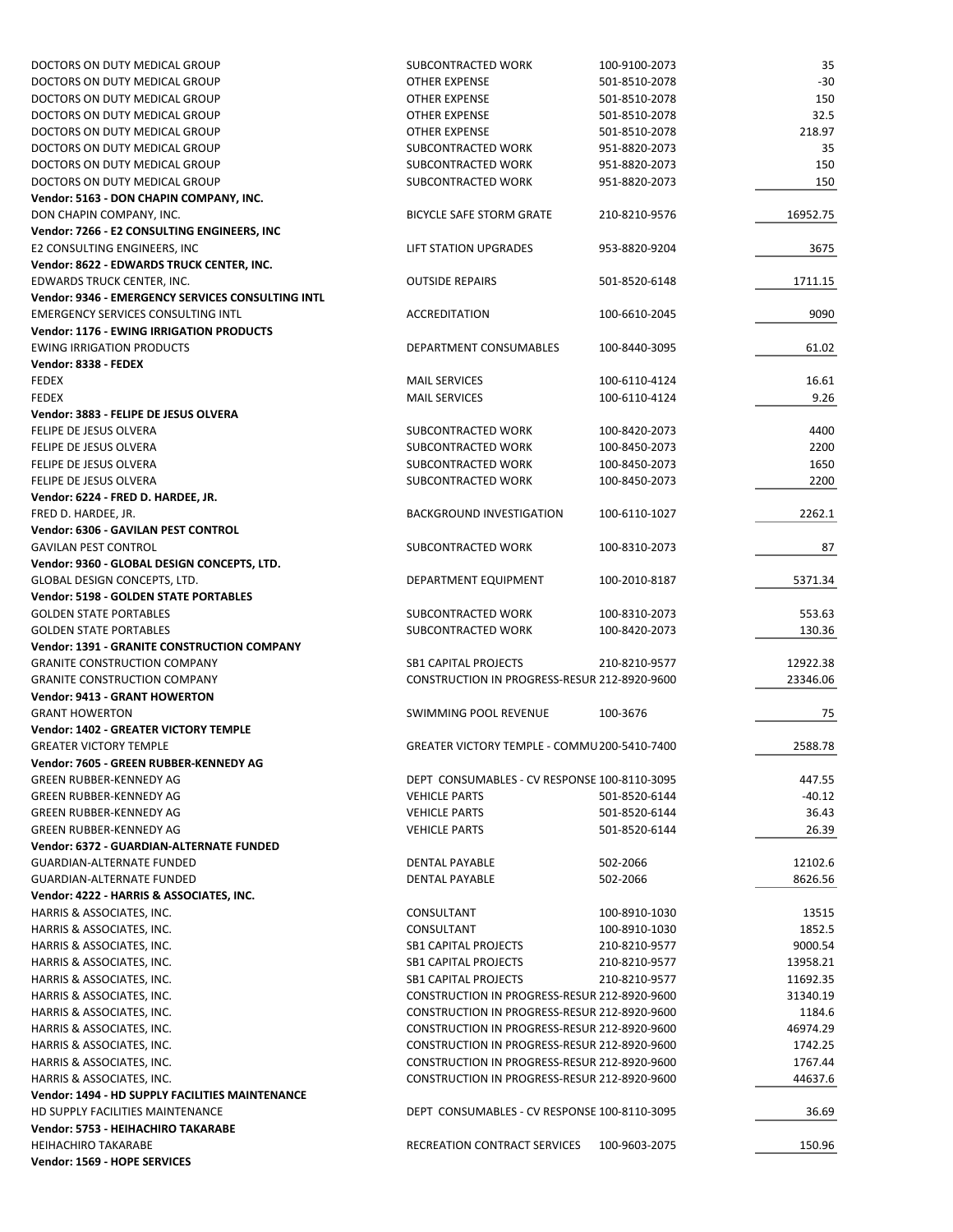| <b>HOPE SERVICES</b>                     | SUBCONTRACTED WORK    | 100-8420-2073 | 6000    |
|------------------------------------------|-----------------------|---------------|---------|
| <b>HOPE SERVICES</b>                     | SUBCONTRACTED WORK    | 103-8710-2073 | 550.44  |
| Vendor: 4920 - ICMA RETIREMENT TRUST-457 |                       |               |         |
| ICMA RETIREMENT TRUST-457                | DEFERRED COMP PAYABLE | 100-2060      | 50      |
| ICMA RETIREMENT TRUST-457                | DEFERRED COMP PAYABLE | 100-2060      | 682.15  |
| ICMA RETIREMENT TRUST-457                | DEFERRED COMP PAYABLE | 100-2060      | 106.98  |
| ICMA RETIREMENT TRUST-457                | DEFERRED COMP PAYABLE | 100-2060      | 9326.38 |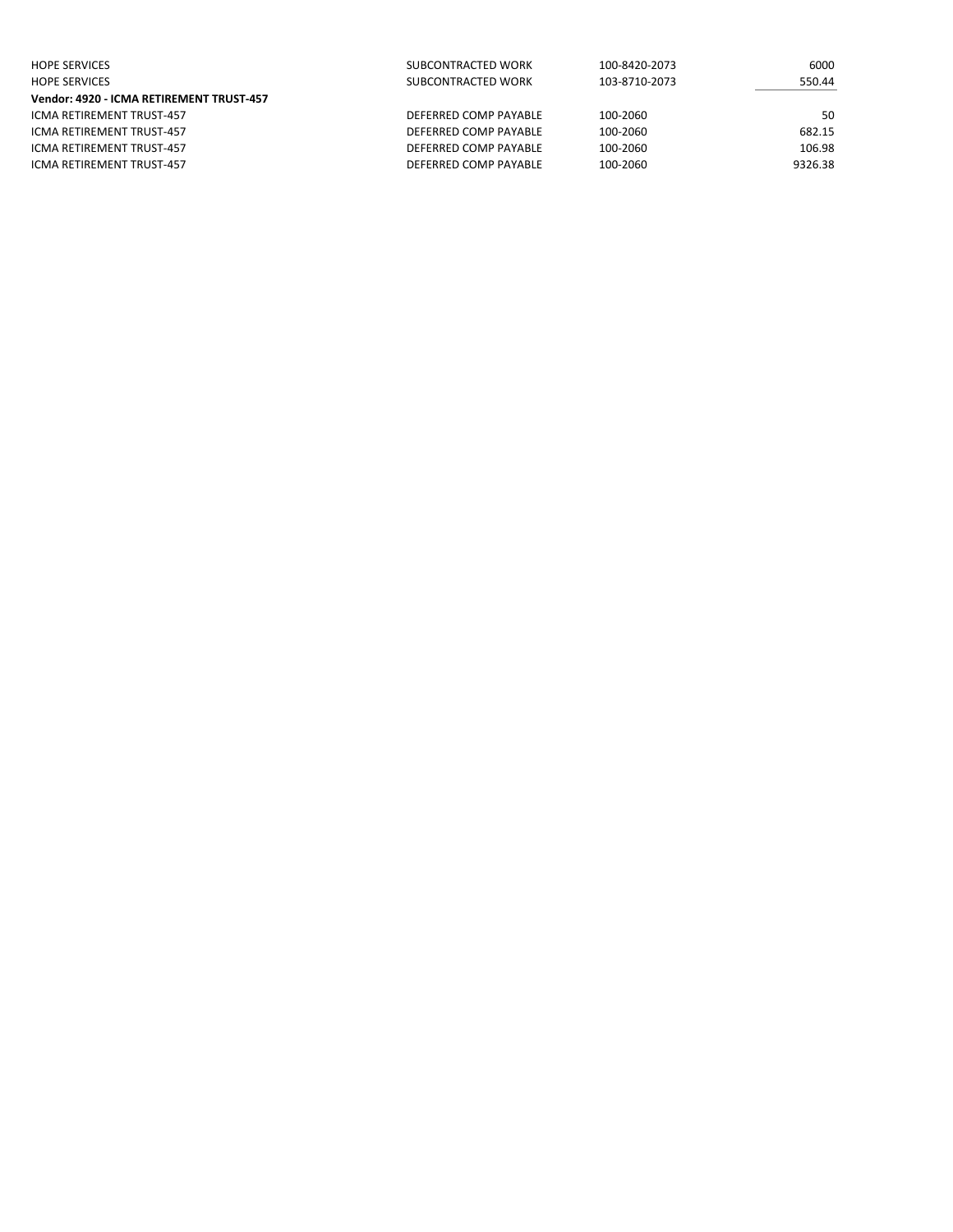ICMA RETIREMENT TRUST-457 ICMA RETIREMENT TRUST-457 ICMA RETIREMENT TRUST-457 ICMA RETIREMENT TRUST-457 ICMA RETIREMENT TRUST-457 ICMA RETIREMENT TRUST-457 ICMA RETIREMENT TRUST-457 ICMA RETIREMENT TRUST-457 ICMA RETIREMENT TRUST-457 ICMA RETIREMENT TRUST-457 ICMA RETIREMENT TRUST-457 ICMA RETIREMENT TRUST-457 ICMA RETIREMENT TRUST-457 ICMA RETIREMENT TRUST-457 ICMA RETIREMENT TRUST-457 ICMA RETIREMENT TRUST-457 ICMA RETIREMENT TRUST-457 ICMA RETIREMENT TRUST-457 ICMA RETIREMENT TRUST-457 ICMA RETIREMENT TRUST-457 ICMA RETIREMENT TRUST-457 ICMA RETIREMENT TRUST-457 ICMA RETIREMENT TRUST-457 ICMA RETIREMENT TRUST-457 ICMA RETIREMENT TRUST-457 ICMA RETIREMENT TRUST-457 ICMA RETIREMENT TRUST-457 ICMA RETIREMENT TRUST-457 ICMA RETIREMENT TRUST-457 ICMA RETIREMENT TRUST-457 ICMA RETIREMENT TRUST-457 ICMA RETIREMENT TRUST-457 ICMA RETIREMENT TRUST-457 ICMA RETIREMENT TRUST-457 ICMA RETIREMENT TRUST-457 ICMA RETIREMENT TRUST-457 ICMA RETIREMENT TRUST-457 ICMA RETIREMENT TRUST-457 ICMA RETIREMENT TRUST-457 ICMA RETIREMENT TRUST-457 ICMA RETIREMENT TRUST-457 ICMA RETIREMENT TRUST-457 ICMA RETIREMENT TRUST-457 ICMA RETIREMENT TRUST-457 ICMA RETIREMENT TRUST-457 ICMA RETIREMENT TRUST-457 ICMA RETIREMENT TRUST-457 ICMA RETIREMENT TRUST-457 ICMA RETIREMENT TRUST-457 ICMA RETIREMENT TRUST-457 ICMA RETIREMENT TRUST-457 ICMA RETIREMENT TRUST-457 ICMA RETIREMENT TRUST-457 ICMA RETIREMENT TRUST-457 ICMA RETIREMENT TRUST-457 ICMA RETIREMENT TRUST-457 ICMA RETIREMENT TRUST-457 ICMA RETIREMENT TRUST-457 ICMA RETIREMENT TRUST-457 ICMA RETIREMENT TRUST-457 ICMA RETIREMENT TRUST-457 ICMA RETIREMENT TRUST-457 ICMA RETIREMENT TRUST-457 ICMA RETIREMENT TRUST-457 ICMA RETIREMENT TRUST-457 ICMA RETIREMENT TRUST-457 ICMA RETIREMENT TRUST-457

| DEFERRED COMP PAYABLE                          | 100-2060             | 3648.46          |
|------------------------------------------------|----------------------|------------------|
| DEFERRED COMP PAYABLE                          | 100-2060             | 1036.17          |
| DEFERRED COMP PAYABLE                          | 100-2060             | 13583.24         |
| DEFERRED COMP PAYABLE                          | 100-2060             | 198.9            |
| DEFERRED COMP PAYABLE                          | 100-2060             | 577.74           |
| DEFERRED COMP PAYABLE                          | 100-2060             | 232.91           |
| DEFERRED COMP PAYABLE                          | 100-2060             | 959.26           |
| DEFERRED COMP PAYABLE                          | 100-2060             | 809.68           |
| DEFERRED COMP PAYABLE                          | 100-2060             | 358.37           |
| DEFERRED COMP PAYABLE                          | 100-2060             | 474.66           |
| DEFERRED COMP PAYABLE<br>DEFERRED COMP PAYABLE | 100-2060             | 682.16           |
| DEFERRED COMP PAYABLE                          | 100-2060<br>100-2060 | 330.42<br>343.74 |
| DEFERRED COMP PAYABLE                          | 100-2060             | 200.36           |
| DEFERRED COMP PAYABLE                          | 100-2060             | 1036.17          |
| DEFERRED COMP PAYABLE                          | 100-2060             | 15401.5          |
| DEFERRED COMP PAYABLE                          | 100-2060             | 573.97           |
| DEFERRED COMP PAYABLE                          | 100-2060             | 809.69           |
| DEFERRED COMP PAYABLE                          | 100-2060             | 10469.13         |
| DEFERRED COMP PAYABLE                          | 100-2060             | 959.26           |
| DEFERRED COMP PAYABLE                          | 100-2060             | 93.95            |
| DEFERRED COMP PAYABLE                          | 100-2060             | 474.66           |
| DEFERRED COMP PAYABLE                          | 100-2060             | 3392.18          |
| DEFERRED COMP PAYABLE                          | 103-2060             | 58.47            |
| DEFERRED COMP PAYABLE                          | 103-2060             | 2.38             |
| DEFERRED COMP PAYABLE                          | 103-2060             | 6.83             |
| DEFERRED COMP PAYABLE                          | 103-2060             | 7.54             |
| DEFERRED COMP PAYABLE                          | 103-2060             | 8.83             |
| DEFERRED COMP PAYABLE                          | 103-2060             | 2.25             |
| DEFERRED COMP PAYABLE                          | 103-2060             | 35.22            |
| DEFERRED COMP PAYABLE                          | 103-2060             | 113.83           |
| DEFERRED COMP PAYABLE                          | 113-2060             | 57.11            |
| DEFERRED COMP PAYABLE<br>DEFERRED COMP PAYABLE | 113-2060<br>113-2060 | 200<br>66        |
| DEFERRED COMP PAYABLE                          | 113-2060             | 4.05             |
| DEFERRED COMP PAYABLE                          | 113-2060             | 105.32           |
| DEFERRED COMP PAYABLE                          | 113-2060             | 57.11            |
| DEFERRED COMP PAYABLE                          | 113-2060             | 3.83             |
| DEFERRED COMP PAYABLE                          | 113-2060             | 379.55           |
| DEFERRED COMP PAYABLE                          | 200-2060             | 100.67           |
| DEFERRED COMP PAYABLE                          | 200-2060             | 146.87           |
| DEFERRED COMP PAYABLE                          | 210-2060             | 514.37           |
| DEFERRED COMP PAYABLE                          | 210-2060             | 235.61           |
| DEFERRED COMP PAYABLE                          | 210-2060             | 114.2            |
| DEFERRED COMP PAYABLE                          | 210-2060             | 140.24           |
| DEFERRED COMP PAYABLE                          | 210-2060             | 3.98             |
| DEFERRED COMP PAYABLE                          | 210-2060             | 114.21           |
| DEFERRED COMP PAYABLE                          | 210-2060             | 0.94             |
| DEFERRED COMP PAYABLE                          | 210-2060             | 140.24           |
| DEFERRED COMP PAYABLE                          | 210-2060             | 711.08           |
| DEFERRED COMP PAYABLE                          | 210-2060             | 646.94           |
| DEFERRED COMP PAYABLE<br>DEFERRED COMP PAYABLE | 271-2060             | 120.66           |
| DEFERRED COMP PAYABLE                          | 271-2060<br>271-2060 | 122.5<br>45.65   |
| DEFERRED COMP PAYABLE                          | 271-2060             | 207.68           |
| DEFERRED COMP PAYABLE                          | 271-2060             | 57.11            |
| DEFERRED COMP PAYABLE                          | 271-2060             | 219.85           |
| DEFERRED COMP PAYABLE                          | 271-2060             | 117.2            |
| DEFERRED COMP PAYABLE                          | 271-2060             | 313.42           |
| DEFERRED COMP PAYABLE                          | 271-2060             | 55.55            |
| DEFERRED COMP PAYABLE                          | 271-2060             | 4.05             |
| DEFERRED COMP PAYABLE                          | 271-2060             | 57.11            |
| DEFERRED COMP PAYABLE                          | 401-2060             | 235.95           |
| DEFERRED COMP PAYABLE                          | 401-2060             | 28.55            |
| DEFERRED COMP PAYABLE                          | 401-2060             | 64.24            |
| DEFERRED COMP PAYABLE                          | 401-2060             | 8.2              |
| DEFERRED COMP PAYABLE                          | 401-2060             | 28.55            |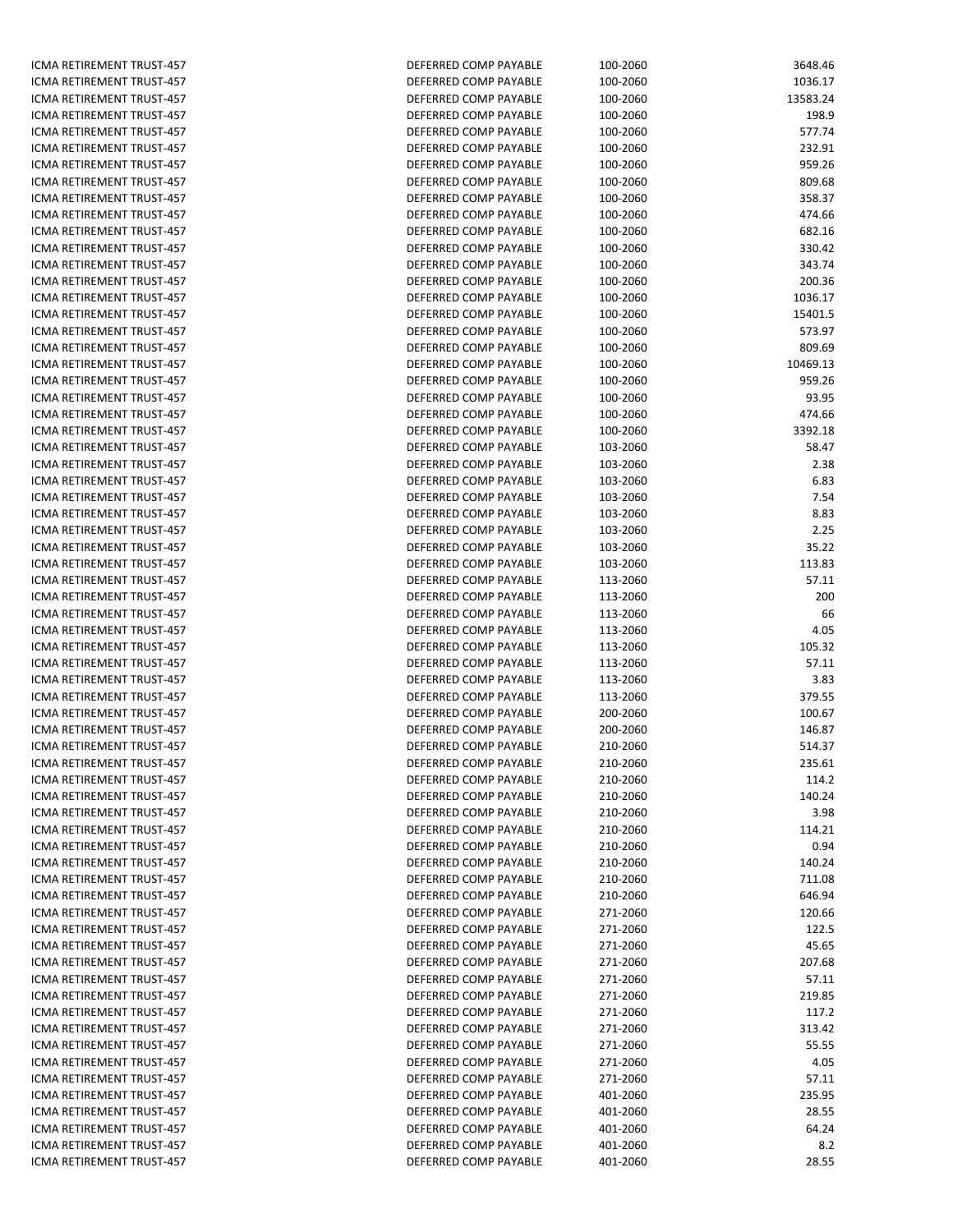| ICMA RETIREMENT TRUST-457 | DEFERRED COMP PAYABLE | 401-2060 | 58.61  |
|---------------------------|-----------------------|----------|--------|
| ICMA RETIREMENT TRUST-457 | DEFERRED COMP PAYABLE | 401-2060 | 498.66 |
| ICMA RETIREMENT TRUST-457 | DEFERRED COMP PAYABLE | 401-2060 | 2.83   |
| ICMA RETIREMENT TRUST-457 | DEFERRED COMP PAYABLE | 401-2060 | 10.26  |
| ICMA RETIREMENT TRUST-457 | DEFERRED COMP PAYABLE | 501-2060 | 57.11  |
| ICMA RETIREMENT TRUST-457 | DEFERRED COMP PAYABLE | 501-2060 | 164.01 |
| ICMA RETIREMENT TRUST-457 | DEFERRED COMP PAYABLE | 501-2060 | 66     |
| ICMA RETIREMENT TRUST-457 | DEFERRED COMP PAYABLE | 501-2060 | 65.99  |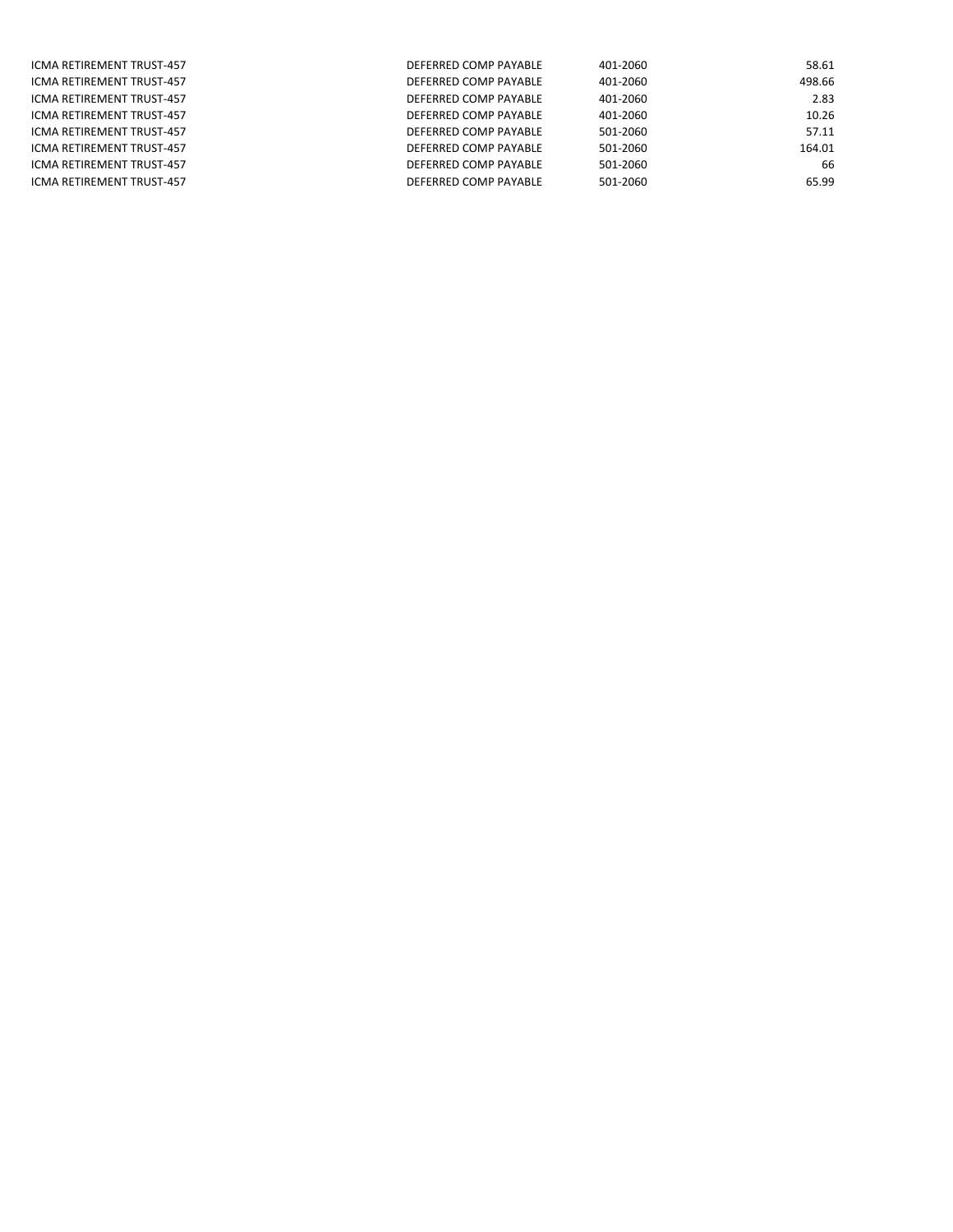| ICMA RETIREMENT TRUST-457                          | DEFERRED COMP PAYABLE                         | 501-2060      | 437.56  |
|----------------------------------------------------|-----------------------------------------------|---------------|---------|
| ICMA RETIREMENT TRUST-457                          | DEFERRED COMP PAYABLE                         | 501-2060      | 57.11   |
| ICMA RETIREMENT TRUST-457                          | DEFERRED COMP PAYABLE                         | 503-2060      | 486.56  |
| ICMA RETIREMENT TRUST-457                          | DEFERRED COMP PAYABLE                         | 503-2060      | 875     |
| ICMA RETIREMENT TRUST-457                          | DEFERRED COMP PAYABLE                         | 503-2060      | 486.56  |
| ICMA RETIREMENT TRUST-457                          | DEFERRED COMP PAYABLE                         | 503-2060      | 875     |
| ICMA RETIREMENT TRUST-457                          | DEFERRED COMP PAYABLE                         | 951-2060      | 75.8    |
| ICMA RETIREMENT TRUST-457                          | DEFERRED COMP PAYABLE                         | 951-2060      | 57.06   |
| ICMA RETIREMENT TRUST-457                          | DEFERRED COMP PAYABLE                         | 951-2060      | 288.08  |
| ICMA RETIREMENT TRUST-457                          | DEFERRED COMP PAYABLE                         | 951-2060      | 281.68  |
| ICMA RETIREMENT TRUST-457                          | DEFERRED COMP PAYABLE                         | 951-2060      | 91.29   |
|                                                    |                                               |               |         |
| ICMA RETIREMENT TRUST-457                          | DEFERRED COMP PAYABLE                         | 951-2060      | 19.47   |
| ICMA RETIREMENT TRUST-457                          | DEFERRED COMP PAYABLE                         | 951-2060      | 75.79   |
| ICMA RETIREMENT TRUST-457                          | DEFERRED COMP PAYABLE                         | 951-2060      | 57.04   |
| ICMA RETIREMENT TRUST-457                          | DEFERRED COMP PAYABLE                         | 951-2060      | 595.77  |
| ICMA RETIREMENT TRUST-457                          | DEFERRED COMP PAYABLE                         | 951-2060      | 101.53  |
| ICMA RETIREMENT TRUST-457                          | DEFERRED COMP PAYABLE                         | 951-2060      | 528.38  |
| ICMA RETIREMENT TRUST-457                          | DEFERRED COMP PAYABLE                         | 951-2060      | 5.06    |
| ICMA RETIREMENT TRUST-457                          | DEFERRED COMP PAYABLE                         | 953-2060      | 5.14    |
| ICMA RETIREMENT TRUST-457                          | DEFERRED COMP PAYABLE                         | 953-2060      | 9.77    |
| ICMA RETIREMENT TRUST-457                          | DEFERRED COMP PAYABLE                         | 953-2060      | 9.24    |
| <b>ICMA RETIREMENT TRUST-457</b>                   | DEFERRED COMP PAYABLE                         | 971-2060      | 21.51   |
| ICMA RETIREMENT TRUST-457                          | DEFERRED COMP PAYABLE                         | 973-2060      | 4.14    |
| Vendor: 8863 - INFRASTRUCTURE ENGINEERING CORP.    |                                               |               |         |
| INFRASTRUCTURE ENGINEERING CORP.                   | CANYON DEL REY SEWER LINE REPLA(953-8820-9205 |               | 2555    |
| Vendor: 7065 - JAN ROEHL CONSULTING                |                                               |               |         |
| JAN ROEHL CONSULTING                               | JAN ROEHL CONSULTING                          | 100-2042-1039 | 1000    |
| Vendor: 7274 - JASON CAMPBELL                      |                                               |               |         |
| <b>JASON CAMPBELL</b>                              | TRAVEL - CAMPBELL                             | 100-1010-4120 | 225.4   |
| Vendor: 9417 - JESSE AVILA                         |                                               |               |         |
| <b>JESSE AVILA</b>                                 | OTHER COMMUNITY CLASSES                       | 100-3674      | 500     |
| <b>Vendor: 6284 - JOHNSON ELECTRONICS</b>          |                                               |               |         |
| JOHNSON ELECTRONICS                                | TEMPORARY CONTRACT SERVICES                   | 100-6640-2043 | 84      |
| JOHNSON ELECTRONICS                                | <b>ALARM SERVICE</b>                          | 100-9200-2070 | 57      |
| Vendor: 9418 - JOSH DEESE                          |                                               |               |         |
| <b>JOSH DEESE</b>                                  |                                               |               | 500     |
|                                                    | OTHER COMMUNITY CLASSES                       | 100-3674      |         |
| Vendor: 4253 - JUSTIN HILL                         |                                               |               |         |
| <b>JUSTIN HILL</b>                                 | TEMPORARY CONTRACT SERVICES                   | 100-6640-2043 | 1505.1  |
| Vendor: 1798 - KELLY-MOORE PAINT COMPANY           |                                               |               |         |
| KELLY-MOORE PAINT COMPANY                          | DEPARTMENT CONSUMABLES                        | 100-6640-3095 | 97.09   |
| Vendor: 8479 - KIMLEY-HORN AND ASSOCIATES, INC.    |                                               |               |         |
| KIMLEY-HORN AND ASSOCIATES, INC.                   | <b>INTERSECTION PLANNING</b>                  | 210-8210-2083 | 20580.5 |
| Vendor: 0912 - L.N. CURTIS & SONS                  |                                               |               |         |
| L.N. CURTIS & SONS                                 | SAFETY EQUIPMENT                              | 100-6640-3097 | 1740.23 |
| <b>Vendor: 5462 - LABORERS NATIONAL PENSION</b>    |                                               |               |         |
| <b>LABORERS NATIONAL PENSION</b>                   | LIUNA PENSION PAYABLE                         | 100-2064      | 2111.61 |
| <b>LABORERS NATIONAL PENSION</b>                   | LIUNA PENSION PAYABLE                         | 100-2064      | 2030.37 |
| LABORERS NATIONAL PENSION                          | LIUNA PENSION PAYABLE                         | 103-2064      | 120.73  |
| LABORERS NATIONAL PENSION                          | LIUNA PENSION PAYABLE                         | 103-2064      | 131.9   |
| LABORERS NATIONAL PENSION                          | LIUNA PENSION PAYABLE                         | 113-2064      | 41.24   |
| LABORERS NATIONAL PENSION                          | LIUNA PENSION PAYABLE                         | 210-2064      | 529.92  |
| <b>LABORERS NATIONAL PENSION</b>                   | LIUNA PENSION PAYABLE                         | 210-2064      | 528.46  |
| LABORERS NATIONAL PENSION                          | LIUNA PENSION PAYABLE                         | 271-2064      | 537.75  |
| LABORERS NATIONAL PENSION                          | LIUNA PENSION PAYABLE                         | 271-2064      | 479.56  |
| LABORERS NATIONAL PENSION                          | LIUNA PENSION PAYABLE                         | 401-2064      | 288     |
| LABORERS NATIONAL PENSION                          | LIUNA PENSION PAYABLE                         | 401-2064      | 326.83  |
| LABORERS NATIONAL PENSION                          | LIUNA PENSION PAYABLE                         | 501-2064      | 288     |
| LABORERS NATIONAL PENSION                          | LIUNA PENSION PAYABLE                         | 501-2064      | 288     |
| LABORERS NATIONAL PENSION                          | LIUNA PENSION PAYABLE                         | 951-2064      | 443.99  |
|                                                    |                                               |               |         |
| LABORERS NATIONAL PENSION                          | LIUNA PENSION PAYABLE                         | 951-2064      | 469.28  |
| LABORERS NATIONAL PENSION                          | LIUNA PENSION PAYABLE                         | 971-2064      | 21.08   |
| LABORERS NATIONAL PENSION                          | LIUNA PENSION PAYABLE                         | 973-2064      | 3.28    |
| Vendor: 1943 - LEGAL SERVICES FOR SENIORS          |                                               |               |         |
| LEGAL SERVICES FOR SENIORS                         | LEGAL SERVICES FOR SENIORS                    | 200-5410-7192 | 2453    |
| Vendor: 6172 - LEXISNEXIS RISK DATA MANGEMENT INC. |                                               |               |         |
| LEXISNEXIS RISK DATA MANGEMENT INC.                | <b>INVESTIGATION EXPENSE</b>                  | 100-6130-4125 | 150     |
| Vendor: 1971 - LIEBERT CASSIDY WHITMORE            |                                               |               |         |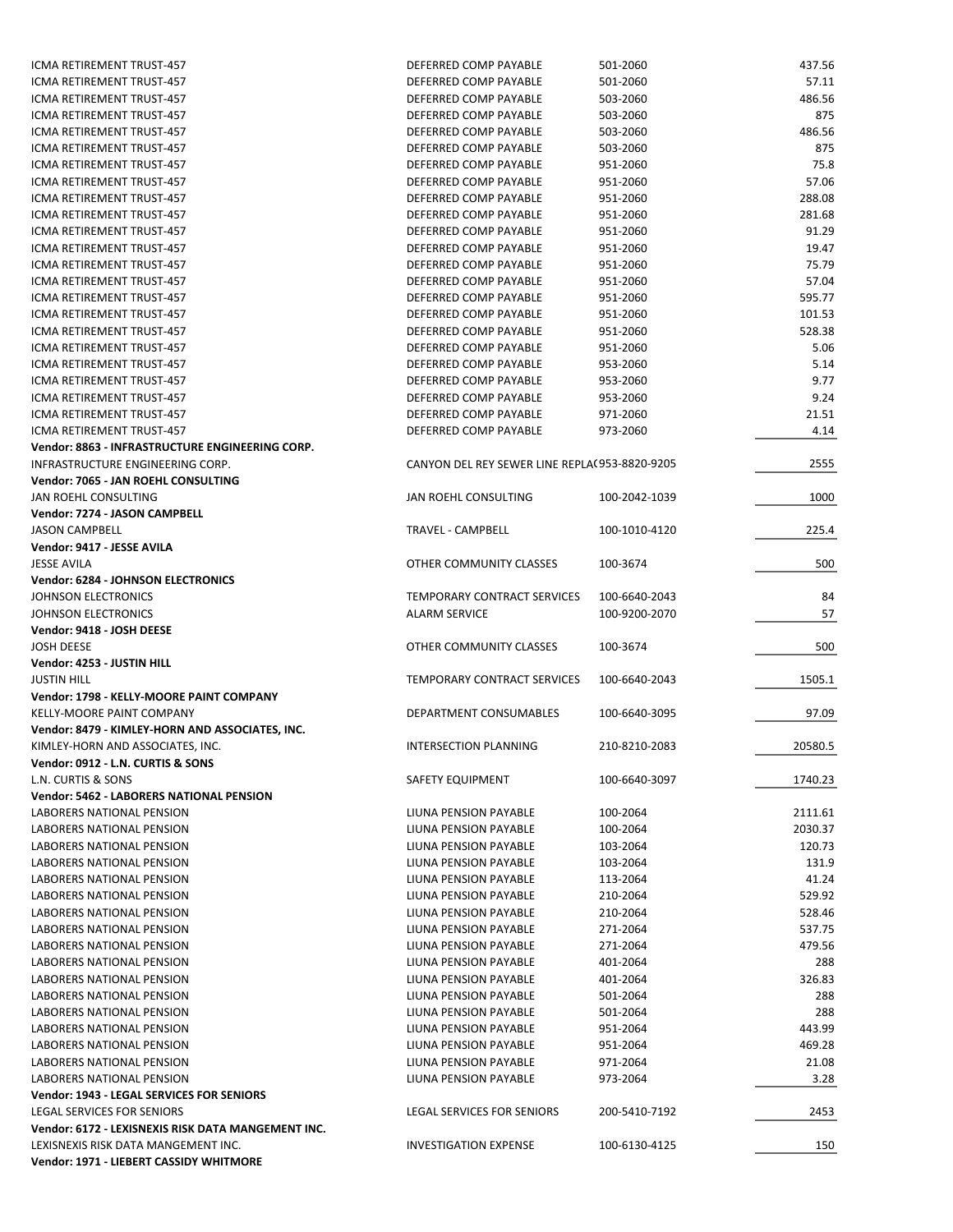| LIEBERT CASSIDY WHITMORE                        | CONSULTANT              | 100-2031-1030 | 1330 |
|-------------------------------------------------|-------------------------|---------------|------|
| Vendor: 9419 - LUIS ROSALES                     |                         |               |      |
| LUIS ROSALES                                    | OTHER COMMUNITY CLASSES | 100-3674      | 500  |
| Vendor: 2046 - M3 ENVIRONMENTAL CONSULTING LLC  |                         |               |      |
| M3 ENVIRONMENTAL CONSULTING LLC                 | ADU PROJECTS            | 297-7993-8203 | 2390 |
| M3 ENVIRONMENTAL CONSULTING LLC                 | ADU PROJECTS            | 297-7993-8203 | 1995 |
| Vendor: 9313 - MANUEL L. LOPEZ & LINDA L. LOPEZ |                         |               |      |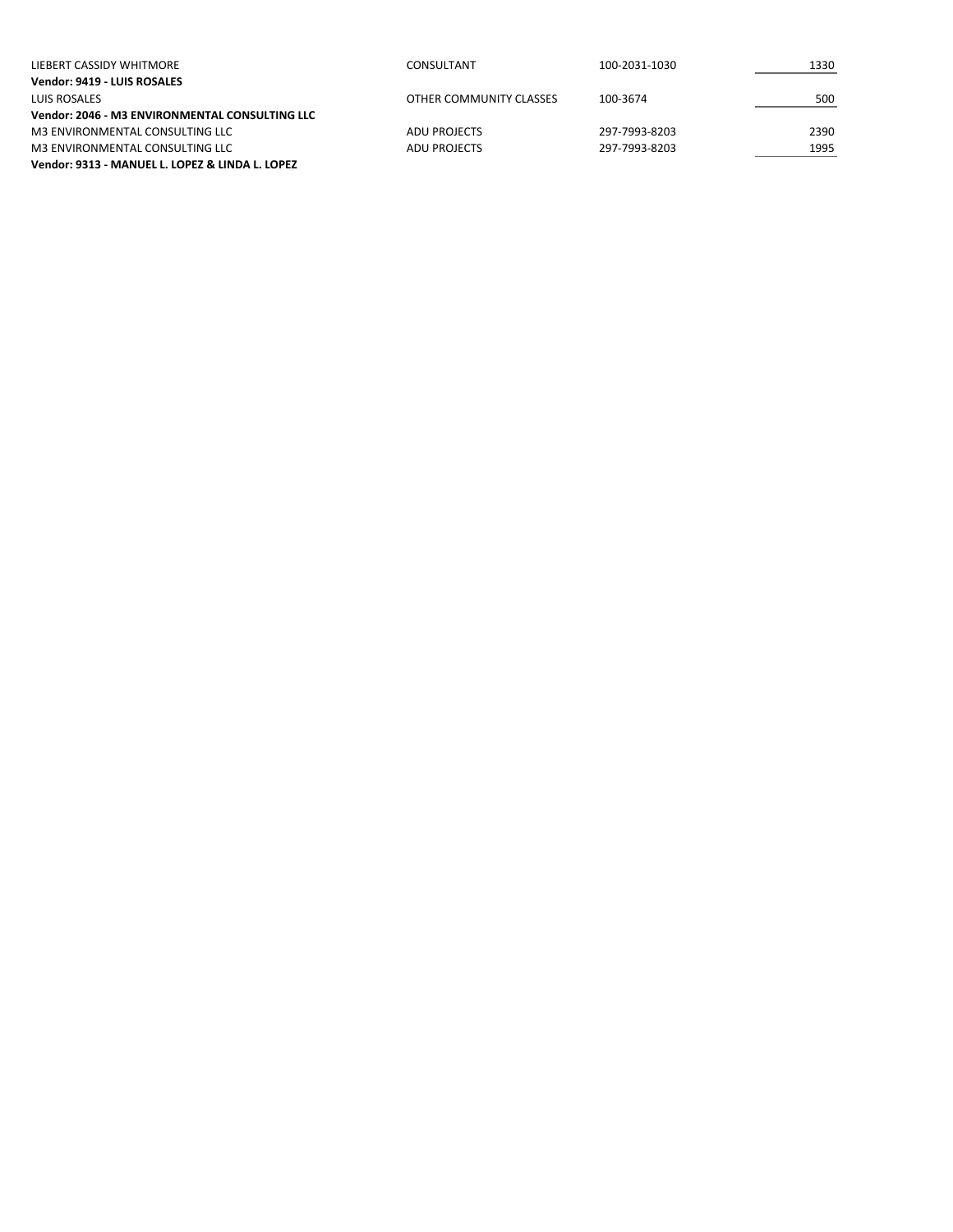| MANUEL L. LOPEZ & LINDA L. LOPEZ                          | <b>BACKGROUND INVESTIGATION</b>              | 100-9310-1027 | 56       |
|-----------------------------------------------------------|----------------------------------------------|---------------|----------|
| Vendor: 9420 - MARK LEONARD                               |                                              |               |          |
| <b>MARK LEONARD</b>                                       | OTHER COMMUNITY CLASSES                      | 100-3674      | 500      |
| Vendor: 6237 - MARTIN B. FEENEY, PG, CHg                  |                                              |               |          |
| MARTIN B. FEENEY, PG, CHg                                 | <b>CONSULTING COSTS</b>                      | 670-2130-1030 | 9585.66  |
| MARTIN B. FEENEY, PG, CHg                                 | <b>CONSULTING COSTS</b>                      | 670-2130-1030 | 400      |
| Vendor: 2236 - MBS BUSINESS SYSTEMS                       |                                              |               |          |
| MBS BUSINESS SYSTEMS                                      | <b>COPIER SERVICES</b>                       | 100-6610-2044 | 208.61   |
| Vendor: 2132 - MEALS ON WHEELS OF THE                     |                                              |               |          |
| MEALS ON WHEELS OF THE                                    | MEALS ON WHEELS OF THE MONT PE 200-5410-7403 |               | 890.94   |
|                                                           |                                              |               |          |
| Vendor: 9421 - MICHAEL PETTY                              |                                              |               |          |
| MICHAEL PETTY                                             | OTHER COMMUNITY CLASSES                      | 100-3674      | 300      |
| Vendor: 2184 - MISSION LINEN SERVICE                      |                                              |               |          |
| <b>MISSION LINEN SERVICE</b>                              | UNIFORM SERVICE/LAUNDRY                      | 100-6640-2049 | 97.29    |
| <b>MISSION LINEN SERVICE</b>                              | UNIFORM SERVICE/LAUNDRY                      | 100-6640-2049 | 82.21    |
| <b>MISSION LINEN SERVICE</b>                              | UNIFORM SERVICE/LAUNDRY                      | 100-6640-2049 | 82.21    |
| <b>MISSION LINEN SERVICE</b>                              | UNIFORM SERVICE/LAUNDRY                      | 100-6640-2049 | 82.21    |
| Vendor: 2186 - MISSION UNIFORM SERVICE                    |                                              |               |          |
| <b>MISSION UNIFORM SERVICE</b>                            | UNIFORM SERVICE/LAUNDRY                      | 100-6640-2049 | 35.49    |
| <b>MISSION UNIFORM SERVICE</b>                            | UNIFORM SERVICE/LAUNDRY                      | 100-6640-2049 | 35.49    |
| <b>MISSION UNIFORM SERVICE</b>                            | UNIFORM SERVICE/LAUNDRY                      | 100-9105-2049 | 173.84   |
| <b>MISSION UNIFORM SERVICE</b>                            | UNIFORM SERVICE/LAUNDRY                      | 100-9105-2049 | 173.84   |
| Vendor: 0144 - MOLINARI SUPPLY, INC.                      |                                              |               |          |
| MOLINARI SUPPLY, INC.                                     | JANITORIAL SUPPLIES                          | 100-6640-3093 | 145.85   |
|                                                           |                                              |               |          |
| MOLINARI SUPPLY, INC.                                     | JANITORIAL SUPPLIES                          | 100-6640-3093 | 111.98   |
| MOLINARI SUPPLY, INC.                                     | JANITORIAL SUPPLIES                          | 100-6640-3093 | 193.54   |
| MOLINARI SUPPLY, INC.                                     | JANITORIAL SUPPLIES                          | 100-6640-3093 | 125.1    |
| MOLINARI SUPPLY, INC.                                     | JANITORIAL SUPPLIES                          | 100-6640-3093 | 19.01    |
| Vendor: 2223 - MONTEREY BAY ENGINEERS, INC.               |                                              |               |          |
| MONTEREY BAY ENGINEERS, INC.                              | ADU PROJECTS                                 | 297-7993-8203 | 2500     |
| Vendor: 2238 - MONTEREY BAY PEST CONTROL                  |                                              |               |          |
| MONTEREY BAY PEST CONTROL                                 | PEST CONTROL                                 | 100-6110-2057 | 90       |
| MONTEREY BAY PEST CONTROL                                 | PEST CONTROL                                 | 100-6110-2057 | 60       |
| MONTEREY BAY PEST CONTROL                                 | PEST CONTROL                                 | 100-8310-2057 | 65       |
| Vendor: 2205 - MONTEREY CO. CONVENTION & VISITOR'S BUREAU |                                              |               |          |
| MONTEREY CO. CONVENTION & VISITOR'S BU                    | TID ASSESSMENT                               | 100-2010      | 16912.17 |
| Vendor: 0759 - MONTEREY CO. WEEKLY CLASSIFIEDS            |                                              |               |          |
| MONTEREY CO. WEEKLY CLASSIFIEDS                           | PUBLISHING & LEGAL ADVERTISING               | 100-2021-2063 | 187.18   |
| MONTEREY CO. WEEKLY CLASSIFIEDS                           | PUBLISHING & LEGAL ADVERTISING               | 100-2021-2063 | 655.39   |
|                                                           |                                              |               |          |
| MONTEREY CO. WEEKLY CLASSIFIEDS                           | PUBLISHING & LEGAL ADVERTISING               | 100-2021-2063 | 800      |
| MONTEREY CO. WEEKLY CLASSIFIEDS                           | PUBLISHING & LEGAL ADVERTISING               | 100-2021-2063 | 95.03    |
| MONTEREY CO. WEEKLY CLASSIFIEDS                           | PUBLISHING & LEGAL ADVERTISING               | 100-2021-2063 | 95.03    |
| MONTEREY CO. WEEKLY CLASSIFIEDS                           | PUBLISHING & LEGAL ADVERTISING               | 100-2021-2063 | 230.78   |
| MONTEREY CO. WEEKLY CLASSIFIEDS                           | PUBLISHING & LEGAL ADVERTISING               | 100-2021-2063 | 135.75   |
| MONTEREY CO. WEEKLY CLASSIFIEDS                           | PUBLISHING & LEGAL ADVERTISING 100-2021-2063 |               | 135.75   |
| MONTEREY CO. WEEKLY CLASSIFIEDS                           | PUBLISHING & LEGAL ADVERTISING               | 100-2021-2063 | 108.6    |
| MONTEREY CO. WEEKLY CLASSIFIEDS                           | PUBLISHING & LEGAL ADVERTISING               | 100-2021-2063 | 135.75   |
| MONTEREY CO. WEEKLY CLASSIFIEDS                           | PUBLISHING & LEGAL ADVERTISING               | 100-2021-2063 | 81.45    |
| MONTEREY CO. WEEKLY CLASSIFIEDS                           | PUBLISHING & LEGAL ADVERTISING               | 100-2021-2063 | 135.75   |
| MONTEREY CO. WEEKLY CLASSIFIEDS                           | PUBLISHING & LEGAL ADVERTISING               | 100-2021-2063 | 95.03    |
| MONTEREY CO. WEEKLY CLASSIFIEDS                           | PUBLISHING & LEGAL ADVERTISING               | 100-2021-2063 | -71.36   |
| MONTEREY CO. WEEKLY CLASSIFIEDS                           | <b>PARKS IMPROVEMENTS</b>                    | 342-8910-9570 | 380.1    |
| Vendor: 4121 - MONTEREY COUNTY HEALTH DEPT.               |                                              |               |          |
| MONTEREY COUNTY HEALTH DEPT.                              |                                              |               |          |
|                                                           | MEDICAL EXAMS                                | 100-6110-1026 | 925      |
| Vendor: 2320 - MONTEREY PENINSULA CHAMBER OF COMMERCE     |                                              |               |          |
| MONTEREY PENINSULA CHAMBER OF COMMI                       | DUES & MEMBERSHIP                            | 100-7310-4122 | 735      |
| Vendor: 6599 - MONTEREY PENINSULA ENGINEERING             |                                              |               |          |
| MONTEREY PENINSULA ENGINEERING                            | SUBCONTRACTED WORK                           | 271-8110-2073 | 68750    |
| MONTEREY PENINSULA ENGINEERING                            | LIFT STATION UPGRADES                        | 953-8820-9204 | 28500    |
| Vendor: 2338 - MONTEREY PENINSULA WATER                   |                                              |               |          |
| MONTEREY PENINSULA WATER                                  | A/P MPWMD SURCHARGE                          | 401-2002      | 5171.3   |
| Vendor: 7135 - MONTEREY SANITARY SUPPLY, INC.             |                                              |               |          |
| MONTEREY SANITARY SUPPLY, INC.                            | CSA74 APPROVED MEDICAL SUPP                  | 100-6120-3096 | 99       |
| Vendor: 7563 - MP EXPRESS                                 |                                              |               |          |
| <b>MP EXPRESS</b>                                         | <b>OUTSIDE PRINTING SERVICE</b>              | 100-6110-2053 | 374.93   |
|                                                           |                                              |               |          |
|                                                           |                                              |               |          |
| Vendor: 6602 - NANCY MELTON<br><b>NANCY MELTON</b>        | RECREATION CONTRACT SERVICES                 | 100-9603-2075 | 65.66    |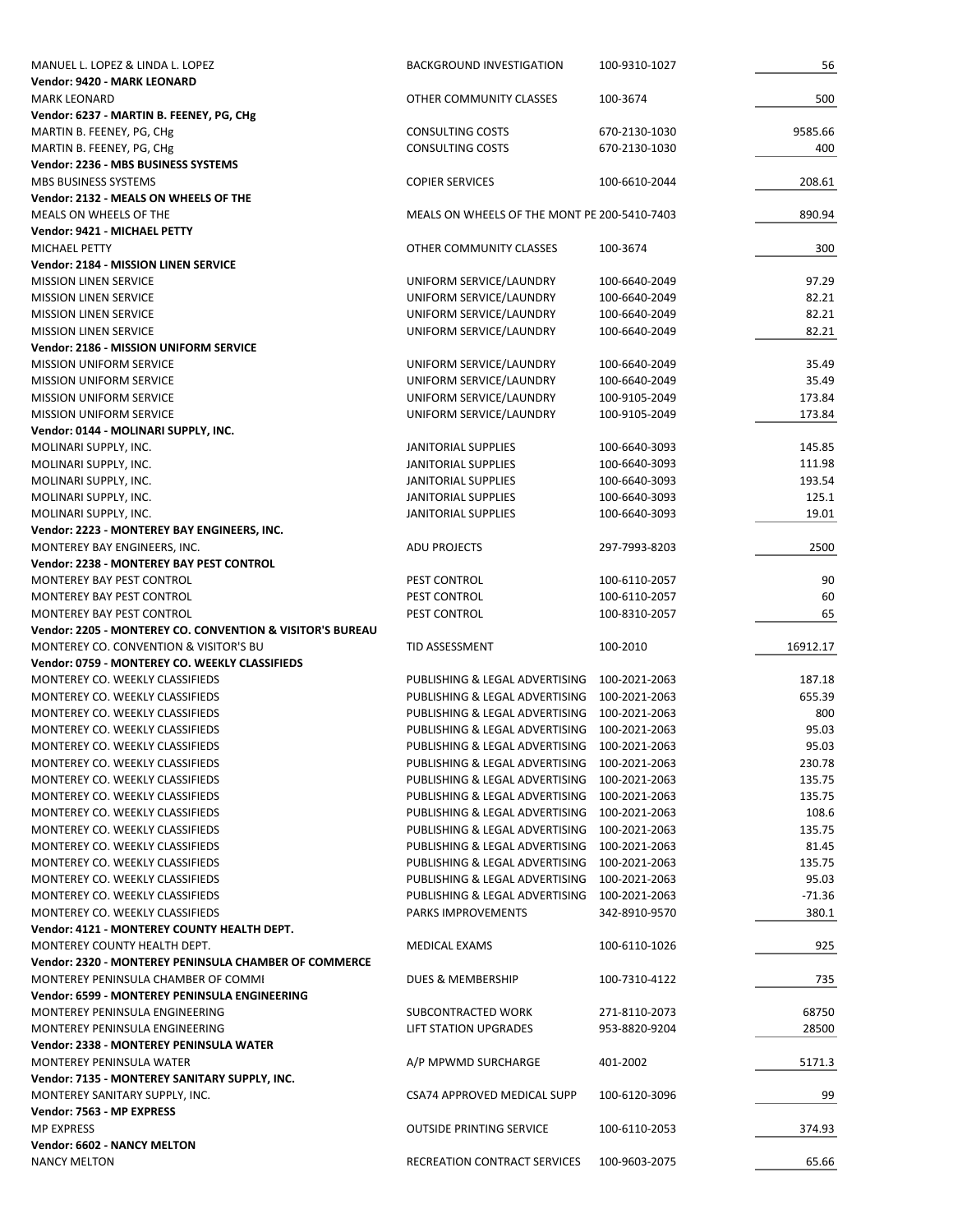**Vendor: 2516 ‐ NATIVIDAD MEDICAL CENTER**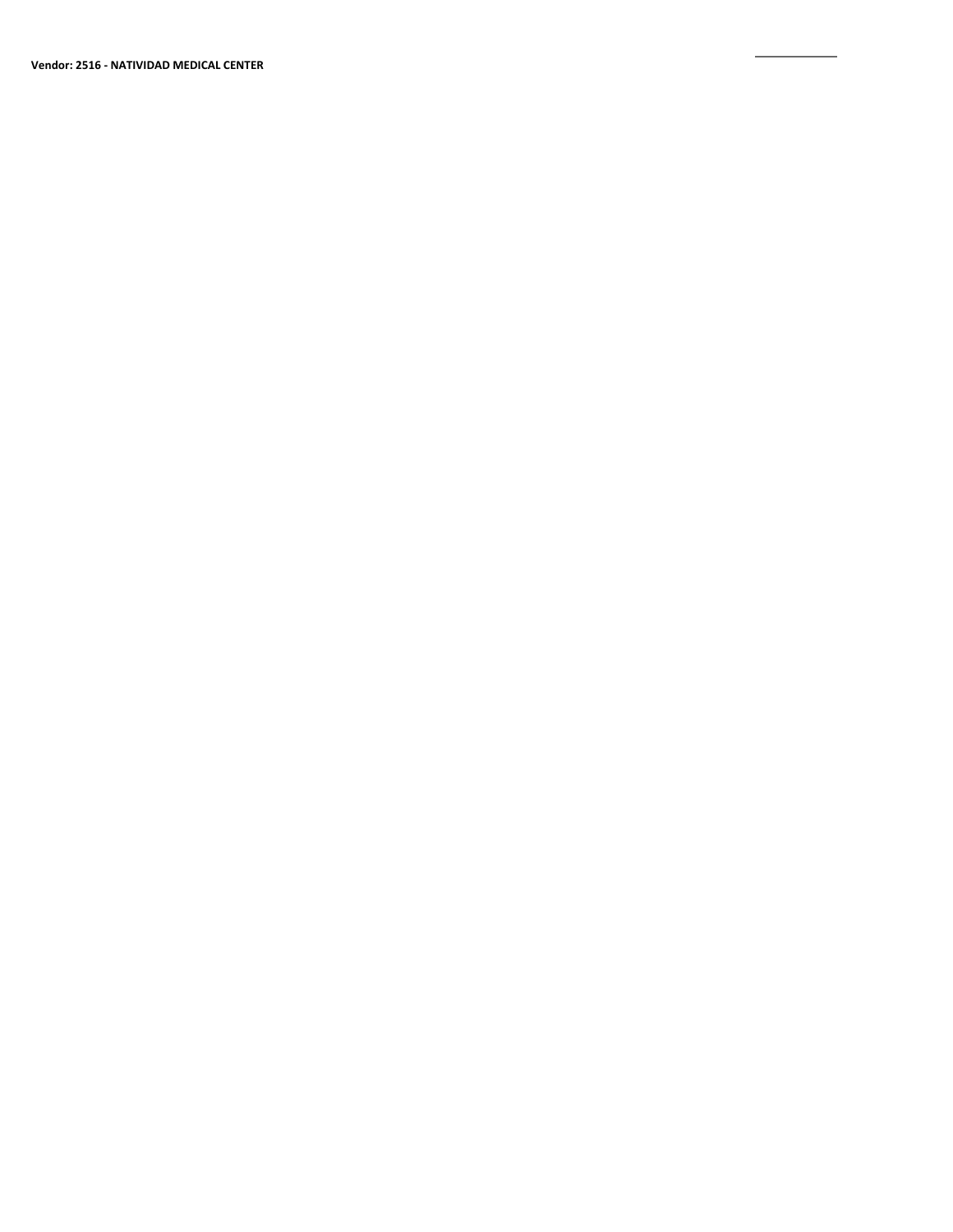| NATIVIDAD MEDICAL CENTER                              | <b>BLOOD ALCOHOL</b>                        | 100-6120-2060 | 31        |
|-------------------------------------------------------|---------------------------------------------|---------------|-----------|
| Vendor: 9282 - NJBSoft LLC                            |                                             |               |           |
| NJBSoft LLC                                           | <b>WATER SAMPLING</b>                       | 401-8620-2072 | 3500      |
| NJBSoft LLC                                           | SUBCONTRACTED WORK                          | 401-8620-2073 | 4000      |
| Vendor: 9414 - OMARR WILSON                           |                                             |               |           |
| <b>OMARR WILSON</b>                                   | OTHER COMMUNITY CLASSES                     | 100-3674      | 250       |
| Vendor: 2720 - OWEN EQUIPMENT COMPANY                 |                                             |               |           |
| OWEN EQUIPMENT COMPANY                                | DEPARTMENT CONSUMABLES                      | 951-8820-3095 | 348.02    |
| Vendor: 2652 - PACIFIC GAS & ELECTRIC                 |                                             |               |           |
| <b>PACIFIC GAS &amp; ELECTRIC</b>                     | <b>GAS &amp; ELECTRIC</b>                   | 100-8310-5131 | 9458.18   |
|                                                       |                                             |               |           |
| PACIFIC GAS & ELECTRIC                                | <b>GAS &amp; ELECTRIC</b>                   | 100-8310-5131 | 6225.09   |
| PACIFIC GAS & ELECTRIC                                | <b>GAS &amp; ELECTRIC</b>                   | 100-8310-5131 | 283.24    |
| PACIFIC GAS & ELECTRIC                                | <b>GAS &amp; ELECTRIC</b>                   | 100-8310-5131 | 4343.61   |
| <b>PACIFIC GAS &amp; ELECTRIC</b>                     | <b>GAS &amp; ELECTRIC</b>                   | 100-8310-5131 | 2132.94   |
| PACIFIC GAS & ELECTRIC                                | <b>GAS &amp; ELECTRIC</b>                   | 100-8420-5131 | 1376.61   |
| PACIFIC GAS & ELECTRIC                                | <b>LOAN PAYMENT</b>                         | 100-8420-9616 | 70.6      |
| PACIFIC GAS & ELECTRIC                                | <b>GAS &amp; ELECTRIC</b>                   | 103-8710-5131 | 588.97    |
| PACIFIC GAS & ELECTRIC                                | <b>GAS &amp; ELECTRIC</b>                   | 210-8110-5131 | 536.6     |
| PACIFIC GAS & ELECTRIC                                | <b>STREET LIGHTINGS</b>                     | 210-8210-2059 | 15219.15  |
| PACIFIC GAS & ELECTRIC                                | <b>GAS &amp; ELECTRIC</b>                   | 210-8420-5131 | 76.26     |
| PACIFIC GAS & ELECTRIC                                | <b>GAS &amp; ELECTRIC</b>                   | 401-8620-5131 | 2959.19   |
| PACIFIC GAS & ELECTRIC                                | <b>GAS &amp; ELECTRIC</b>                   | 501-8510-5131 | 327.22    |
| <b>Vendor: 4487 - PACIFIC TELEMANAGEMENT SERVICES</b> |                                             |               |           |
|                                                       |                                             |               |           |
| PACIFIC TELEMANAGEMENT SERVICES                       | <b>TELEPHONE</b>                            | 503-4010-5132 | 103       |
| PACIFIC TELEMANAGEMENT SERVICES                       | <b>TELEPHONE</b>                            | 503-4010-5132 | 28        |
| Vendor: 2666 - PACIFIC TRUCK PARTS, INC.              |                                             |               |           |
| PACIFIC TRUCK PARTS, INC.                             | <b>VEHICLE PARTS</b>                        | 501-8520-6144 | 35.61     |
| PACIFIC TRUCK PARTS, INC.                             | <b>VEHICLE PARTS</b>                        | 501-8520-6144 | 58.83     |
| Vendor: 9204 - PAUL HERBERT CAUSEY                    |                                             |               |           |
| PAUL HERBERT CAUSEY                                   | SEWER SYSTEM MNGT PLAN UPDATE 952-8820-8194 |               | 7809.49   |
| <b>Vendor: 8014 - PAXTON ASSOCIATES</b>               |                                             |               |           |
| <b>PAXTON ASSOCIATES</b>                              | CONSULTANT                                  | 670-2120-1030 | 3050      |
| Vendor: 3397 - PETER K. FICHTNER                      |                                             |               |           |
| PETER K. FICHTNER                                     | SUBCONTRACTED WORK                          | 100-8310-2073 | 570       |
| PETER K. FICHTNER                                     | <b>STREET LIGHTINGS</b>                     | 210-8210-2059 | 954       |
| PETER K. FICHTNER                                     | <b>STREET LIGHTINGS</b>                     | 210-8210-2059 | 768.56    |
|                                                       |                                             |               |           |
| Vendor: 2802 - PITNEY BOWES GLOBAL                    |                                             |               |           |
| PITNEY BOWES GLOBAL                                   | <b>MAIL SERVICES</b>                        | 100-5110-4124 | 352.83    |
| Vendor: 2816 - PLUG & PAY TECHNOLOGIES, INC.          |                                             |               |           |
| PLUG & PAY TECHNOLOGIES, INC.                         | DEPARTMENT CONSUMABLES                      | 100-9100-3095 | 15        |
| PLUG & PAY TECHNOLOGIES, INC.                         | DEPARTMENT CONSUMABLES                      | 100-9100-3095 |           |
|                                                       |                                             |               | 15        |
| Vendor: 7539 - PROPAC, INC.                           |                                             |               |           |
| PROPAC, INC.                                          | DEPT EQUIPMENT - CV RESPONSE                | 100-8110-8187 | 1944.58   |
| Vendor: 2877 - PUBLIC EMPLOYEES' RETIREMENT SYSTEM    |                                             |               |           |
| PUBLIC EMPLOYEES' RETIREMENT SYSTEM                   | <b>PERS PAYABLE</b>                         | 100-2056      | $-261.79$ |
|                                                       |                                             |               |           |
| PUBLIC EMPLOYEES' RETIREMENT SYSTEM                   | <b>PERS PAYABLE</b>                         | 100-2056      | $-801.29$ |
| PUBLIC EMPLOYEES' RETIREMENT SYSTEM                   | <b>PERS PAYABLE</b>                         | 100-2056      | -756.64   |
| PUBLIC EMPLOYEES' RETIREMENT SYSTEM                   | <b>PERS PAYABLE</b>                         | 100-2056      | 0.07      |
| PUBLIC EMPLOYEES' RETIREMENT SYSTEM                   | <b>PERS PAYABLE</b>                         | 100-2056      | 305.17    |
| PUBLIC EMPLOYEES' RETIREMENT SYSTEM                   | <b>PERS PAYABLE</b>                         | 100-2056      | 209       |
| PUBLIC EMPLOYEES' RETIREMENT SYSTEM                   | <b>PERS PAYABLE</b>                         | 100-2056      | 83.27     |
| PUBLIC EMPLOYEES' RETIREMENT SYSTEM                   | <b>PERS PAYABLE</b>                         | 100-2056      | 131.33    |
| PUBLIC EMPLOYEES' RETIREMENT SYSTEM                   | <b>PERS PAYABLE</b>                         | 100-2056      | 1.78      |
| PUBLIC EMPLOYEES' RETIREMENT SYSTEM                   | <b>PERS PAYABLE</b>                         | 100-2056      | 18083.9   |
| PUBLIC EMPLOYEES' RETIREMENT SYSTEM                   | <b>PERS PAYABLE</b>                         | 100-2056      | 15927.23  |
| PUBLIC EMPLOYEES' RETIREMENT SYSTEM                   | PERS PAYABLE                                | 100-2056      | 11465.45  |
| PUBLIC EMPLOYEES' RETIREMENT SYSTEM                   | <b>PERS PAYABLE</b>                         | 100-2056      | 6465.86   |
| PUBLIC EMPLOYEES' RETIREMENT SYSTEM                   | <b>PERS PAYABLE</b>                         | 100-2056      | 5607.73   |
|                                                       |                                             |               |           |
| PUBLIC EMPLOYEES' RETIREMENT SYSTEM                   | <b>PERS PAYABLE</b>                         | 100-2056      | 11054.69  |
| PUBLIC EMPLOYEES' RETIREMENT SYSTEM                   | <b>PERS PAYABLE</b>                         | 100-2056      | 3365.63   |
| PUBLIC EMPLOYEES' RETIREMENT SYSTEM                   | <b>PERS PAYABLE</b>                         | 100-2056      | 11121.18  |
| PUBLIC EMPLOYEES' RETIREMENT SYSTEM                   | PERS PAYABLE                                | 100-2056      | 2319.59   |
| PUBLIC EMPLOYEES' RETIREMENT SYSTEM                   | <b>PERS PAYABLE</b>                         | 100-2056      | 3717.79   |
| PUBLIC EMPLOYEES' RETIREMENT SYSTEM                   | <b>PERS PAYABLE</b>                         | 100-2056      | 1251.95   |
| PUBLIC EMPLOYEES' RETIREMENT SYSTEM                   | <b>PERS PAYABLE</b>                         | 100-2056      | 1803.9    |
| PUBLIC EMPLOYEES' RETIREMENT SYSTEM                   | PERS PAYABLE                                | 100-2056      | 5802.88   |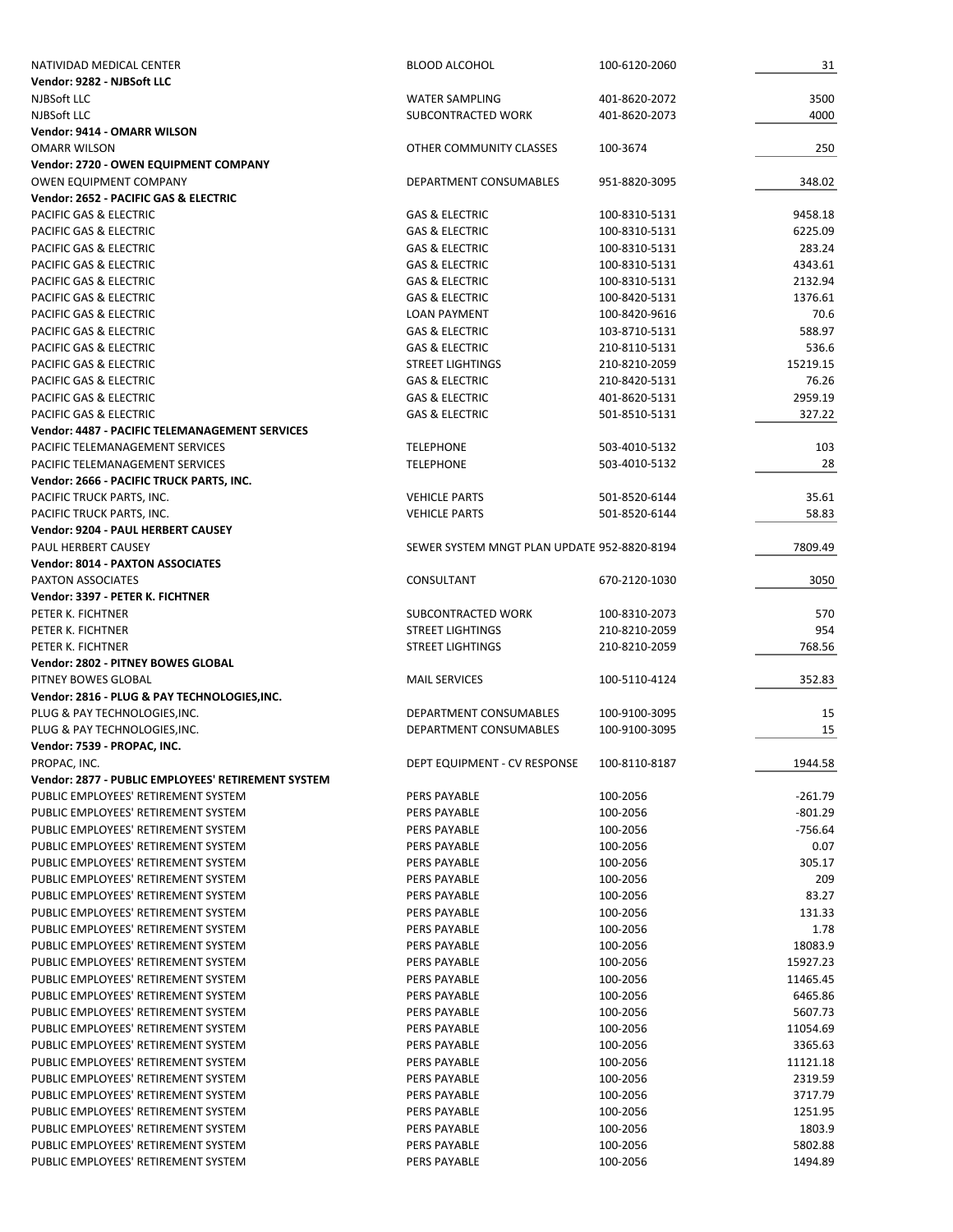| PUBLIC EMPLOYEES' RETIREMENT SYSTEM | <b>PERS PAYABLE</b> | 100-2056 | 6106.26 |
|-------------------------------------|---------------------|----------|---------|
| PUBLIC EMPLOYEES' RETIREMENT SYSTEM | <b>PERS PAYABLE</b> | 100-2056 | 1376.3  |
| PUBLIC EMPLOYEES' RETIREMENT SYSTEM | <b>PERS PAYABLE</b> | 100-2056 | 1302.6  |
| PUBLIC EMPLOYEES' RETIREMENT SYSTEM | <b>PERS PAYABLE</b> | 100-2056 | 133.82  |
| PUBLIC EMPLOYEES' RETIREMENT SYSTEM | <b>PERS PAYABLE</b> | 100-2056 | 2251.4  |
|                                     |                     |          |         |
| PUBLIC EMPLOYEES' RETIREMENT SYSTEM | PERS PAYABLE        | 100-2056 | 1245.01 |
| PUBLIC EMPLOYEES' RETIREMENT SYSTEM | <b>PERS PAYABLE</b> | 100-2056 | 948.07  |
| PUBLIC EMPLOYEES' RETIREMENT SYSTEM | <b>PERS PAYABLE</b> | 100-2056 | 868.18  |
| PUBLIC EMPLOYEES' RETIREMENT SYSTEM | <b>PERS PAYABLE</b> | 100-2056 | 633.63  |
| PUBLIC EMPLOYEES' RETIREMENT SYSTEM | <b>PERS PAYABLE</b> | 100-2056 | 6352.66 |
| PUBLIC EMPLOYEES' RETIREMENT SYSTEM | <b>PERS PAYABLE</b> | 103-2056 | 57.4    |
| PUBLIC EMPLOYEES' RETIREMENT SYSTEM | <b>PERS PAYABLE</b> | 103-2056 | 0.26    |
|                                     |                     |          |         |
| PUBLIC EMPLOYEES' RETIREMENT SYSTEM | <b>PERS PAYABLE</b> | 103-2056 | 83.82   |
| PUBLIC EMPLOYEES' RETIREMENT SYSTEM | <b>PERS PAYABLE</b> | 113-2056 | 4.29    |
| PUBLIC EMPLOYEES' RETIREMENT SYSTEM | PERS PAYABLE        | 113-2056 | 749.83  |
| PUBLIC EMPLOYEES' RETIREMENT SYSTEM | <b>PERS PAYABLE</b> | 113-2056 | 724.63  |
| PUBLIC EMPLOYEES' RETIREMENT SYSTEM | <b>PERS PAYABLE</b> | 113-2056 | 37.23   |
| PUBLIC EMPLOYEES' RETIREMENT SYSTEM | <b>PERS PAYABLE</b> | 113-2056 | 54.35   |
| PUBLIC EMPLOYEES' RETIREMENT SYSTEM | <b>PERS PAYABLE</b> | 200-2056 | 0.45    |
|                                     |                     |          |         |
| PUBLIC EMPLOYEES' RETIREMENT SYSTEM | <b>PERS PAYABLE</b> | 200-2056 | 184.49  |
| PUBLIC EMPLOYEES' RETIREMENT SYSTEM | <b>PERS PAYABLE</b> | 200-2056 | 126.35  |
| PUBLIC EMPLOYEES' RETIREMENT SYSTEM | <b>PERS PAYABLE</b> | 210-2056 | 289.71  |
| PUBLIC EMPLOYEES' RETIREMENT SYSTEM | <b>PERS PAYABLE</b> | 210-2056 | 447.46  |
| PUBLIC EMPLOYEES' RETIREMENT SYSTEM | <b>PERS PAYABLE</b> | 210-2056 | 299.79  |
| PUBLIC EMPLOYEES' RETIREMENT SYSTEM | <b>PERS PAYABLE</b> | 210-2056 | 110.64  |
| PUBLIC EMPLOYEES' RETIREMENT SYSTEM | <b>PERS PAYABLE</b> | 210-2056 | 542.71  |
| PUBLIC EMPLOYEES' RETIREMENT SYSTEM | <b>PERS PAYABLE</b> | 210-2056 | 3.67    |
|                                     |                     |          |         |
| PUBLIC EMPLOYEES' RETIREMENT SYSTEM | <b>PERS PAYABLE</b> | 271-2056 | 4.98    |
| PUBLIC EMPLOYEES' RETIREMENT SYSTEM | <b>PERS PAYABLE</b> | 271-2056 | 102.42  |
| PUBLIC EMPLOYEES' RETIREMENT SYSTEM | <b>PERS PAYABLE</b> | 271-2056 | 674.4   |
| PUBLIC EMPLOYEES' RETIREMENT SYSTEM | <b>PERS PAYABLE</b> | 271-2056 | 38.18   |
| PUBLIC EMPLOYEES' RETIREMENT SYSTEM | <b>PERS PAYABLE</b> | 271-2056 | 36.9    |
| PUBLIC EMPLOYEES' RETIREMENT SYSTEM | PERS PAYABLE        | 271-2056 | 532.01  |
| PUBLIC EMPLOYEES' RETIREMENT SYSTEM | <b>PERS PAYABLE</b> | 271-2056 | 2.51    |
| PUBLIC EMPLOYEES' RETIREMENT SYSTEM | <b>PERS PAYABLE</b> | 401-2056 | 23.22   |
|                                     |                     |          |         |
| PUBLIC EMPLOYEES' RETIREMENT SYSTEM | PERS PAYABLE        | 401-2056 | 74.97   |
| PUBLIC EMPLOYEES' RETIREMENT SYSTEM | <b>PERS PAYABLE</b> | 401-2056 | 2.63    |
| PUBLIC EMPLOYEES' RETIREMENT SYSTEM | PERS PAYABLE        | 401-2056 | 498.11  |
| PUBLIC EMPLOYEES' RETIREMENT SYSTEM | <b>PERS PAYABLE</b> | 401-2056 | 251.45  |
| PUBLIC EMPLOYEES' RETIREMENT SYSTEM | <b>PERS PAYABLE</b> | 401-2056 | 72.45   |
| PUBLIC EMPLOYEES' RETIREMENT SYSTEM | <b>PERS PAYABLE</b> | 401-2056 | 513.35  |
| PUBLIC EMPLOYEES' RETIREMENT SYSTEM | <b>PERS PAYABLE</b> | 501-2056 | 87.38   |
|                                     |                     |          |         |
| PUBLIC EMPLOYEES' RETIREMENT SYSTEM | PERS PAYABLE        | 501-2056 | 84.44   |
| PUBLIC EMPLOYEES' RETIREMENT SYSTEM | PERS PAYABLE        | 501-2056 | 0.93    |
| PUBLIC EMPLOYEES' RETIREMENT SYSTEM | <b>PERS PAYABLE</b> | 501-2056 | 1.02    |
| PUBLIC EMPLOYEES' RETIREMENT SYSTEM | <b>PERS PAYABLE</b> | 501-2056 | 307.01  |
| PUBLIC EMPLOYEES' RETIREMENT SYSTEM | <b>PERS PAYABLE</b> | 501-2056 | 54.35   |
| PUBLIC EMPLOYEES' RETIREMENT SYSTEM | <b>PERS PAYABLE</b> | 501-2056 | 247.49  |
| PUBLIC EMPLOYEES' RETIREMENT SYSTEM | <b>PERS PAYABLE</b> | 503-2056 | 538.34  |
| PUBLIC EMPLOYEES' RETIREMENT SYSTEM | <b>PERS PAYABLE</b> | 503-2056 | 1.86    |
|                                     |                     |          |         |
| PUBLIC EMPLOYEES' RETIREMENT SYSTEM | <b>PERS PAYABLE</b> | 503-2056 | 368.69  |
| PUBLIC EMPLOYEES' RETIREMENT SYSTEM | <b>PERS PAYABLE</b> | 503-2056 | 214.9   |
| PUBLIC EMPLOYEES' RETIREMENT SYSTEM | <b>PERS PAYABLE</b> | 503-2056 | 222.38  |
| PUBLIC EMPLOYEES' RETIREMENT SYSTEM | <b>PERS PAYABLE</b> | 951-2056 | 4.98    |
| PUBLIC EMPLOYEES' RETIREMENT SYSTEM | <b>PERS PAYABLE</b> | 951-2056 | 33.88   |
| PUBLIC EMPLOYEES' RETIREMENT SYSTEM | <b>PERS PAYABLE</b> | 951-2056 | 0.08    |
| PUBLIC EMPLOYEES' RETIREMENT SYSTEM | PERS PAYABLE        | 951-2056 | 23.2    |
| PUBLIC EMPLOYEES' RETIREMENT SYSTEM | <b>PERS PAYABLE</b> | 951-2056 | 301.2   |
|                                     |                     |          |         |
| PUBLIC EMPLOYEES' RETIREMENT SYSTEM | PERS PAYABLE        | 951-2056 | 301.41  |
| PUBLIC EMPLOYEES' RETIREMENT SYSTEM | <b>PERS PAYABLE</b> | 951-2056 | 106.41  |
| PUBLIC EMPLOYEES' RETIREMENT SYSTEM | <b>PERS PAYABLE</b> | 951-2056 | 2.89    |
| PUBLIC EMPLOYEES' RETIREMENT SYSTEM | PERS PAYABLE        | 951-2056 | 333.72  |
| PUBLIC EMPLOYEES' RETIREMENT SYSTEM | <b>PERS PAYABLE</b> | 951-2056 | 311.7   |
| PUBLIC EMPLOYEES' RETIREMENT SYSTEM | <b>PERS PAYABLE</b> | 953-2056 | 30.32   |
| PUBLIC EMPLOYEES' RETIREMENT SYSTEM | PERS PAYABLE        | 953-2056 | 0.05    |
| PUBLIC EMPLOYEES' RETIREMENT SYSTEM | PERS PAYABLE        | 953-2056 | 20.77   |
|                                     |                     |          |         |
| Vendor: 6193 - PURCHASE POWER       |                     |          |         |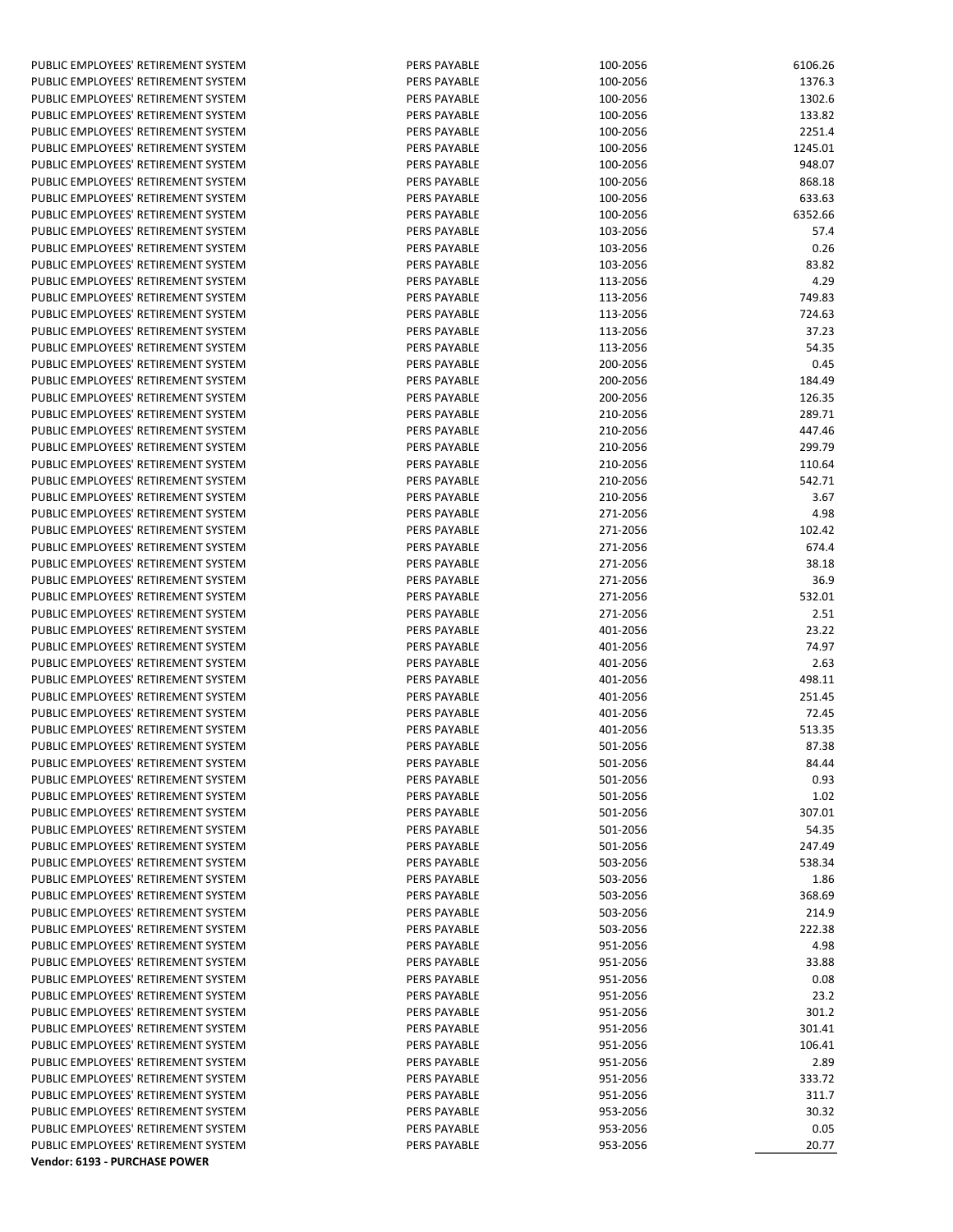| <b>PURCHASE POWER</b>         | <b>MAIL SERVICES</b>      | 100-5110-4124 | 1065.93  |
|-------------------------------|---------------------------|---------------|----------|
| Vendor: 9425 - QPCS LLC       |                           |               |          |
| QPCS LLC                      | <b>PARKS IMPROVEMENTS</b> | 348-8910-9570 | 554.14   |
| Vendor: 5264 - RABOBANK, N.A. |                           |               |          |
| RABOBANK, N.A.                | FEDERAL TAX PAYABLE       | 100-2052      | 55689.52 |
| RABOBANK, N.A.                | FEDERAL TAX PAYABLE       | 100-2052      | 29.77    |
| RABOBANK, N.A.                | FEDERAL TAX PAYABLE       | 100-2052      | 48897.23 |
| RABOBANK, N.A.                | EE HEALTHCARE PAYABLE     | 100-2057      | $-39.14$ |
| RABOBANK, N.A.                | EE HEALTHCARE PAYABLE     | 100-2057      | 15822.36 |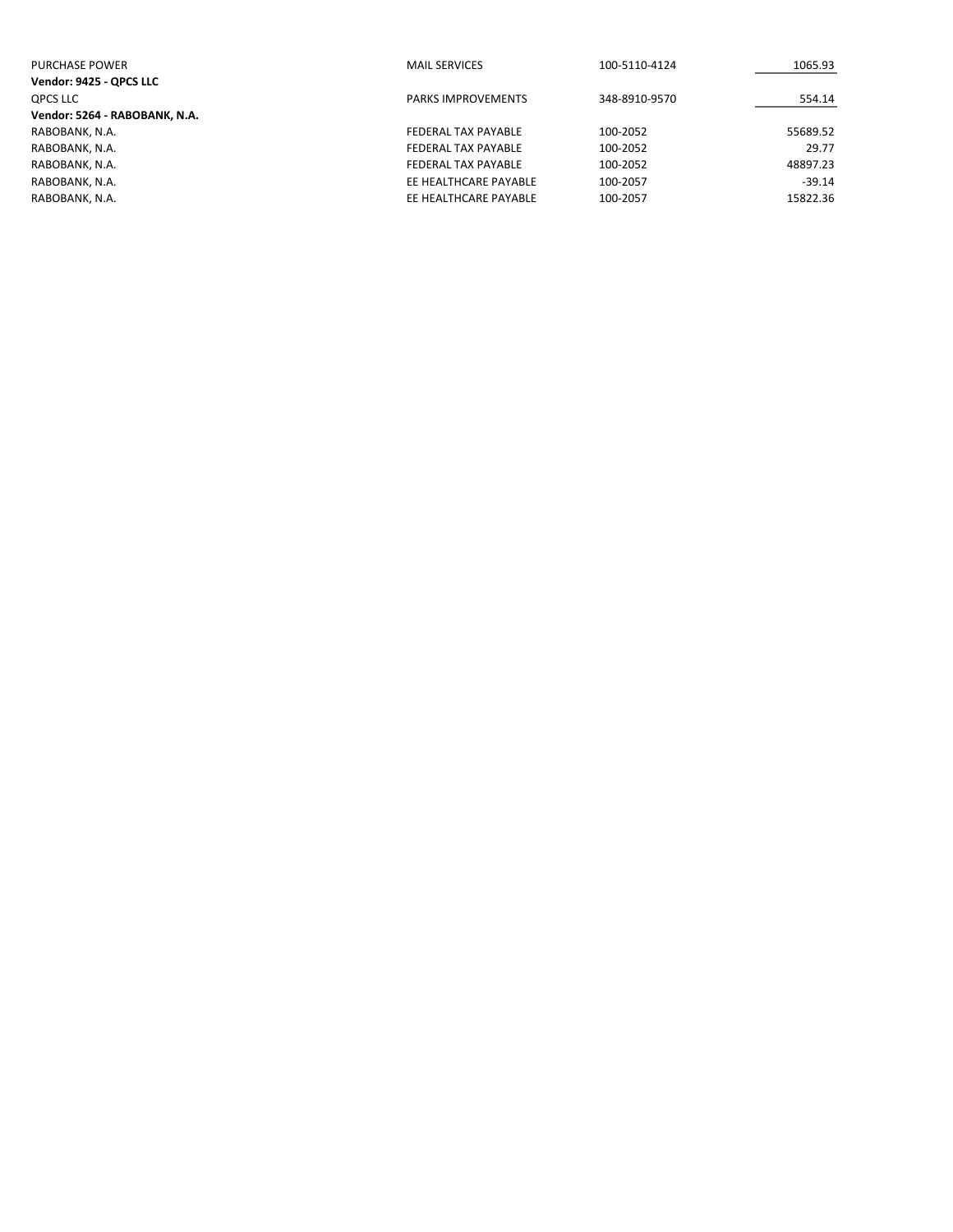| RABOBANK, N.A.                                         | EE HEALTHCARE PAYABLE        | 100-2057      | 45.88    |
|--------------------------------------------------------|------------------------------|---------------|----------|
| RABOBANK, N.A.                                         | EE HEALTHCARE PAYABLE        | 100-2057      | 14784.08 |
| RABOBANK, N.A.                                         | FEDERAL TAX PAYABLE          | 103-2052      | 95.68    |
| RABOBANK, N.A.                                         | FEDERAL TAX PAYABLE          | 103-2052      | 102.06   |
| RABOBANK, N.A.                                         | EE HEALTHCARE PAYABLE        | 103-2057      | 31.18    |
| RABOBANK, N.A.                                         | EE HEALTHCARE PAYABLE        | 103-2057      | 36.2     |
| RABOBANK, N.A.                                         | FEDERAL TAX PAYABLE          | 113-2052      | 1156.28  |
| RABOBANK, N.A.                                         | FEDERAL TAX PAYABLE          | 113-2052      | 1170.24  |
| RABOBANK, N.A.                                         | EE HEALTHCARE PAYABLE        | 113-2057      | 378.6    |
| RABOBANK, N.A.                                         | EE HEALTHCARE PAYABLE        | 113-2057      | 391.26   |
| RABOBANK, N.A.                                         | <b>FEDERAL TAX PAYABLE</b>   | 200-2052      | 114.94   |
| RABOBANK, N.A.                                         | FEDERAL TAX PAYABLE          | 200-2052      | 165.08   |
| RABOBANK, N.A.                                         | EE HEALTHCARE PAYABLE        | 200-2057      | 40.54    |
| RABOBANK, N.A.                                         | EE HEALTHCARE PAYABLE        | 200-2057      | 58.52    |
| RABOBANK, N.A.                                         | FEDERAL TAX PAYABLE          | 210-2052      | 762.41   |
| RABOBANK, N.A.                                         | FEDERAL TAX PAYABLE          | 210-2052      | 872.57   |
| RABOBANK, N.A.                                         | EE HEALTHCARE PAYABLE        | 210-2057      | 264.4    |
| RABOBANK, N.A.                                         | EE HEALTHCARE PAYABLE        | 210-2057      | 326.64   |
| RABOBANK, N.A.                                         | FEDERAL TAX PAYABLE          | 271-2052      | 540.56   |
| RABOBANK, N.A.                                         | FEDERAL TAX PAYABLE          | 271-2052      | 537.38   |
| RABOBANK, N.A.                                         | EE HEALTHCARE PAYABLE        | 271-2057      | 194.12   |
| RABOBANK, N.A.                                         | EE HEALTHCARE PAYABLE        | 271-2057      | 196.7    |
| RABOBANK, N.A.                                         | <b>FEDERAL TAX PAYABLE</b>   | 401-2052      | 487.46   |
| RABOBANK, N.A.                                         | FEDERAL TAX PAYABLE          | 401-2052      | 479.4    |
| RABOBANK, N.A.                                         | EE HEALTHCARE PAYABLE        | 401-2057      | 190.58   |
| RABOBANK, N.A.                                         | EE HEALTHCARE PAYABLE        | 401-2057      | 215.02   |
|                                                        |                              |               |          |
| RABOBANK, N.A.                                         | FEDERAL TAX PAYABLE          | 501-2052      | 298.98   |
| RABOBANK, N.A.                                         | FEDERAL TAX PAYABLE          | 501-2052      | 479      |
| RABOBANK, N.A.                                         | EE HEALTHCARE PAYABLE        | 501-2057      | 128.34   |
| RABOBANK, N.A.                                         | EE HEALTHCARE PAYABLE        | 501-2057      | 167.16   |
| RABOBANK, N.A.                                         | FEDERAL TAX PAYABLE          | 503-2052      | 1429.83  |
| RABOBANK, N.A.                                         | FEDERAL TAX PAYABLE          | 503-2052      | 1442.03  |
| RABOBANK, N.A.                                         | EE HEALTHCARE PAYABLE        | 503-2057      | 234.82   |
| RABOBANK, N.A.                                         | EE HEALTHCARE PAYABLE        | 503-2057      | 236.5    |
| RABOBANK, N.A.                                         | FEDERAL TAX PAYABLE          | 951-2052      | 953.86   |
| RABOBANK, N.A.                                         | FEDERAL TAX PAYABLE          | 951-2052      | 935.82   |
| RABOBANK, N.A.                                         | EE HEALTHCARE PAYABLE        | 951-2057      | 319.34   |
| RABOBANK, N.A.                                         | EE HEALTHCARE PAYABLE        | 951-2057      | 328.54   |
| RABOBANK, N.A.                                         | FEDERAL TAX PAYABLE          | 953-2052      | 20.27    |
| RABOBANK, N.A.                                         | FEDERAL TAX PAYABLE          | 953-2052      | 46.27    |
| RABOBANK, N.A.                                         | EE HEALTHCARE PAYABLE        | 953-2057      | 4.14     |
| RABOBANK, N.A.                                         | EE HEALTHCARE PAYABLE        | 953-2057      | 11.02    |
| RABOBANK, N.A.                                         | FEDERAL TAX PAYABLE          | 971-2052      | 12.68    |
| RABOBANK, N.A.                                         | EE HEALTHCARE PAYABLE        | 971-2057      | 4.48     |
| RABOBANK, N.A.                                         | <b>FEDERAL TAX PAYABLE</b>   | 973-2052      | 2.78     |
| RABOBANK, N.A.                                         | EE HEALTHCARE PAYABLE        | 973-2057      | 0.96     |
| Vendor: 9401 - RAFTELIS FINANCIAL CONSULTANTS, INC.    |                              |               |          |
|                                                        | CONSULTANT                   |               |          |
| RAFTELIS FINANCIAL CONSULTANTS, INC.                   |                              | 100-1010-1030 | 12000    |
| Vendor: 5417 - RENTAL DEPOT                            |                              |               |          |
| <b>RENTAL DEPOT</b>                                    | DEPARTMENT CONSUMABLES       | 113-8730-3095 | 50       |
| RENTAL DEPOT                                           | DEPARTMENT CONSUMABLES       | 113-8730-3095 | 50       |
| Vendor: 8800 - RINCON CONSULTANTS, INC.                |                              |               |          |
| RINCON CONSULTANTS, INC.                               | HOUSING ELEMENT CONSULTANT   | 100-7310-1046 | 2352     |
| Vendor: 6477 - ROBERT S. JAQUES                        |                              |               |          |
| ROBERT S. JAQUES                                       | <b>CONSULTING COSTS</b>      | 670-2130-1030 | 2400     |
| Vendor: 7924 - ROSA JONG                               |                              |               |          |
| <b>ROSA JONG</b>                                       | RECREATION CONTRACT SERVICES | 100-9603-2075 | 36.75    |
| Vendor: 9374 - RUSSELL BRANSON                         |                              |               |          |
| <b>RUSSELL BRANSON</b>                                 | CONSULTANT                   | 100-5110-1030 | 11939.75 |
| Vendor: 3040 - SAFETY-KLEEN SYSTEMS INC                |                              |               |          |
| SAFETY-KLEEN SYSTEMS INC                               | SUBCONTRACTED WORK           | 113-8730-2073 | 4008     |
| SAFETY-KLEEN SYSTEMS INC                               | SUBCONTRACTED WORK           | 113-8730-2073 | 4015     |
| Vendor: 8886 - SAGE RENEWABLES ENERGY CONSULTING, INC. |                              |               |          |
| SAGE RENEWABLES ENERGY CONSULTING, IN                  | <b>SOLAR PANELS</b>          | 347-8910-9539 | 3440     |
| Vendor: 3307 - SAME DAY SHRED                          |                              |               |          |
| SAME DAY SHRED                                         | TEMPORARY CONTRACT SERVICES  | 100-2010-2043 | 32.5     |
| SAME DAY SHRED                                         | OTHER EXPENSE                | 100-5110-2078 | 45       |
|                                                        |                              |               |          |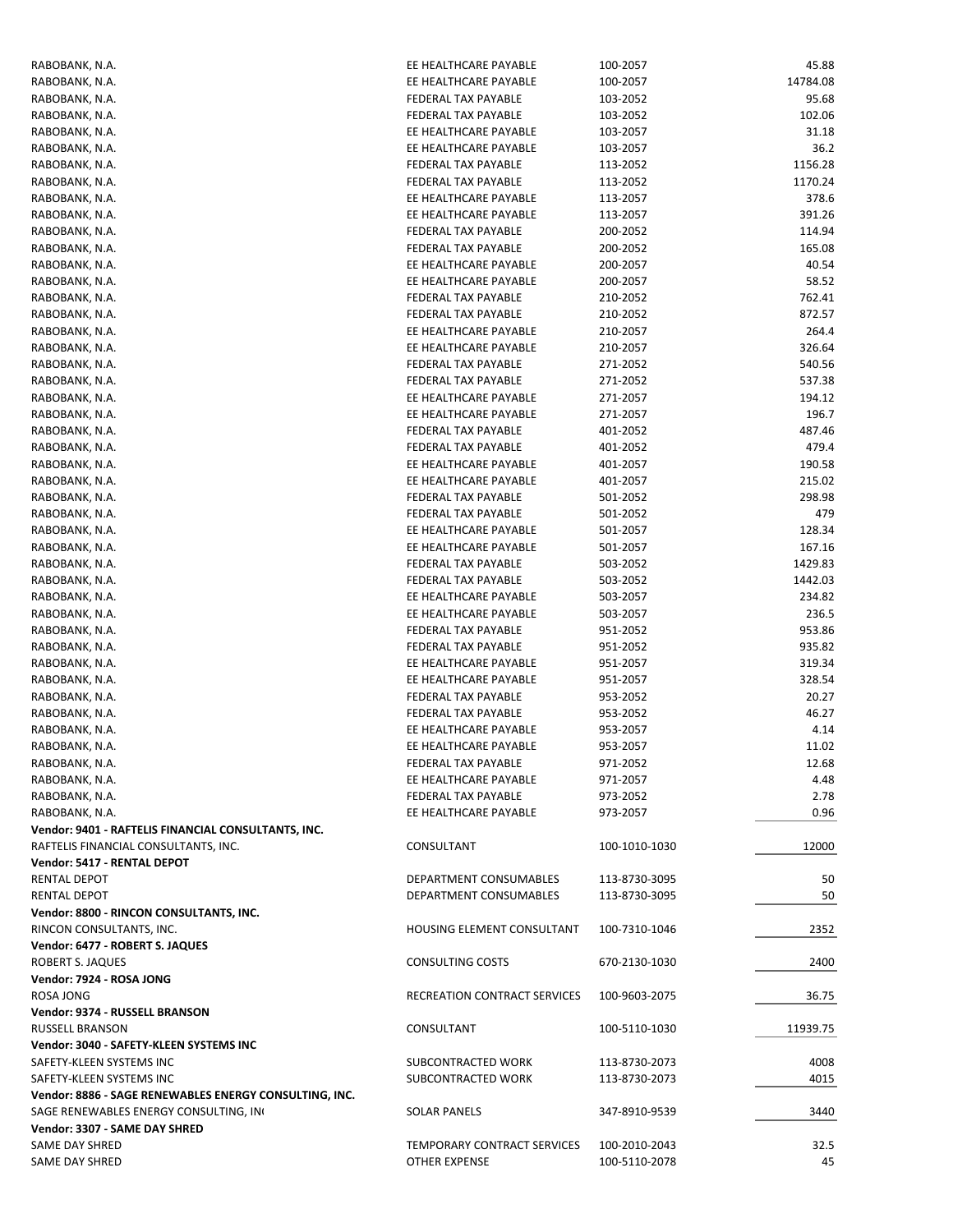| SAME DAY SHRED                                 | OTHER EXPENSE           | 100-6110-2078 | 45      |
|------------------------------------------------|-------------------------|---------------|---------|
| Vendor: 9359 - SASAKI BROTHERS AUTO LLC        |                         |               |         |
| SASAKI BROTHERS AUTO LLC                       | <b>OUTSIDE REPAIRS</b>  | 501-8520-6148 | 1920.19 |
| Vendor: 7357 - SCOTT'S PPE RECON, INC.         |                         |               |         |
| SCOTT'S PPE RECON. INC.                        | UNIFORM SERVICE/LAUNDRY | 100-6640-2049 | 888.32  |
| Vendor: 8021 - SEASIDE CHRYSLER DODGE JEEP RAM |                         |               |         |
| SEASIDE CHRYSLER DODGE JEEP RAM                | <b>OUTSIDE REPAIRS</b>  | 501-8520-6148 | 160     |
| SEASIDE CHRYSLER DODGE JEEP RAM                | <b>OUTSIDE REPAIRS</b>  | 501-8520-6148 | 267.41  |
| Vendor: 3249 - SMART & FINAL                   |                         |               |         |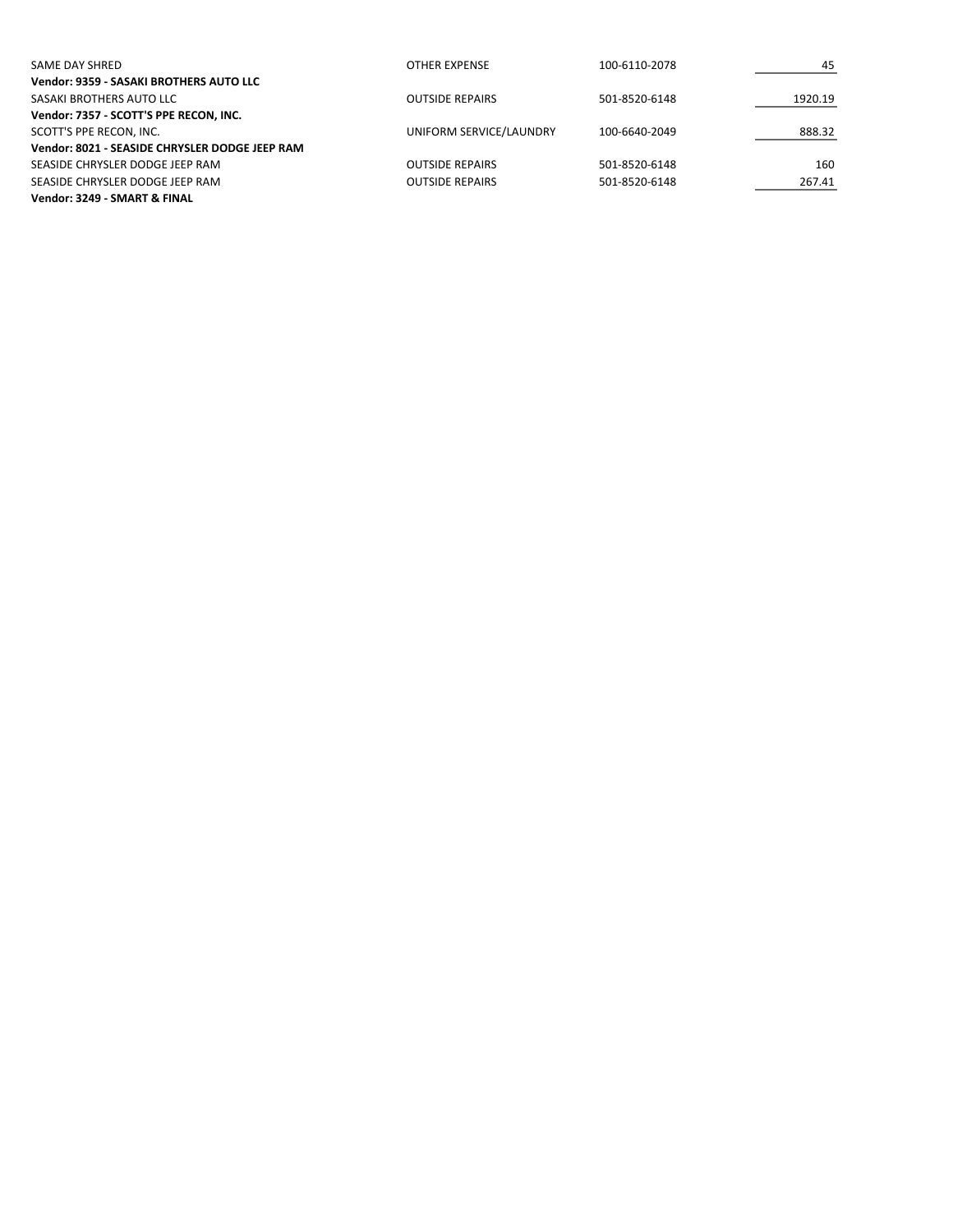| SMART & FINAL                                               | SENIOR ACTIVITIES                            | 251-9500-7125 | 52.65    |
|-------------------------------------------------------------|----------------------------------------------|---------------|----------|
| SMART & FINAL                                               | <b>SENIOR ACTIVITIES</b>                     | 251-9500-7125 | 49.94    |
| SMART & FINAL                                               | <b>SENIOR ACTIVITIES</b>                     | 251-9500-7125 | 14.79    |
| SMART & FINAL                                               | <b>SENIOR ACTIVITIES</b>                     | 251-9500-7125 | 65.91    |
| SMART & FINAL                                               | <b>SENIOR ACTIVITIES</b>                     | 251-9500-7125 | 52.52    |
|                                                             |                                              |               |          |
| Vendor: 9210 - SOUTH BAY FOUNDRY, INC. / PHOENIX IRON WORKS |                                              |               |          |
| SOUTH BAY FOUNDRY, INC. / PHOENIX IRON \                    | BICYCLE SAFE STORM GRATE                     | 210-8210-9576 | 7616.26  |
| SOUTH BAY FOUNDRY, INC. / PHOENIX IRON \                    | <b>BICYCLE SAFE STORM GRATE</b>              | 210-8210-9576 | 1609.75  |
| SOUTH BAY FOUNDRY, INC. / PHOENIX IRON \                    | CONSTRUCTION IN PROGRESS-SAFE G212-8930-9600 |               | 27332.99 |
| SOUTH BAY FOUNDRY, INC. / PHOENIX IRON \                    | CONSTRUCTION IN PROGRESS-SAFE G212-8930-9600 |               | 5777     |
| Vendor: 8380 - SPORTSENGINE INC.                            |                                              |               |          |
| SPORTSENGINE INC.                                           | PERSONNEL RECRUITMENT                        | 100-2031-2064 | 37       |
| SPORTSENGINE INC.                                           | <b>BACKGROUND INVESTIGATION</b>              | 100-9310-1027 | 55.5     |
| Vendor: 9427 - ST. FRANCIS XAVIER CATHOLIC CHURCH           |                                              |               |          |
| ST. FRANCIS XAVIER CATHOLIC CHURCH                          | <b>HOMELESS ASSISTANCE</b>                   | 100-1010-7199 | 1250     |
| <b>Vendor: 3319 - STAPLES ADVANTAGE</b>                     |                                              |               |          |
|                                                             |                                              |               |          |
| STAPLES ADVANTAGE                                           | <b>STATIONARY SUPPLIES</b>                   | 100-5110-3092 | 23.48    |
| STAPLES ADVANTAGE                                           | DEPARTMENT CONSUMABLES                       | 100-5110-3095 | 48.01    |
| <b>STAPLES ADVANTAGE</b>                                    | DEPARTMENT CONSUMABLES                       | 100-5110-3095 | 14.75    |
| STAPLES ADVANTAGE                                           | <b>STATIONARY SUPPLIES</b>                   | 100-6110-3092 | 87.32    |
| STAPLES ADVANTAGE                                           | <b>STATIONARY SUPPLIES</b>                   | 100-6110-3092 | 14.75    |
| <b>STAPLES ADVANTAGE</b>                                    | <b>STATIONARY SUPPLIES</b>                   | 100-6110-3092 | 93.18    |
| STAPLES ADVANTAGE                                           | CSA-74 REGIONAL EOC FACILITY                 | 100-6120-7191 | 53.03    |
| STAPLES ADVANTAGE                                           | <b>STATIONARY SUPPLIES</b>                   | 100-7310-3092 | 14.75    |
| STAPLES ADVANTAGE                                           | <b>STATIONARY SUPPLIES</b>                   | 100-7310-3092 | 110.54   |
| STAPLES ADVANTAGE                                           | <b>STATIONARY SUPPLIES</b>                   | 100-7310-3092 | 20.53    |
|                                                             | <b>STATIONARY</b>                            |               |          |
| STAPLES ADVANTAGE                                           |                                              | 100-7410-3092 | 32.45    |
| STAPLES ADVANTAGE                                           | <b>STATIONARY SUPPLIES</b>                   | 100-9100-3092 | 202.32   |
| STAPLES ADVANTAGE                                           | DEPARTMENT CONSUMABLES                       | 401-8620-3095 | 25.99    |
| Vendor: 5144 - STATE OF CALIFORNIA                          |                                              |               |          |
| STATE OF CALIFORNIA                                         | STATE TAX PAYABLE                            | 100-2053      | 21405.76 |
| STATE OF CALIFORNIA                                         | STATE TAX PAYABLE                            | 100-2053      | 18366.89 |
| STATE OF CALIFORNIA                                         | STATE TAX PAYABLE                            | 103-2053      | 34.44    |
| STATE OF CALIFORNIA                                         | STATE TAX PAYABLE                            | 103-2053      | 34.87    |
| STATE OF CALIFORNIA                                         | STATE TAX PAYABLE                            | 113-2053      | 445.17   |
| STATE OF CALIFORNIA                                         | STATE TAX PAYABLE                            | 113-2053      | 456.04   |
| STATE OF CALIFORNIA                                         | STATE TAX PAYABLE                            | 200-2053      | 34.41    |
| <b>STATE OF CALIFORNIA</b>                                  | STATE TAX PAYABLE                            | 200-2053      | 48.77    |
| STATE OF CALIFORNIA                                         | STATE TAX PAYABLE                            | 210-2053      | 249.11   |
| STATE OF CALIFORNIA                                         | STATE TAX PAYABLE                            | 210-2053      | 281.17   |
|                                                             |                                              |               |          |
| STATE OF CALIFORNIA                                         | STATE TAX PAYABLE                            | 271-2053      | 170.87   |
| <b>STATE OF CALIFORNIA</b>                                  | STATE TAX PAYABLE                            | 271-2053      | 173.98   |
| STATE OF CALIFORNIA                                         | STATE TAX PAYABLE                            | 401-2053      | 166.07   |
| STATE OF CALIFORNIA                                         | STATE TAX PAYABLE                            | 401-2053      | 159.43   |
| STATE OF CALIFORNIA                                         | STATE TAX PAYABLE                            | 501-2053      | 76.08    |
| STATE OF CALIFORNIA                                         | STATE TAX PAYABLE                            | 501-2053      | 109.23   |
| STATE OF CALIFORNIA                                         | STATE TAX PAYABLE                            | 503-2053      | 403.62   |
| STATE OF CALIFORNIA                                         | STATE TAX PAYABLE                            | 503-2053      | 409.61   |
| STATE OF CALIFORNIA                                         | STATE TAX PAYABLE                            | 951-2053      | 336.26   |
| STATE OF CALIFORNIA                                         | STATE TAX PAYABLE                            | 951-2053      | 327.8    |
|                                                             |                                              |               |          |
| STATE OF CALIFORNIA                                         | STATE TAX PAYABLE                            | 953-2053      | 8.62     |
| STATE OF CALIFORNIA                                         | STATE TAX PAYABLE                            | 953-2053      | 18.83    |
| STATE OF CALIFORNIA                                         | STATE TAX PAYABLE                            | 971-2053      | 3.53     |
| STATE OF CALIFORNIA                                         | STATE TAX PAYABLE                            | 973-2053      | 1.07     |
| Vendor: 9409 - STURDY OIL COMPANY                           |                                              |               |          |
| STURDY OIL COMPANY                                          | <b>VEHICLE FUEL</b>                          | 501-8520-6145 | 1822.05  |
| STURDY OIL COMPANY                                          | <b>VEHICLE FUEL</b>                          | 501-8520-6145 | 5691.63  |
| Vendor: 9428 - TERMINIX                                     |                                              |               |          |
| <b>TERMINIX</b>                                             | SUBCONTRACTED WORK                           | 100-8310-2073 | 300      |
| Vendor: 9423 - THE FOOD BANK FOR MONTEREY COUNTY            |                                              |               |          |
| THE FOOD BANK FOR MONTEREY COUNTY                           | MISC PAYROLL PAYABLES                        | 100-2062      | 390.27   |
| THE FOOD BANK FOR MONTEREY COUNTY                           | MISC PAYROLL PAYABLES                        |               |          |
|                                                             |                                              | 100-2062      | 430      |
| THE FOOD BANK FOR MONTEREY COUNTY                           | MISC PAYROLL PAYABLES                        | 401-2062      | 2.22     |
| THE FOOD BANK FOR MONTEREY COUNTY                           | MISC PAYROLL PAYABLES                        | 951-2062      | 6.12     |
| THE FOOD BANK FOR MONTEREY COUNTY                           | MISC PAYROLL PAYABLES                        | 953-2062      | 1.39     |
| <b>Vendor: 8378 - THE HARTFORD</b>                          |                                              |               |          |
| THE HARTFORD                                                | LIFE/ AD&D LTD PAYABLE                       | 100-2071      | 88.83    |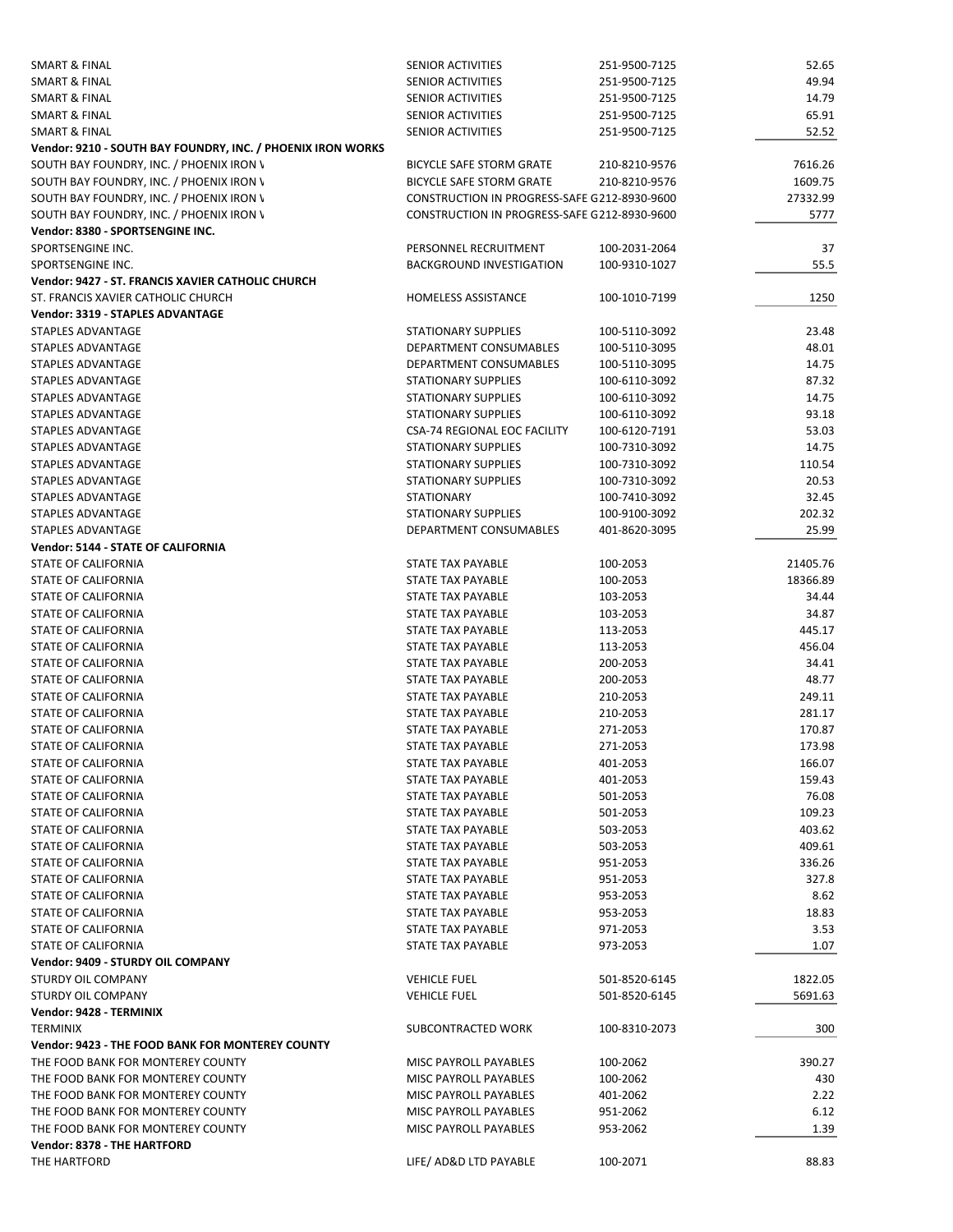| THE HARTFORD | LIFE/ AD&D LTD PAYABLE | 100-2071 | 26.59  |
|--------------|------------------------|----------|--------|
| THE HARTFORD | LIFE/ AD&D LTD PAYABLE | 100-2071 | 998.31 |
| THE HARTFORD | LIFE/ AD&D LTD PAYABLE | 100-2071 | 856.09 |
| THE HARTFORD | LIFE/ AD&D LTD PAYABLE | 100-2071 | 818.22 |
| THE HARTFORD | LIFE/ AD&D LTD PAYABLE | 100-2071 | 236.25 |
| THE HARTFORD | LIFE/ AD&D LTD PAYABLE | 100-2071 | 183.75 |
| THE HARTFORD | LIFE/ AD&D LTD PAYABLE | 100-2071 | 349.31 |
| THE HARTFORD | LIFE/ AD&D LTD PAYABLE | 100-2071 | 11.38  |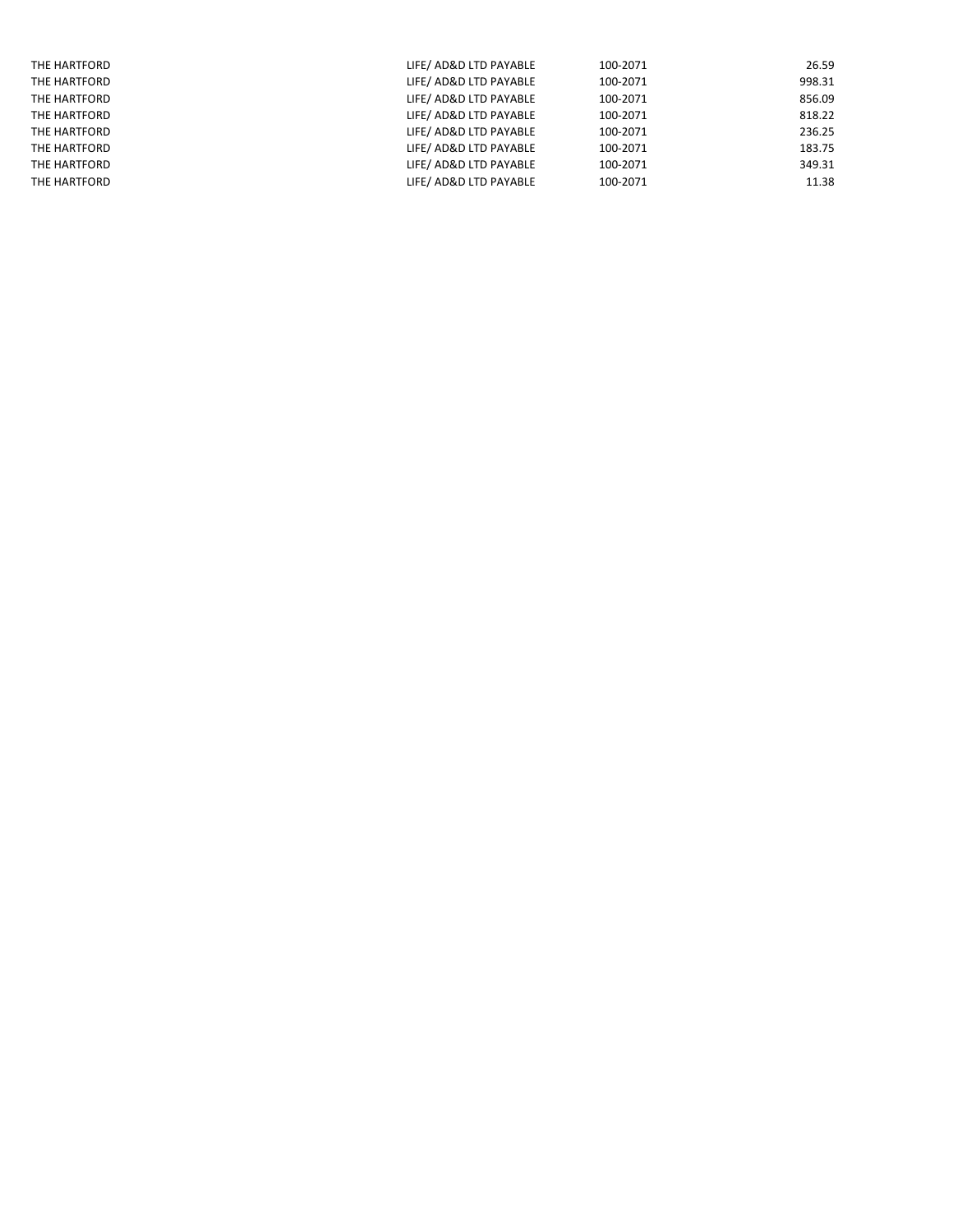| THE HARTFORD                                   | LIFE/ AD&D LTD PAYABLE                           | 100-2071             | 8.75          |
|------------------------------------------------|--------------------------------------------------|----------------------|---------------|
| THE HARTFORD                                   | LIFE/ AD&D LTD PAYABLE                           | 100-2071             | 7.9           |
| THE HARTFORD                                   | LIFE/ AD&D LTD PAYABLE                           | 103-2071             | 2.83          |
| THE HARTFORD                                   | LIFE/ AD&D LTD PAYABLE                           | 103-2071             | 6.8           |
| THE HARTFORD                                   | LIFE/ AD&D LTD PAYABLE                           | 113-2071             | 32.42         |
| THE HARTFORD                                   | LIFE/ AD&D LTD PAYABLE                           | 113-2071             | 28.13         |
| THE HARTFORD                                   | LIFE/ AD&D LTD PAYABLE                           | 113-2071             | 34.45         |
| THE HARTFORD                                   | LIFE/ AD&D LTD PAYABLE                           | 113-2071             | 65.59         |
| THE HARTFORD                                   | LIFE/ AD&D LTD PAYABLE                           | 200-2071             | 17.88         |
| THE HARTFORD                                   | LIFE/ AD&D LTD PAYABLE                           | 200-2071             | 17.09         |
| THE HARTFORD                                   | LIFE/ AD&D LTD PAYABLE                           | 210-2071             | 1.22          |
| THE HARTFORD                                   | LIFE/ AD&D LTD PAYABLE                           | 210-2071             | 7.64          |
| THE HARTFORD                                   | LIFE/ AD&D LTD PAYABLE                           | 210-2071             | 7.98          |
| THE HARTFORD                                   | LIFE/ AD&D LTD PAYABLE                           | 210-2071             | 27.93         |
| THE HARTFORD                                   | LIFE/ AD&D LTD PAYABLE                           | 210-2071             | 66.11         |
| THE HARTFORD                                   | LIFE/AD&D LTD PAYABLE                            | 271-2071             | 47.75         |
| THE HARTFORD                                   | LIFE/AD&D LTD PAYABLE                            | 271-2071             | 18.26         |
| THE HARTFORD                                   | LIFE/AD&D LTD PAYABLE                            | 271-2071             | 9.25          |
| THE HARTFORD                                   | LIFE/AD&D LTD PAYABLE                            | 271-2071             | 9.69          |
| THE HARTFORD                                   | LIFE/ LTD PAYABLE                                | 345-2071             | 0.05          |
| THE HARTFORD                                   | LIFE/ LTD PAYABLE                                | 345-2071             | 0.18          |
| THE HARTFORD                                   | LIFE/ AD&D LTD PAYABLE                           | 401-2071             | 4.47          |
| THE HARTFORD                                   | LIFE/ AD&D LTD PAYABLE                           | 401-2071             | 8.96          |
| THE HARTFORD                                   | LIFE/ AD&D LTD PAYABLE                           | 401-2071             | 40.5          |
| THE HARTFORD                                   | LIFE/ AD&D LTD PAYABLE                           | 401-2071             | 33.07         |
| THE HARTFORD                                   | LIFE/ AD&D LTD PAYABLE                           | 401-2071             | 23.64         |
| THE HARTFORD                                   | LIFE/ AD&D LTD PAYABLE                           | 501-2071             | 4             |
| THE HARTFORD                                   | LIFE/ AD&D LTD PAYABLE                           | 501-2071             | 3.82          |
| THE HARTFORD                                   | LIFE/ AD&D LTD PAYABLE                           | 501-2071             | 23.57         |
| THE HARTFORD                                   | LIFE/ AD&D LTD PAYABLE                           | 501-2071             | 8.75          |
| THE HARTFORD                                   | LIFE/ AD&D LTD PAYABLE                           | 501-2071             | 21.41         |
| THE HARTFORD                                   | LIFE/ AD&D LTD PAYABLE                           | 501-2071             | 8.75          |
| THE HARTFORD                                   | LIFE/ AD&D LTD PAYABLE                           | 503-2071             | 40.66         |
| THE HARTFORD                                   | LIFE/ AD&D LTD PAYABLE                           | 503-2071             | 42.53         |
| THE HARTFORD                                   | LIFE/ AD&D LTD PAYABLE                           | 503-2071             | 8.75<br>19.97 |
| THE HARTFORD<br>THE HARTFORD                   | LIFE/ AD&D LTD PAYABLE<br>LIFE/ AD&D LTD PAYABLE | 503-2071<br>951-2071 | 28.28         |
| THE HARTFORD                                   | LIFE/ AD&D LTD PAYABLE                           | 951-2071             | 65.99         |
| THE HARTFORD                                   | LIFE/ AD&D LTD PAYABLE                           | 951-2071             | 9.45          |
| THE HARTFORD                                   | LIFE/ AD&D LTD PAYABLE                           | 951-2071             | 9.87          |
| THE HARTFORD                                   | LIFE/ AD&D LTD PAYABLE                           | 951-2071             | 0.85          |
| THE HARTFORD                                   | LIFE/ AD&D LTD PAYABLE                           | 953-2071             | 4.07          |
| THE HARTFORD                                   | LIFE/ AD&D LTD PAYABLE                           | 953-2071             | 4.26          |
| Vendor: 3290 - THE SPCA OF MONTEREY CO.        |                                                  |                      |               |
| THE SPCA OF MONTEREY CO.                       | SUBCONTRACTED WORK                               | 100-6160-2073        | 6966.91       |
| Vendor: 5038 - THE VILLAGE PROJECT, INC.       |                                                  |                      |               |
| THE VILLAGE PROJECT, INC.                      | <b>VILLAGE PROJECT</b>                           | 100-2042-2092        | 1562.24       |
| THE VILLAGE PROJECT, INC.                      | <b>VILLAGE PROJECT</b>                           | 200-5410-7194        | 2552.63       |
| Vendor: 9422 - TIMOTHY DUNN                    |                                                  |                      |               |
| <b>TIMOTHY DUNN</b>                            | OTHER COMMUNITY CLASSES                          | 100-3674             | 500           |
| Vendor: 2307 - T-MAR INC.                      |                                                  |                      |               |
| T-MAR INC.                                     | <b>INVESTIGATION EXPENDITURE</b>                 | 243-6110-4125        | 75            |
| T-MAR INC.                                     | <b>OUTSIDE REPAIRS</b>                           | 501-8520-6148        | 75            |
| Vendor: 8628 - TORTI GALLAS AND PARTNERS, INC. |                                                  |                      |               |
| TORTI GALLAS AND PARTNERS, INC.                | <b>BAKEWELL - CAMPUS TOWN</b>                    | 601-2214             | 5243.75       |
| TORTI GALLAS AND PARTNERS, INC.                | <b>BAKEWELL - CAMPUS TOWN</b>                    | 601-2214             | 6108.75       |
| TORTI GALLAS AND PARTNERS, INC.                | <b>BAKEWELL - CAMPUS TOWN</b>                    | 601-2214             | 4627.8        |
| TORTI GALLAS AND PARTNERS, INC.                | <b>BAKEWELL - CAMPUS TOWN</b>                    | 601-2214             | 20845.74      |
| Vendor: 3521 - TRUCKSIS ENTERPRISES INC        |                                                  |                      |               |
| TRUCKSIS ENTERPRISES INC                       | DEPARTMENT EQUIPMENT                             | 100-2021-8187        | 712.31        |
| TRUCKSIS ENTERPRISES INC                       | DEPARTMENT EQUIPMENT                             | 100-2021-8187        | 1390.52       |
| Vendor: 8755 - TRUST TWO - CORONA 1997 TRUST   |                                                  |                      |               |
| TRUST TWO - CORONA 1997 TRUST                  | SATELLITE OFFICE                                 | 100-7410-4207        | 2730          |
| TRUST TWO - CORONA 1997 TRUST                  | SATELLITE OFFICE                                 | 100-7410-4207        | 944.74        |
| Vendor: 6197 - U.S. BANK EQUIPMENT FINANCE     |                                                  |                      |               |
| U.S. BANK EQUIPMENT FINANCE                    | PRINCIPAL-LEASE                                  | 100-6110-9602        | 498.78        |
| U.S. BANK EQUIPMENT FINANCE                    | INTEREST-COPIER LEASE                            | 100-6110-9605        | 19.22         |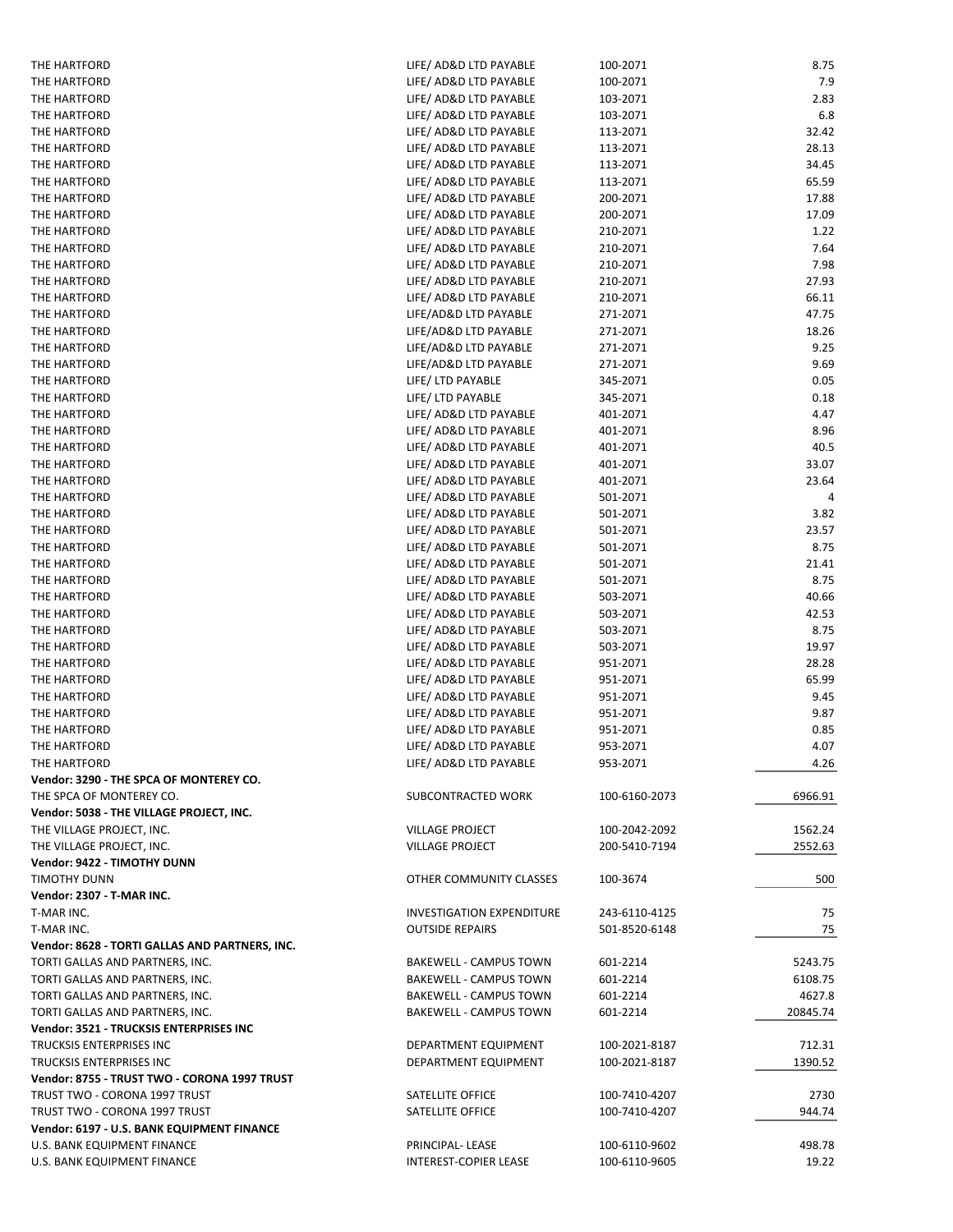| U.S. BANK EQUIPMENT FINANCE      | PRINCIPAL-COPIER LEASE   | 100-8910-9602 | 148.19 |
|----------------------------------|--------------------------|---------------|--------|
| U.S. BANK EQUIPMENT FINANCE      | INTEREST-COPIER LEASE    | 100-8910-9605 | 3.64   |
| U.S. BANK EQUIPMENT FINANCE      | <b>COPIER SERVICES</b>   | 100-9200-2044 | 314.87 |
| Vendor: 3574 - U.S. BANK-CALCARD |                          |               |        |
| U.S. BANK-CALCARD                | DEPARTMENT CONSUMABLES   | 100-1010-3095 | 1759.8 |
| U.S. BANK-CALCARD                | TRAVEL - JONES/KISPERSKY | 100-1010-4114 | 614.04 |
|                                  |                          |               |        |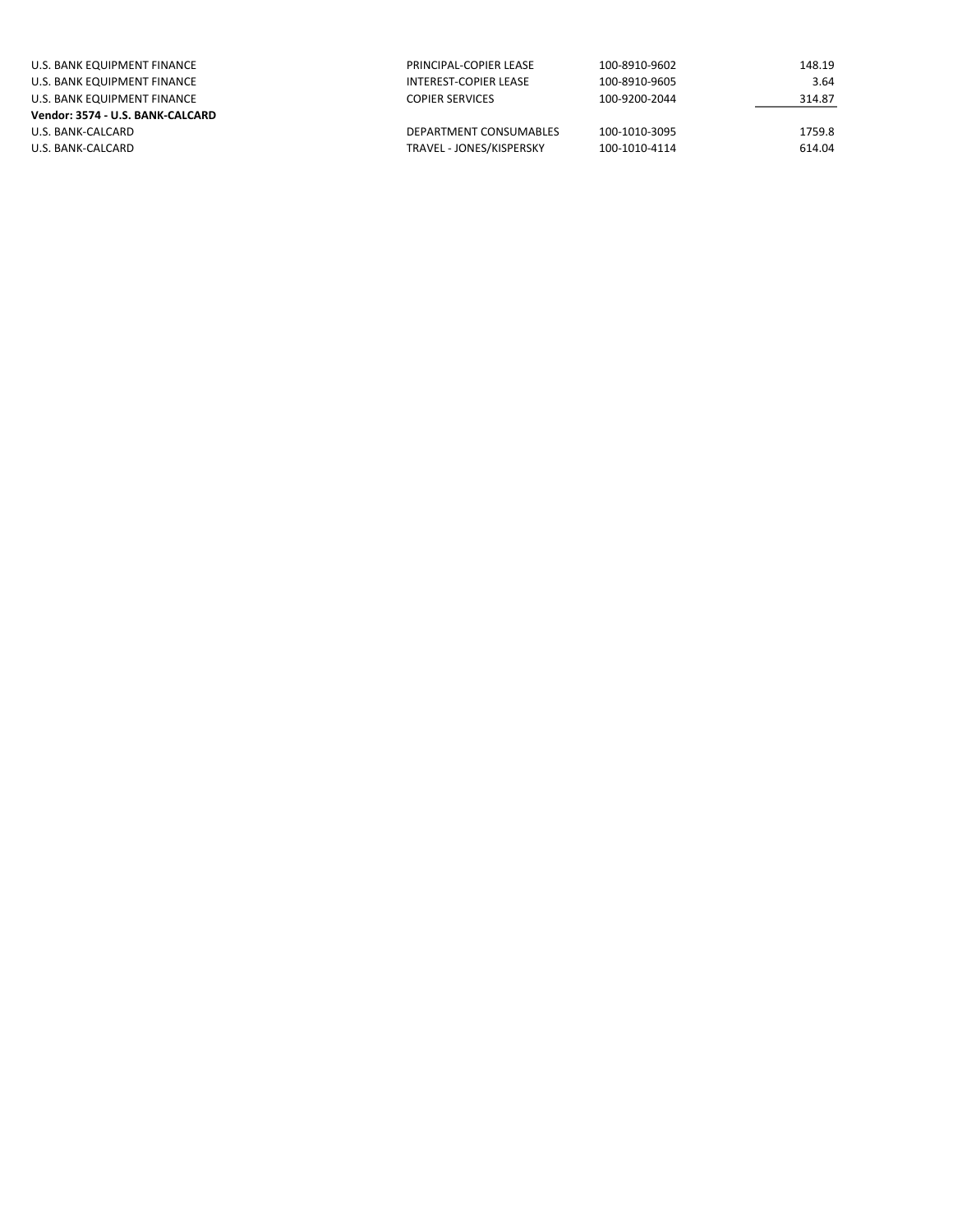| U.S. BANK-CALCARD                      | ΤF       |
|----------------------------------------|----------|
| U.S. BANK-CALCARD                      | ΤF       |
| U.S. BANK-CALCARD                      | DI       |
| U.S. BANK-CALCARD                      | C(       |
| U.S. BANK-CALCARD                      | S/       |
| U.S. BANK-CALCARD                      | S/       |
| U.S. BANK-CALCARD                      | S/       |
| U.S. BANK-CALCARD                      | DI       |
| U.S. BANK-CALCARD                      | M        |
| U.S. BANK-CALCARD<br>U.S. BANK-CALCARD | DI       |
| U.S. BANK-CALCARD                      | C(<br>DI |
| U.S. BANK-CALCARD                      | PE       |
| U.S. BANK-CALCARD                      | M        |
| U.S. BANK-CALCARD                      | ΤF       |
| U.S. BANK-CALCARD                      | M        |
| U.S. BANK-CALCARD                      | U        |
| U.S. BANK-CALCARD                      | ΤF       |
| U.S. BANK-CALCARD                      | DI       |
| U.S. BANK-CALCARD                      | C(       |
| U.S. BANK-CALCARD                      | M        |
| U.S. BANK-CALCARD                      | DI       |
| U.S. BANK-CALCARD                      | M        |
| U.S. BANK-CALCARD                      | DI       |
| U.S. BANK-CALCARD                      | ΤF       |
| U.S. BANK-CALCARD                      | UI       |
| U.S. BANK-CALCARD<br>U.S. BANK-CALCARD | PF<br>C/ |
| U.S. BANK-CALCARD                      | CS       |
| U.S. BANK-CALCARD                      | DI       |
| U.S. BANK-CALCARD                      | ΤF       |
| U.S. BANK-CALCARD                      | E)       |
| U.S. BANK-CALCARD                      | A٥       |
| U.S. BANK-CALCARD                      | DI       |
| U.S. BANK-CALCARD                      | ΤF       |
| U.S. BANK-CALCARD                      | JA       |
| U.S. BANK-CALCARD                      | PE       |
| U.S. BANK-CALCARD                      | DI       |
| U.S. BANK-CALCARD                      | DI       |
| U.S. BANK-CALCARD                      | M        |
| U.S. BANK-CALCARD                      | PF       |
| U.S. BANK-CALCARD                      | DI       |
| U.S. BANK-CALCARD                      | C(       |
| U.S. BANK-CALCARD<br>U.S. BANK-CALCARD | DI<br>Sι |
| U.S. BANK-CALCARD                      | E0       |
| U.S. BANK-CALCARD                      | DI       |
| U.S. BANK-CALCARD                      | ΤF       |
| U.S. BANK-CALCARD                      | S٦       |
| U.S. BANK-CALCARD                      | DI       |
| U.S. BANK-CALCARD                      | DI       |
| U.S. BANK-CALCARD                      | ΤF       |
| U.S. BANK-CALCARD                      | DI       |
| U.S. BANK-CALCARD                      | DI       |
| U.S. BANK-CALCARD                      | C(       |
| U.S. BANK-CALCARD                      | M        |
| U.S. BANK-CALCARD                      | JA       |
| U.S. BANK-CALCARD                      | F/       |
| U.S. BANK-CALCARD                      | F        |
| U.S. BANK-CALCARD<br>U.S. BANK-CALCARD | DI<br>DI |
| U.S. BANK-CALCARD                      | DI       |
| U.S. BANK-CALCARD                      | ΤF       |
| U.S. BANK-CALCARD                      | DI       |
| U.S. BANK-CALCARD                      | S/       |
| U.S. BANK-CALCARD                      | DI       |
| U.S. BANK-CALCARD                      | C(       |
|                                        |          |

| U.S. BANK-CALCARD | TRAVEL - PACHECO                              | 100-1010-4117 | -55       |
|-------------------|-----------------------------------------------|---------------|-----------|
| U.S. BANK-CALCARD | TRAVEL - CAMPBELL                             | 100-1010-4120 | 614.04    |
| U.S. BANK-CALCARD | DEPARTMENT CONSUMABLES                        | 100-1320-3095 | 373.48    |
| U.S. BANK-CALCARD | <b>COMMISSION ACTIVITIES</b>                  | 100-1320-7171 | 98.18     |
| U.S. BANK-CALCARD | SALES & USE TAX                               | 100-2002      | 61.88     |
| U.S. BANK-CALCARD | SALES & USE TAX                               | 100-2002      | $-61.88$  |
| U.S. BANK-CALCARD | SALES & USE TAX                               | 100-2002      | 61.88     |
|                   |                                               |               | 265.63    |
| U.S. BANK-CALCARD | DEPARTMENT CONSUMABLES                        | 100-2010-3095 |           |
| U.S. BANK-CALCARD | <b>MEETINGS &amp; TRAVEL</b>                  | 100-2010-4121 | 270.59    |
| U.S. BANK-CALCARD | DEPARTMENT CONSUMABLES                        | 100-2021-3095 | 49.13     |
| U.S. BANK-CALCARD | <b>COMPUTER SUPPLIES</b>                      | 100-2021-3102 | 479.69    |
| U.S. BANK-CALCARD | DEPARTMENT EQUIPMENT                          | 100-2021-8187 | 159.01    |
| U.S. BANK-CALCARD | PERSONNEL RECRUITMENT                         | 100-2031-2064 | 50        |
| U.S. BANK-CALCARD | <b>MAIL SERVICES</b>                          | 100-2031-4124 | 4.1       |
| U.S. BANK-CALCARD | <b>TRAINING</b>                               | 100-2042-1029 | $-742.35$ |
| U.S. BANK-CALCARD | <b>MAIL SERVICES</b>                          | 100-5110-4124 | 7.75      |
| U.S. BANK-CALCARD | UNIFORM ALLOWANCE                             | 100-6110-0004 | 554.95    |
| U.S. BANK-CALCARD | <b>TRAINING &amp; EDUCATION</b>               | 100-6110-1029 | 575       |
| U.S. BANK-CALCARD | DEPARTMENT CONSUMABLES                        | 100-6110-3095 | 71.69     |
| U.S. BANK-CALCARD | COMPUTER SUPPLIES/SOFTWARE                    | 100-6110-3102 | 385.5     |
| U.S. BANK-CALCARD | <b>MEETINGS &amp; TRAVEL</b>                  | 100-6110-4121 | 220       |
| U.S. BANK-CALCARD | DUES & MEMBERSHIP                             | 100-6110-4122 | 34.99     |
|                   |                                               |               |           |
| U.S. BANK-CALCARD | <b>MAIL SERVICES</b>                          | 100-6110-4124 | 11.75     |
| U.S. BANK-CALCARD | DEPARTMENT EQUIPMENT                          | 100-6110-8187 | 39.15     |
| U.S. BANK-CALCARD | <b>TRAINING &amp; EDUCATIONS</b>              | 100-6120-1029 | 50.6      |
| U.S. BANK-CALCARD | UNIFORM SERVICE/LANUDRY                       | 100-6120-2049 | 168       |
| U.S. BANK-CALCARD | PRISONER MEALS                                | 100-6120-2061 | 351.22    |
| U.S. BANK-CALCARD | <b>CANINE MAINTENANCE</b>                     | 100-6120-3091 | 570.15    |
| U.S. BANK-CALCARD | CSA74 APPROVED MEDICAL SUPP                   | 100-6120-3096 | 860.42    |
| U.S. BANK-CALCARD | DEPARTMENT EQUIPMENT                          | 100-6120-8187 | 3268.36   |
| U.S. BANK-CALCARD | <b>TRAINING &amp; EDUCAITON</b>               | 100-6130-1029 | 275       |
| U.S. BANK-CALCARD | <b>EQUIPMENT</b>                              | 100-6130-8187 | 398.16    |
| U.S. BANK-CALCARD | <b>ACCREDITATION</b>                          | 100-6610-2045 | 219.33    |
| U.S. BANK-CALCARD | DEPARTMENT CONSUMABLES                        | 100-6610-3095 | 313.15    |
| U.S. BANK-CALCARD | <b>TRAINING &amp; EDUCATION</b>               | 100-6630-1029 | 2970.21   |
| U.S. BANK-CALCARD | JANITORIAL SUPPLIES                           | 100-6640-3093 | 8.68      |
| U.S. BANK-CALCARD | PERSONNEL RECRUITMENT                         | 100-6660-2064 | 152.24    |
| U.S. BANK-CALCARD | DEPARTMENT CONSUMABLES                        | 100-7210-3095 | 782.3     |
|                   | DEPARTMENT CONSUMBABLES                       | 100-7220-3095 | 26.21     |
| U.S. BANK-CALCARD |                                               |               |           |
| U.S. BANK-CALCARD | <b>MARKETING MATERIALS</b>                    | 100-7310-2040 | 245.58    |
| U.S. BANK-CALCARD | PROPERTY EXPENSE                              | 100-7410-2085 | $-10000$  |
| U.S. BANK-CALCARD | DEPT CONSUMABLES - CV RESPONSE 100-8110-3095  |               | 9764.79   |
| U.S. BANK-CALCARD | COMPUTER SUPPLIES - CV RESPONSE 100-8110-3102 |               | 1877.27   |
| U.S. BANK-CALCARD | DEPT EQUIPMENT - CV RESPONSE                  | 100-8110-8187 | 188.76    |
| U.S. BANK-CALCARD | SUBCONTRACTED WORK                            | 100-8310-2073 | 467.87    |
| U.S. BANK-CALCARD | EQUIPMENT RENTAL                              | 100-8310-2087 | 262.2     |
| U.S. BANK-CALCARD | DEPARTMENT CONSUMABLES                        | 100-8310-3095 | 1383.73   |
| U.S. BANK-CALCARD | <b>TRAINING &amp; EDUCATION</b>               | 100-8410-1029 | 160       |
| U.S. BANK-CALCARD | <b>STATIONARY SUPPLIES</b>                    | 100-8410-3092 | 305.89    |
| U.S. BANK-CALCARD | DEPARTMENT CONSUMABLES                        | 100-8430-3095 | 3086.97   |
| U.S. BANK-CALCARD | DEPARTMENT CONSUMABLES                        | 100-8440-3095 | 84.42     |
| U.S. BANK-CALCARD | <b>TRAINING &amp; EDUCATION</b>               | 100-8910-1029 | $-375$    |
| U.S. BANK-CALCARD | DEPARTMENT CONSUMABLES                        | 100-8910-3095 | 68.2      |
| U.S. BANK-CALCARD | DEPARTMENT CONSUMABLES                        | 100-9100-3095 | 190       |
|                   |                                               |               | 79.99     |
| U.S. BANK-CALCARD | <b>COMPUTER SOFTWARE</b>                      | 100-9100-3104 |           |
| U.S. BANK-CALCARD | <b>MEETINGS &amp; TRAVEL</b>                  | 100-9100-4121 | 1136.3    |
| U.S. BANK-CALCARD | JANITORIAL SUPPLIES                           | 100-9105-3093 | 170.45    |
| U.S. BANK-CALCARD | <b>FATHER DAUGHTER DANCE</b>                  | 100-9200-7131 | 141.86    |
| U.S. BANK-CALCARD | <b>FATHER DAUGHTER DANCE</b>                  | 100-9200-7131 | 622.72    |
| U.S. BANK-CALCARD | DEPARTMENT CONSUMABLES                        | 100-9310-3095 | 239.38    |
| U.S. BANK-CALCARD | DEPARTMENT CONSUMABLES                        | 100-9320-3095 | 244.38    |
| U.S. BANK-CALCARD | DEPARTMENT CONSUMABLES                        | 100-9350-3095 | 1249.24   |
| U.S. BANK-CALCARD | <b>TRAINING &amp; EDUCATION</b>               | 100-9400-1029 | 123.96    |
| U.S. BANK-CALCARD | DEPARTMENT CONSUMABLES                        | 100-9400-3095 | 9.99      |
| U.S. BANK-CALCARD | SAFETY EQUIPMENT                              | 100-9400-3097 | 464.03    |
| U.S. BANK-CALCARD | DEPARTMENT CONSUMABLES                        | 100-9500-3095 | 13.21     |
| U.S. BANK-CALCARD | CONSUMABLES-NOT BILLED                        | 113-8730-3094 | 152.92    |
|                   |                                               |               |           |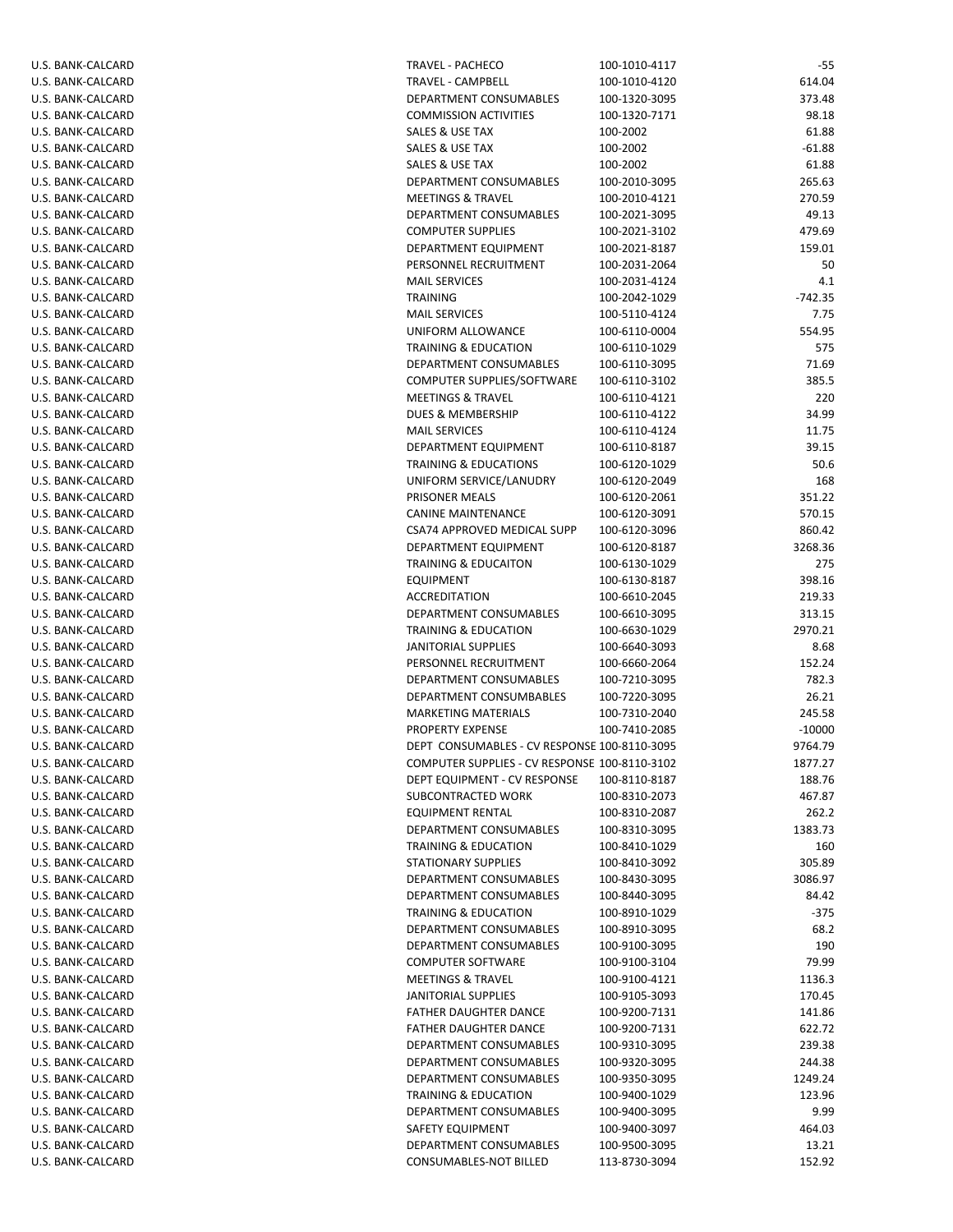| U.S. BANK-CALCARD                                                    | CONSUMABLES-NOT BILLED                     | 113-8730-3094 | 293.88       |
|----------------------------------------------------------------------|--------------------------------------------|---------------|--------------|
| U.S. BANK-CALCARD                                                    | DEPARTMENT CONSUMABLES                     | 113-8730-3095 | 37           |
| U.S. BANK-CALCARD                                                    | MICROBUSINESS ASSISTANCE                   | 200-5410-7500 | 513.15       |
| U.S. BANK-CALCARD                                                    | <b>TOOLS</b>                               | 210-8420-3107 | 668.95       |
| U.S. BANK-CALCARD                                                    | SENIOR ACTIVITIES                          | 251-9500-7125 | 195.22       |
| U.S. BANK-CALCARD                                                    | <b>CUTINO PARK PRELIM DESIGN</b>           | 348-8910-9517 | 51.41        |
| U.S. BANK-CALCARD                                                    | <b>OTHER EXPENSE</b>                       | 501-8510-2078 | 39.68        |
| U.S. BANK-CALCARD                                                    | DUES & MEMBERSHIP                          | 501-8510-4122 | 19           |
| U.S. BANK-CALCARD                                                    | <b>BOOKS &amp; PERIODICALS</b>             | 501-8510-4123 | 188          |
| U.S. BANK-CALCARD                                                    | DEPARTMENT CONSUMABLES                     | 501-8520-3095 | 144.96       |
| U.S. BANK-CALCARD                                                    | <b>VEHICLE PARTS</b>                       | 501-8520-6144 | 428.11       |
| U.S. BANK-CALCARD                                                    | <b>OUTSIDE REPAIRS</b>                     | 501-8520-6148 | 428.67       |
| U.S. BANK-CALCARD                                                    | COMPUTER SUPPLIES/SOFTWARE                 | 503-4010-3102 | 432          |
| U.S. BANK-CALCARD                                                    | <b>MOBILE COMMUNICATIONS</b>               | 503-4010-5135 | 48.32        |
| U.S. BANK-CALCARD                                                    | DEPARTMENT EQUIPMENT                       | 503-4010-8187 | 16.97        |
| U.S. BANK-CALCARD                                                    | MEETINGS AND TRAVEL                        | 951-8810-4121 | -490         |
| U.S. BANK-CALCARD                                                    | DEL MONTE SWR MAIN REPLACEMEN953-8820-9214 |               | 31.66        |
| Vendor: 5873 - UNITED SITE SERVICES, INC.                            |                                            |               |              |
| UNITED SITE SERVICES, INC.                                           | <b>EQUIPMENT RENTAL</b>                    | 100-8420-2087 | 54.26        |
| Vendor: 3560 - UNITED WAY OF MONTEREY PENINSULA                      |                                            |               |              |
| UNITED WAY OF MONTEREY PENINSULA                                     | MISC PAYROLL PAYABLES                      | 100-2062      | $-390.27$    |
| UNITED WAY OF MONTEREY PENINSULA                                     | MISC PAYROLL PAYABLES                      | 100-2062      |              |
|                                                                      |                                            |               | 30           |
| UNITED WAY OF MONTEREY PENINSULA<br>UNITED WAY OF MONTEREY PENINSULA | MISC PAYROLL PAYABLES                      | 100-2062      | 390.27       |
|                                                                      | MISC PAYROLL PAYABLES                      | 100-2062      | 30.57        |
| UNITED WAY OF MONTEREY PENINSULA                                     | MISC PAYROLL PAYABLES                      | 113-2062      | 0.15         |
| UNITED WAY OF MONTEREY PENINSULA                                     | MISC PAYROLL PAYABLES                      | 210-2062      | 1.05         |
| UNITED WAY OF MONTEREY PENINSULA                                     | MISC PAYROLL PAYABLES                      | 210-2062      | $\mathbf{1}$ |
| UNITED WAY OF MONTEREY PENINSULA                                     | MISC PAYROLL PAYABLES                      | 271-2062      | 1.95         |
| UNITED WAY OF MONTEREY PENINSULA                                     | MISC PAYROLL PAYABLES                      | 271-2062      | 1.13         |
| UNITED WAY OF MONTEREY PENINSULA                                     | MISC PAYROLL PAYABLES                      | 401-2062      | $-2.22$      |
| UNITED WAY OF MONTEREY PENINSULA                                     | MISC PAYROLL PAYABLES                      | 401-2062      | 2.22         |
| UNITED WAY OF MONTEREY PENINSULA                                     | MISC PAYROLL PAYABLES                      | 951-2062      | $-6.12$      |
| UNITED WAY OF MONTEREY PENINSULA                                     | MISC PAYROLL PAYABLES                      | 951-2062      | 6.12         |
| UNITED WAY OF MONTEREY PENINSULA                                     | MISC PAYROLL PAYABLES                      | 951-2062      | 0.15         |
| UNITED WAY OF MONTEREY PENINSULA                                     | MISC PAYROLL PAYABLES                      | 953-2062      | $-1.39$      |
| UNITED WAY OF MONTEREY PENINSULA                                     | MISC PAYROLL PAYABLES                      | 953-2062      | 1.39         |
| Vendor: 7370 - UPEC, LOCAL 792                                       |                                            |               |              |
| UPEC, LOCAL 792                                                      | MISC PAYROLL PAYABLES                      | 100-2062      | 461.57       |
| UPEC, LOCAL 792                                                      | MISC PAYROLL PAYABLES                      | 100-2062      | 441.25       |
| UPEC, LOCAL 792                                                      | MISC PAYROLL PAYABLES                      | 103-2062      | 9.96         |
| UPEC, LOCAL 792                                                      | MISC PAYROLL PAYABLES                      | 103-2062      | 10.89        |
| UPEC, LOCAL 792                                                      | MISC PAYROLL PAYABLES                      | 113-2062      | 67.71        |
| UPEC, LOCAL 792                                                      | MISC PAYROLL PAYABLES                      | 113-2062      | 72.92        |
| UPEC, LOCAL 792                                                      | MISC PAYROLL PAYABLES                      | 210-2062      | 73.73        |
| UPEC, LOCAL 792                                                      | MISC PAYROLL PAYABLES                      | 210-2062      | 90.12        |
| UPEC, LOCAL 792                                                      | MISC PAYROLL PAYABLES                      | 271-2062      | 50.29        |
| UPEC, LOCAL 792                                                      | MISC PAYROLL PAYABLES                      | 271-2062      | 44.64        |
| UPEC, LOCAL 792                                                      | MISC PAYROLL PAYABLES                      | 401-2062      | 33.02        |
| UPEC, LOCAL 792                                                      | MISC PAYROLL PAYABLES                      | 401-2062      | 36.03        |
| UPEC, LOCAL 792                                                      | MISC PAYROLL PAYABLES                      | 501-2062      | 23.75        |
| UPEC, LOCAL 792                                                      | MISC PAYROLL PAYABLES                      | 501-2062      | 23.75        |
| UPEC, LOCAL 792                                                      | MISC PAYROLL PAYABLES                      | 951-2062      | 87.47        |
| UPEC, LOCAL 792                                                      | MISC PAYROLL PAYABLES                      | 951-2062      | 85.91        |
| UPEC, LOCAL 792                                                      | MISC PAYROLL PAYABLES                      | 971-2062      | 1.73         |
| UPEC, LOCAL 792                                                      | MISC PAYROLL PAYABLES                      | 973-2062      | 0.26         |
| Vendor: 8142 - US FOODS, INC.                                        |                                            |               |              |
| US FOODS, INC.                                                       | SENIOR ACTIVITIES                          | 251-9500-7125 | 557.46       |
| US FOODS, INC.                                                       | SENIOR ACTIVITIES                          | 251-9500-7125 | -550.46      |
| US FOODS, INC.                                                       | SENIOR ACTIVITIES                          | 251-9500-7125 | 3.34         |
| Vendor: 4417 - VALLEY SAW & GARDEN EQUIPMENT LLC                     |                                            |               |              |
| VALLEY SAW & GARDEN EQUIPMENT LLC                                    | DEPARTMENT EQUIPMENT                       | 210-8110-8187 | 775.89       |
| VALLEY SAW & GARDEN EQUIPMENT LLC                                    | <b>TOOLS</b>                               | 210-8420-3107 | 775.89       |
| Vendor: 6671 - VERIZON WIRELESS                                      |                                            |               |              |
| <b>VERIZON WIRELESS</b>                                              | <b>TELEPHONE</b>                           | 100-6110-5132 | 843.02       |
| <b>VERIZON WIRELESS</b>                                              | MOBILE COMMUNICATIONS                      | 100-6640-5135 | 678.4        |
| <b>VERIZON WIRELESS</b>                                              | MOBILE COMMUNICATIONS                      | 100-6640-5135 | 89.89        |
| <b>VERIZON WIRELESS</b>                                              | PARKS IMPROVEMENTS                         | 348-8910-9570 | 76.02        |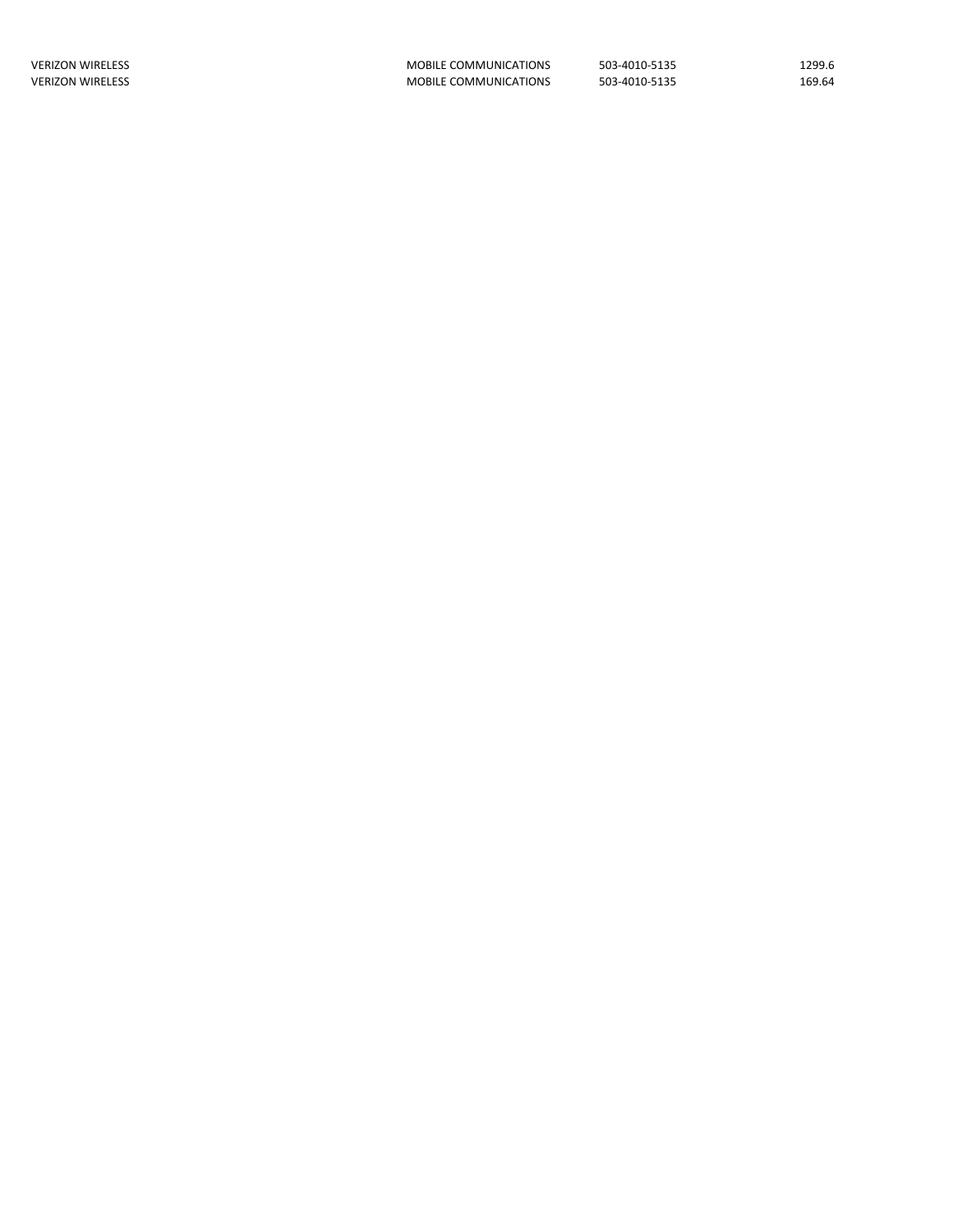| <b>VERIZON WIRELESS</b>                          | <b>MOBILE COMMUNICATIONS</b>                 | 503-4010-5135 | 137.59                |
|--------------------------------------------------|----------------------------------------------|---------------|-----------------------|
| <b>VERIZON WIRELESS</b>                          | MOBILE COMMUNICATIONS                        | 503-4010-5135 | 56.5                  |
| <b>VERIZON WIRELESS</b>                          | <b>MOBILE COMMUNICATIONS</b>                 | 503-4010-5135 | 167.08                |
| Vendor: 9340 - VERONICA TAM AND ASSOCIATES, INC. |                                              |               |                       |
| VERONICA TAM AND ASSOCIATES, INC.                | <b>HOUSING ELEMENT CONSULTANT</b>            | 100-7310-1046 | 6600                  |
| <b>Vendor: 8086 - VETERANS TRANSITION CENTER</b> |                                              |               |                       |
| <b>VETERANS TRANSITION CENTER</b>                | VETERANS TRANSITION RENOVATION 200-5410-7600 |               | 41074.11              |
| Vendor: 2328 - WALLACE GROUP                     |                                              |               |                       |
| <b>WALLACE GROUP</b>                             | CONSULTANT                                   | 100-8910-1030 | 598.87                |
| <b>WALLACE GROUP</b>                             | MPWMD LOCAL WATER PROJECT                    | 325-8910-9573 | 4082.5                |
| <b>WALLACE GROUP</b>                             | CONSULTANT                                   | 951-8810-1030 | 205                   |
| Vendor: 9212 - WEX BANK                          |                                              |               |                       |
| <b>WEX BANK</b>                                  | <b>VEHICLE FUEL</b>                          | 501-8520-6145 | 261.38                |
| <b>Vendor: 4970 - WHITSON ENGINEERS</b>          |                                              |               |                       |
| <b>WHITSON ENGINEERS</b>                         | CONSULTANT                                   | 100-8910-1030 | 135                   |
| <b>WHITSON ENGINEERS</b>                         | HIGHLAND OTIS PARK IMPROVEMEN1342-8910-9544  |               | 864                   |
| Vendor: 9415 - WILFREDO VIRAY                    |                                              |               |                       |
| <b>WILFREDO VIRAY</b>                            | <b>CENTER RENTAL</b>                         | 100-3672      | 259                   |
| Vendor: 9429 - WILLIAM HUNTER, SR.               |                                              |               |                       |
| WILLIAM HUNTER, SR.                              | <b>RECREATION DAY CAMP</b>                   | 100-3679      | 200                   |
| Vendor: 9411 - WILSON ANIMAL HOSPITAL, INC.      |                                              |               |                       |
| WILSON ANIMAL HOSPITAL, INC.                     | <b>CANINE MAINTENANCE</b>                    | 100-6120-3091 | 257.94                |
| Vendor: 5996 - WITMER-TYSON IMPORTS              |                                              |               |                       |
| WITMER-TYSON IMPORTS                             | <b>CANINE MAINTENANCE</b>                    | 100-6120-3091 | 595.96                |
| Vendor: 9388 - WORKBENCH                         |                                              |               |                       |
| <b>WORKBENCH</b>                                 | CONSULTANT                                   | 297-7993-1030 | 2550                  |
| <b>WORKBENCH</b>                                 | CONSULTANT                                   | 297-7993-1030 | 3068                  |
| WORKBENCH                                        | <b>ADU PROJECTS</b>                          | 297-7993-8203 | 6054                  |
| <b>WORKBENCH</b>                                 | <b>ADU PROJECTS</b>                          | 297-7993-8203 | 2400                  |
| <b>WORKBENCH</b>                                 | <b>ADU PROJECTS</b>                          | 297-7993-8203 | 7223                  |
| <b>WORKBENCH</b>                                 | <b>ADU PROJECTS</b>                          | 297-7993-8203 | 2235                  |
|                                                  |                                              |               | <b>Report Summary</b> |
|                                                  |                                              |               |                       |

**Fund Summary**

| Fund                       | <b>Payment Amount</b> |
|----------------------------|-----------------------|
| 100 - GENERAL FUND         | 618545.21             |
| 103 - LAGUNA GRANDE PK     | 3701.7                |
| 113 - POMA & DMDC FUN      | 16173.42              |
| 200 - CDBG FUND            | 78999.1               |
| 210 - STREETS FUND         | 135965.87             |
| 212 - TRANSPORTATION C     | 184102.42             |
| 243 - PRVNT                | 75                    |
| 251 - SENIOR PROGRAMS      | 597.37                |
| 271 - STORMWATER FUND      | 74940.07              |
| 297 - HS - MERGED HOUSI    | 30415                 |
| 325 - MPWMD LOCAL WAT      | 4082.5                |
| 342 - PARKS-PLAYGROUNE     | 1244.1                |
| 345 - WBUV INFRASTRUCT     | 0.67                  |
| 347 - SOLAR PANELS         | 3440                  |
| 348 - CUTINO PARK IMPRV    | 681.57                |
| 401 - WATER FUND           | 21394.02              |
| 501 - EQUIPMT MAINT FUI    | 23289.75              |
| 502 - PROP/CASUALTY INS    | 20729.16              |
| 503 - MIS FUND             | 16014.26              |
| 601 - EXPEND TRUST FUND    | 38854.04              |
| 670 - WATERMASTER FUN      | 15435.66              |
| 951 - SAN. DISTRICT GEN. I | 8673.02               |
| 952 - SAN, DISTRICT CAP, C | 7809.49               |
| 953 - SAN, DISTRICT CAP, I | 34955.82              |
| 971 - SA MERGED CAPITAL    | 86.9                  |
| 973 - SA MERGED - LMIHF    | 213.92                |
| <b>Account Summary</b>     |                       |

| Account Number | <b>Payment Amount</b> |
|----------------|-----------------------|
| 100-1010-1030  | 12000                 |
| 100-1010-3095  | 1759.8                |
| 100-1010-4114  | 614.04                |
|                |                       |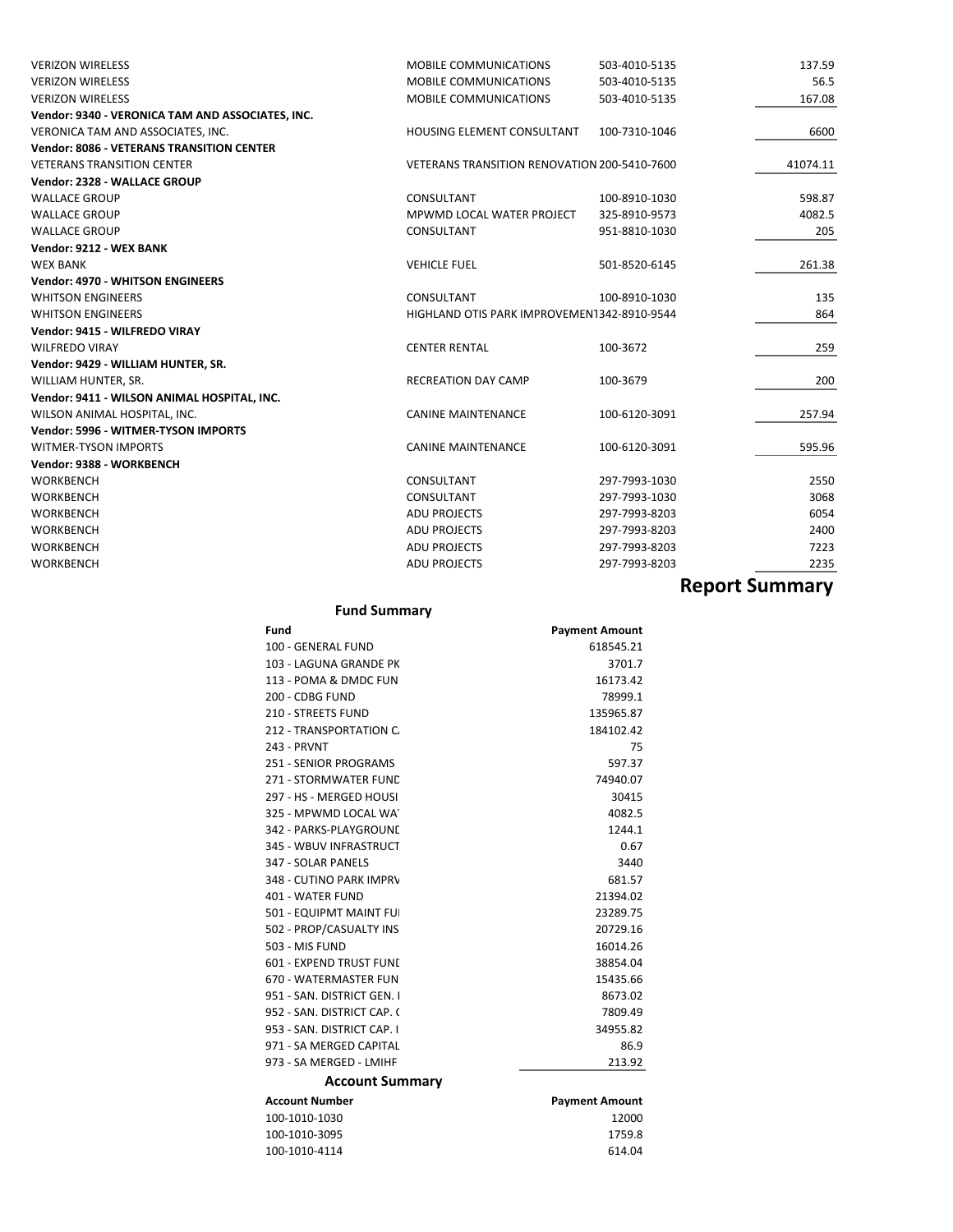| $-55$    |
|----------|
| 839.44   |
| 1250     |
| 373.48   |
| 98.18    |
| 1250     |
| 61.88    |
| 16912.17 |
| 32.5     |
| 265.63   |
| 270.59   |
|          |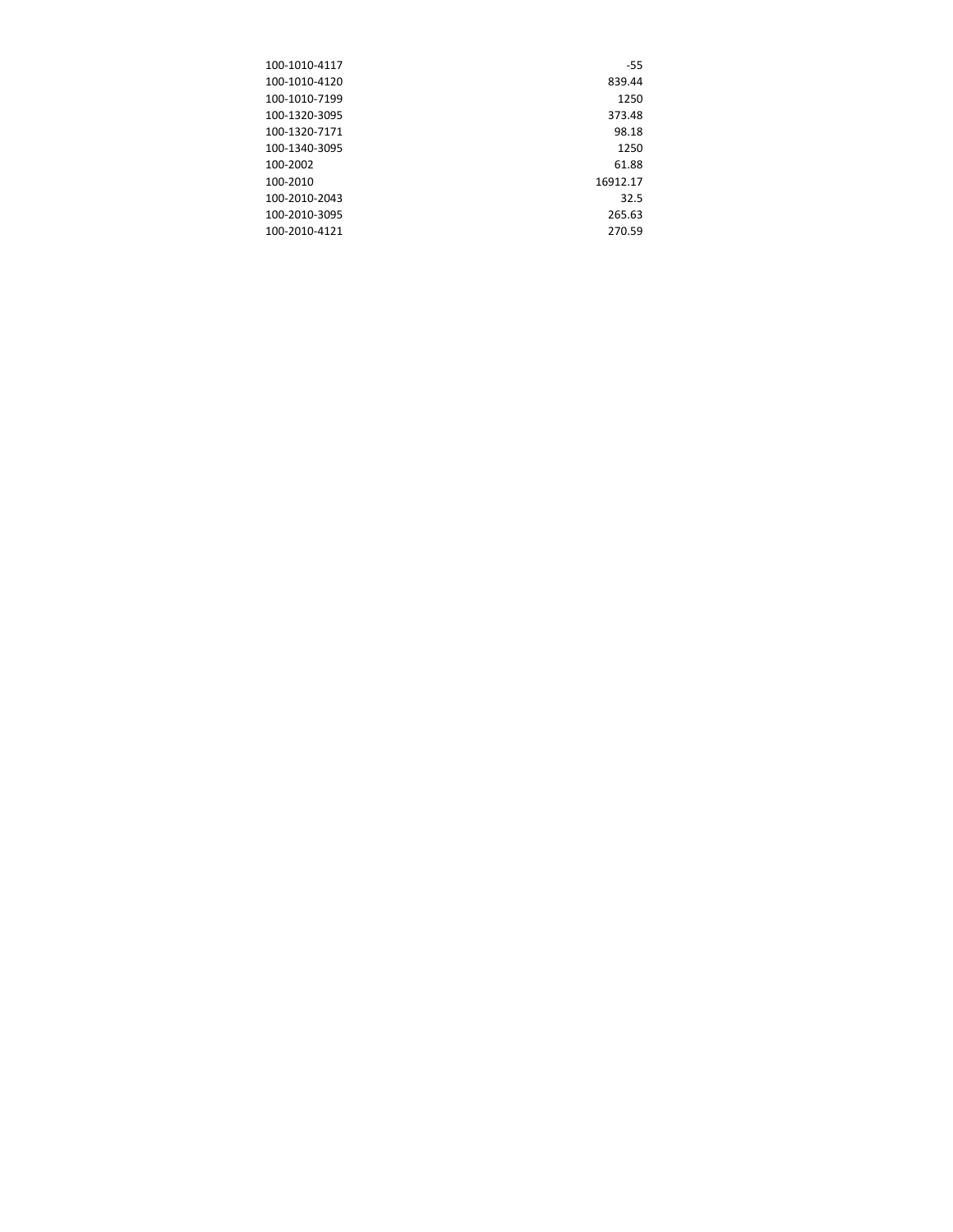| 100-2010-8187                  | 5371.34               |
|--------------------------------|-----------------------|
| 100-2021-2063                  | 2820.13               |
| 100-2021-2075                  | 1038.84               |
| 100-2021-3095                  | 49.13                 |
| 100-2021-3102                  | 479.69                |
| 100-2021-8187                  | 2261.84               |
| 100-2031-1030                  | 1330                  |
| 100-2031-2064                  | 151                   |
| 100-2031-4124                  | 4.1                   |
| 100-2042-1029                  | $-742.35$             |
| 100-2042-1039                  | 1000                  |
| 100-2042-2092                  | 1562.24               |
| 100-2042-7201                  | 2150.5                |
| <b>Account Summary</b>         |                       |
| <b>Account Number</b>          | <b>Payment Amount</b> |
| 100-2052                       | 104616.52             |
| 100-2053                       | 39772.65              |
| 100-2056                       | 119611.5              |
| 100-2057                       | 47296.11              |
| 100-2059                       | 3218.47               |
| 100-2060                       | 66812.09              |
| 100-2062                       | 2426.91               |
| 100-2064                       | 4141.98               |
| 100-2071                       | 3585.38               |
|                                |                       |
| 100-3660                       | 630                   |
| 100-3672<br>100-3674           | 259                   |
|                                | 3800                  |
| 100-3676                       | 75                    |
| 100-3679                       | 200                   |
| 100-5110-1030                  | 11939.75              |
| 100-5110-2078                  | 45                    |
| 100-5110-3092<br>100-5110-3095 | 23.48<br>62.76        |
| 100-5110-4124                  |                       |
| 100-6110-0004                  | 1426.51               |
| 100-6110-1026                  | 554.95<br>925         |
| 100-6110-1027                  | 2262.1                |
| 100-6110-1029                  | 575                   |
| 100-6110-2053                  | 374.93                |
| 100-6110-2057                  | 150                   |
| 100-6110-2078                  | 159                   |
|                                | 195.25                |
| 100-6110-3092                  |                       |
| 100-6110-3095<br>100-6110-3102 | 71.69<br>600.09       |
| 100-6110-4121                  | 220                   |
| 100-6110-4122                  | 34.99                 |
| 100-6110-4123                  | 537.03                |
| 100-6110-4124                  | 37.62                 |
| 100-6110-5132                  | 1347.47               |
| 100-6110-8187                  | 39.15                 |
| 100-6110-9602                  | 498.78                |
| 100-6110-9605                  | 19.22                 |
| 100-6120-1029                  | 50.6                  |
| 100-6120-2049                  | 168                   |
| 100-6120-2060                  | 31                    |
| 100-6120-2061                  |                       |
| 100-6120-3091                  | 351.22<br>1424.05     |
|                                |                       |
| 100-6120-3096                  | 959.42                |
| 100-6120-7191                  | 53.03                 |
| 100-6120-8187                  | 3268.36               |
| 100-6130-1029                  | 275                   |
| 100-6130-4125                  | 150                   |
| 100-6130-8187                  | 398.16                |
| 100-6160-2073                  | 6966.91               |
| 100-6610-2043                  | 860                   |
| 100-6610-2044                  | 208.61                |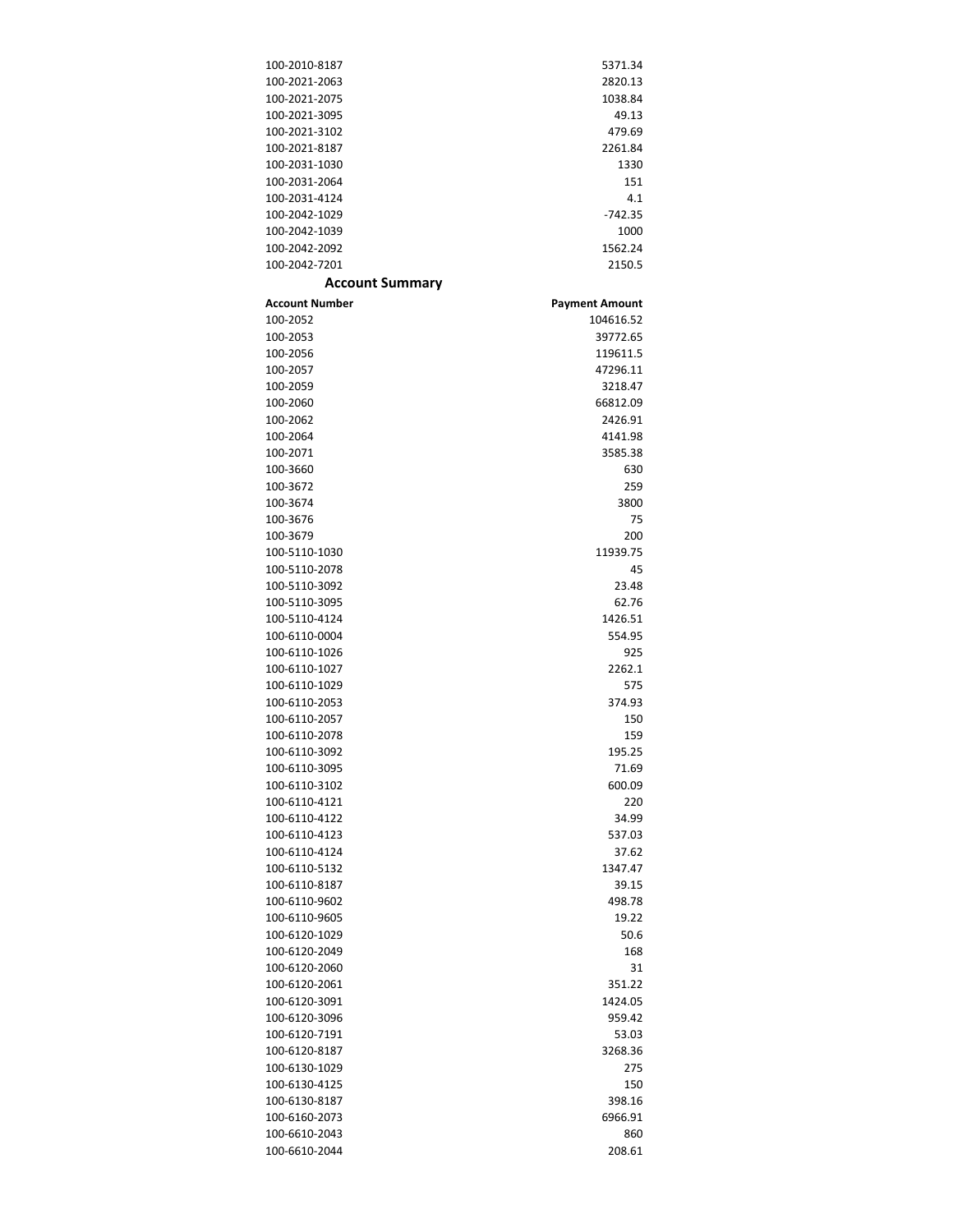| 100-6610-2045 | 9309.33 |
|---------------|---------|
| 100-6610-3095 | 313.15  |
| 100-6630-1029 | 2970.21 |
| 100-6640-2043 | 1594.1  |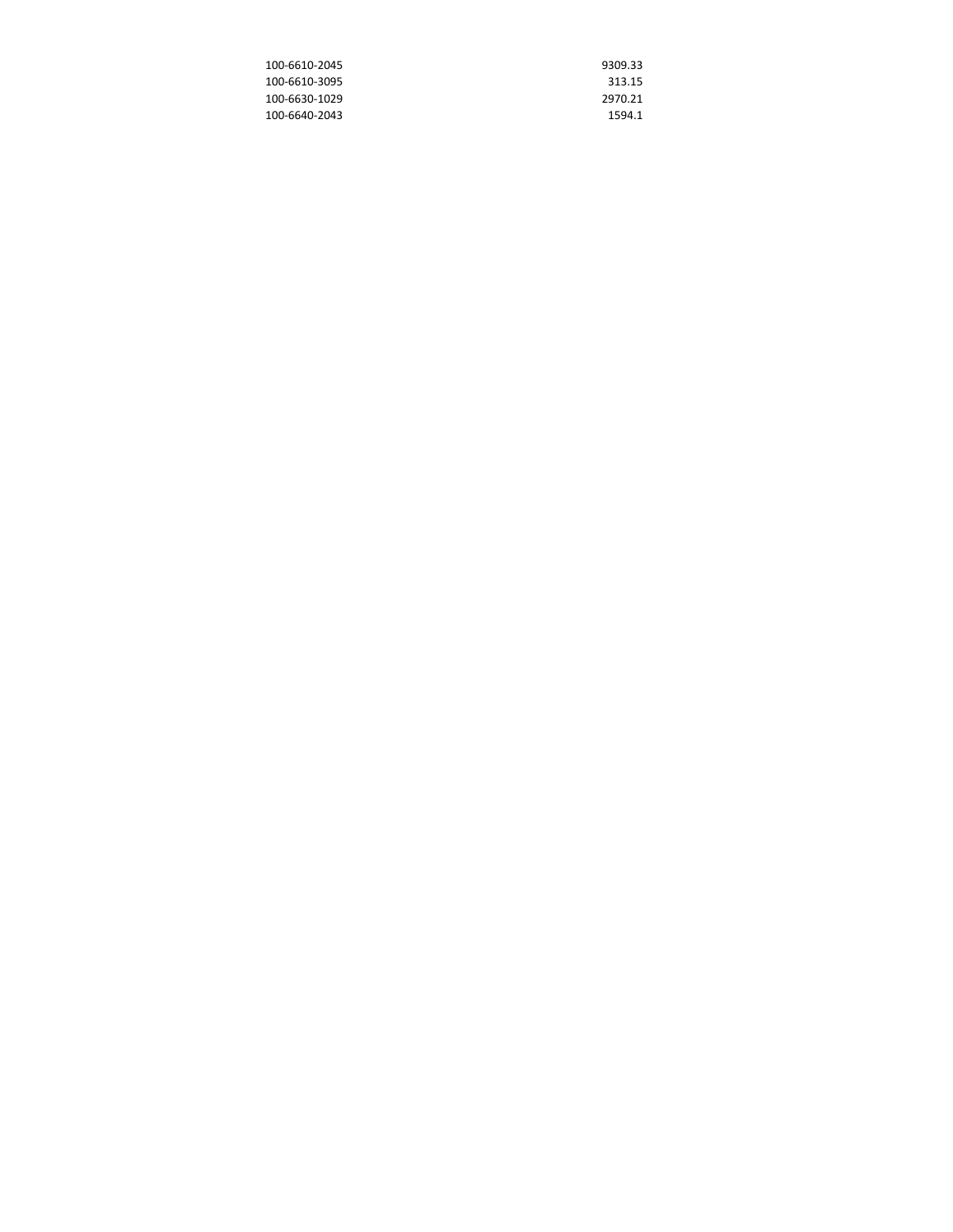| 100-6640-2049          | 1303.22               |
|------------------------|-----------------------|
| 100-6640-3093          | 604.16                |
| 100-6640-3095          | 2196.73               |
| <b>Account Summary</b> |                       |
| <b>Account Number</b>  | <b>Payment Amount</b> |
| 100-6640-3096          | 658.51                |
| 100-6640-3097          | 1740.23               |
| 100-6640-5135          | 1216.67               |
| 100-6660-2064          | 152.24                |
| 100-7210-3095          | 782.3                 |
| 100-7220-3095          | 26.21                 |
| 100-7310-1046          | 8952                  |
| 100-7310-2040          | 245.58                |
| 100-7310-3092          | 145.82                |
| 100-7310-4122          | 735                   |
| 100-7410-2085          | $-10000$              |
| 100-7410-3092          | 32.45                 |
| 100-7410-4207          | 3674.74               |
| 100-8110-3095          | 10428.41              |
| 100-8110-3102          | 1877.27               |
| 100-8110-8187          | 2133.34               |
| 100-8310-2057          | 65                    |
| 100-8310-2073          | 4024.82               |
| 100-8310-2087          | 262.2                 |
| 100-8310-3095          | 1383.73               |
| 100-8310-5131          | 22443.06              |
| 100-8310-5133          | 5133.85               |
| 100-8410-1029          |                       |
| 100-8410-3092          | 160<br>305.89         |
| 100-8420-2073          | 10530.36              |
| 100-8420-2087          | 54.26                 |
| 100-8420-3095          | 73.9                  |
| 100-8420-5131          | 1376.61               |
| 100-8420-9616          | 70.6                  |
| 100-8430-2073          | 5851.44               |
| 100-8430-3095          | 3086.97               |
| 100-8440-3095          | 145.44                |
| 100-8440-5133          | 6756.45               |
| 100-8450-2073          | 6050                  |
| 100-8910-1029          | $-375$                |
| 100-8910-1030          | 16101.37              |
| 100-8910-3095          | 68.2                  |
| 100-8910-9602          | 148.19                |
| 100-8910-9605          | 3.64                  |
| 100-9100-2043          | 318.35                |
| 100-9100-2073          | 175                   |
| 100-9100-3092          | 202.32                |
| 100-9100-3095          | 220                   |
|                        |                       |
| 100-9100-3104          | 79.99                 |
| 100-9100-4121          | 1136.3                |
| 100-9105-2049          | 347.68                |
| 100-9105-3093          | 170.45                |
| 100-9200-2044          | 314.87                |
| 100-9200-2070          | 57                    |
| 100-9200-3095          | 101.25                |
| 100-9200-7131          | 764.58                |
| 100-9310-1027          | 175.5                 |
| 100-9310-3095          | 239.38                |
| 100-9320-3095          | 244.38                |
| 100-9350-3095          | 1249.24               |
| 100-9400-1029          | 123.96                |
| 100-9400-3095          | 9.99                  |
| 100-9400-3097          | 464.03                |
| <b>Account Summary</b> |                       |
| <b>Account Number</b>  | <b>Payment Amount</b> |
| 100-9500-3095          | 13.21                 |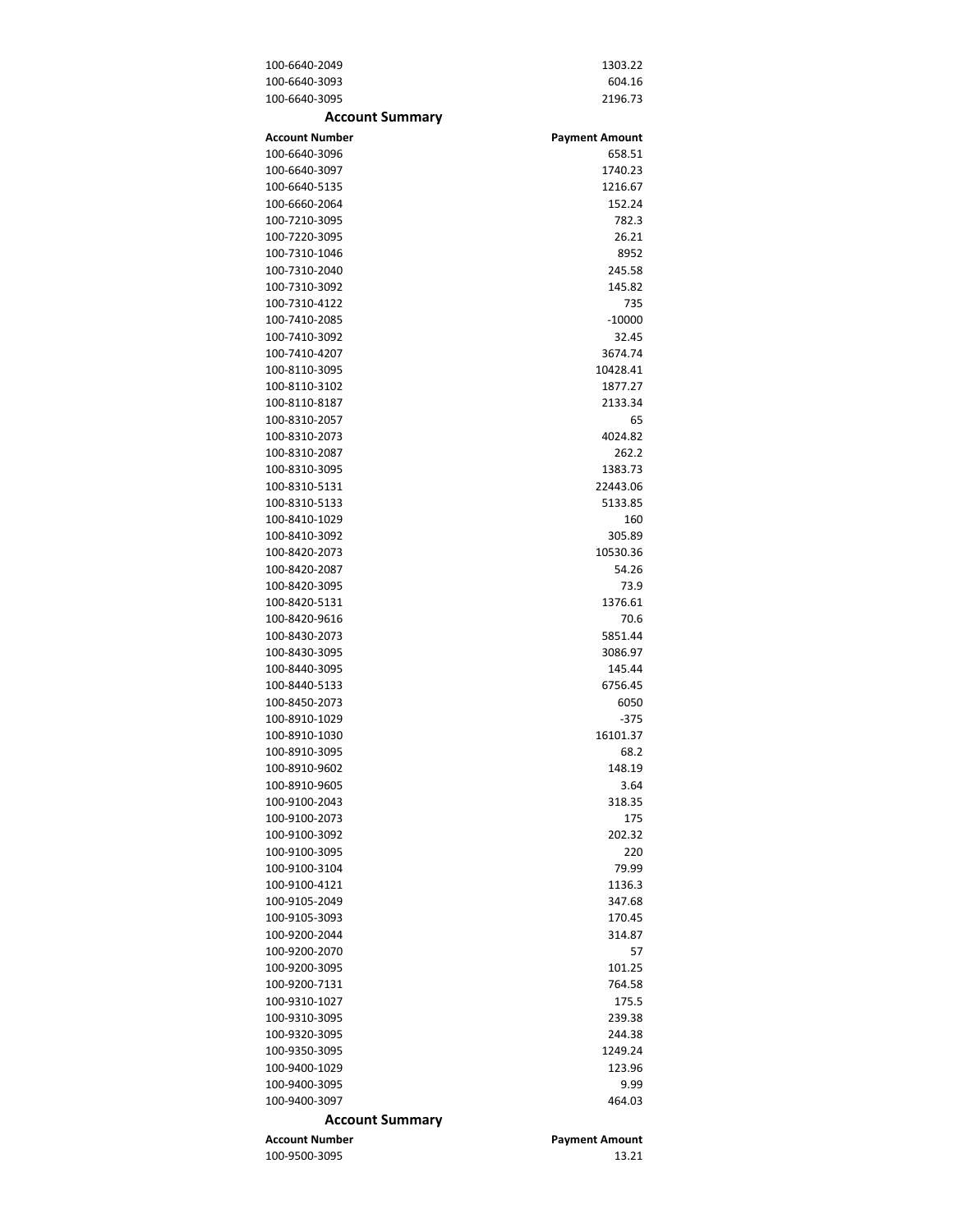| 100-9603-2075 | 466.17 |
|---------------|--------|
| 103-2052      | 197.74 |
| 103-2053      | 69.31  |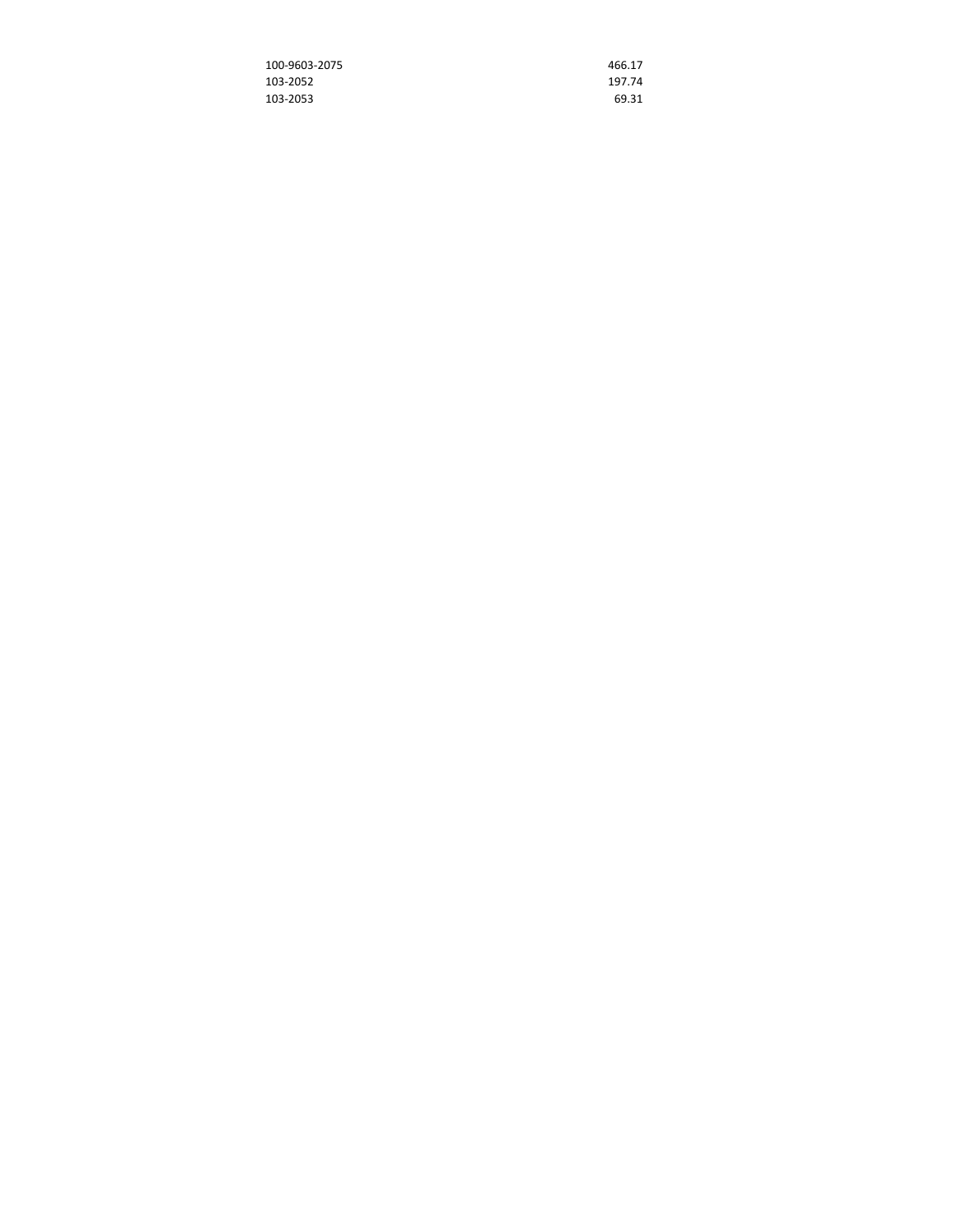| 103-2056                              | 141.48                |
|---------------------------------------|-----------------------|
| 103-2057                              | 135.17                |
| 103-2060                              | 235.35                |
| 103-2062                              | 20.85                 |
| 103-2064                              | 252.63                |
| 103-2071                              | 9.63                  |
| 103-8710-2073                         | 550.44                |
| 103-8710-5131                         | 588.97                |
| 103-8710-5133                         | 1500.13               |
| 113-2052                              | 2326.52               |
| 113-2053                              | 901.21                |
| 113-2056                              | 1570.33               |
| 113-2057                              | 919.43                |
| 113-2059                              | 367.3                 |
| 113-2060                              | 872.97                |
| 113-2062                              | 140.78                |
| 113-2064                              | 41.24                 |
| 113-2071                              | 160.59                |
| 113-8730-2073                         | 8289.25               |
| 113-8730-3094                         | 446.8                 |
| 113-8730-3095                         | 137                   |
| 200-2052                              | 280.02                |
| 200-2053                              | 83.18                 |
| 200-2056                              | 311.29                |
| 200-2057                              | 290.04                |
| 200-2060                              | 247.54                |
| 200-2071                              | 34.97                 |
| 200-5410-7192                         | 2453                  |
| 200-5410-7194                         | 2552.63               |
| 200-5410-7400                         | 2588.78               |
| 200-5410-7401                         | 8830.8                |
| 200-5410-7403                         | 890.94                |
| 200-5410-7500                         | 513.15                |
|                                       |                       |
|                                       |                       |
| 200-5410-7600                         | 41074.11              |
| 200-5410-9819                         | 17908                 |
| 200-5410-9820                         | 940.65                |
| 210-2052                              | 1634.98               |
| 210-2053                              | 530.28                |
| 210-2056                              | 1693.98               |
| 210-2057                              | 921.55                |
| 210-2059                              | 65.65                 |
| 210-2060                              | 2621.81               |
| 210-2062                              | 165.9                 |
| 210-2064                              | 1058.38               |
| 210-2071                              | 110.88                |
| 210-8110-5131                         | 536.6                 |
| 210-8110-8187                         | 775.89                |
| 210-8210-2059                         | 16941.71              |
| 210-8210-2077                         | 7150                  |
| 210-8210-2083                         | 20580.5               |
| 210-8210-9576                         | 26178.76              |
| 210-8210-9577                         | 47573.48              |
| 210-8420-3107                         | 1444.84               |
| 210-8420-5131                         | 76.26                 |
| <b>Account Summary</b>                |                       |
| Account Number                        | <b>Payment Amount</b> |
| 210-8420-5133                         | 5904.42               |
| 212-8920-9600                         | 150992.43             |
| 212-8930-9600                         | 33109.99              |
| 243-6110-4125                         | 75                    |
|                                       | 597.37                |
|                                       | 1077.94               |
| 251-9500-7125<br>271-2052<br>271-2053 | 344.85                |
|                                       | 1391.4                |
|                                       | 854.83                |
| 271-2056<br>271-2057<br>271-2060      | 1320.78               |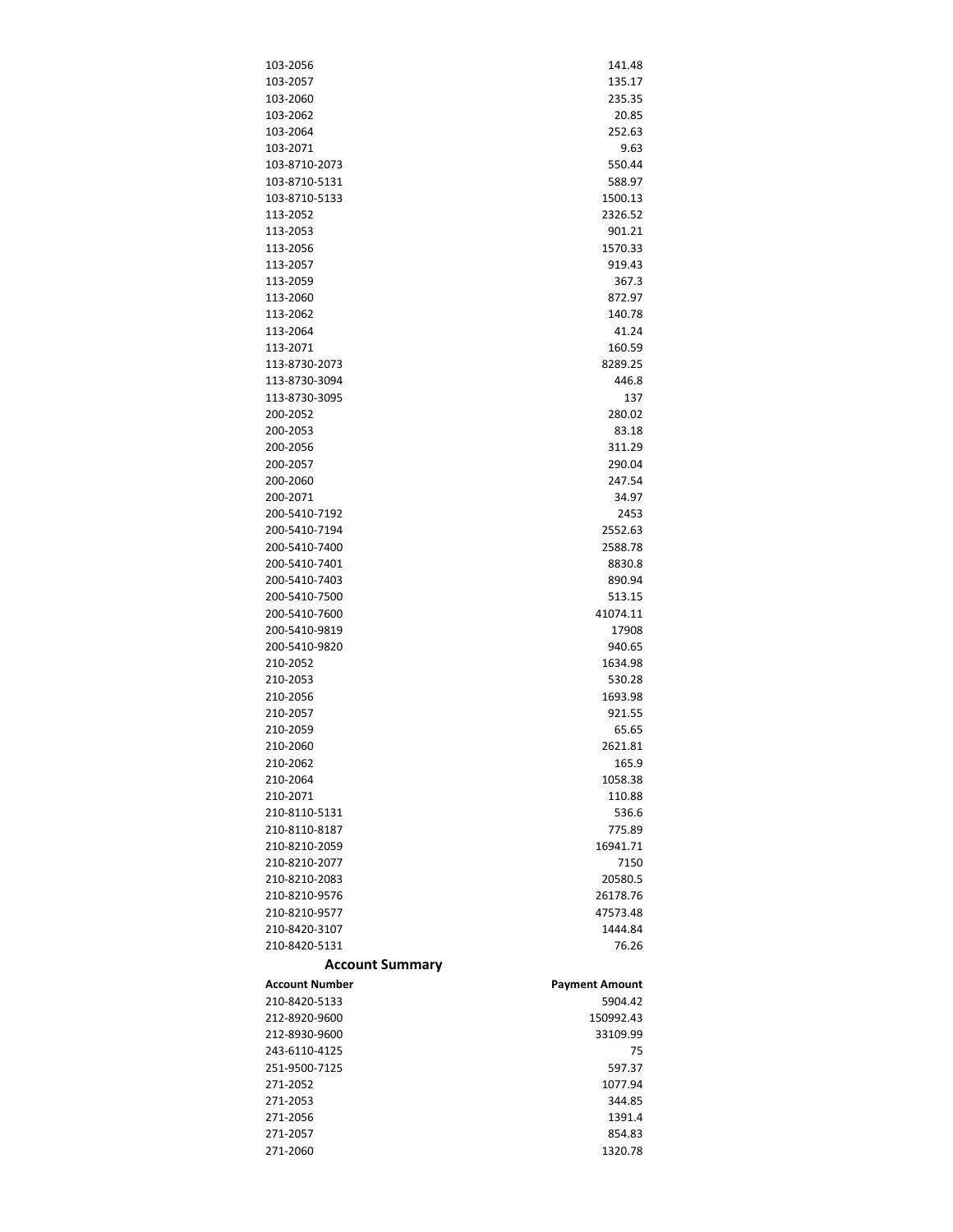| 271-2062      | 98.01   |
|---------------|---------|
| 271-2064      | 1017.31 |
| 271-2071      | 84.95   |
| 271-8110-2073 | 68750   |
| 297-7993-1030 | 5618    |
| 297-7993-8203 | 24797   |
| 325-8910-9573 | 4082.5  |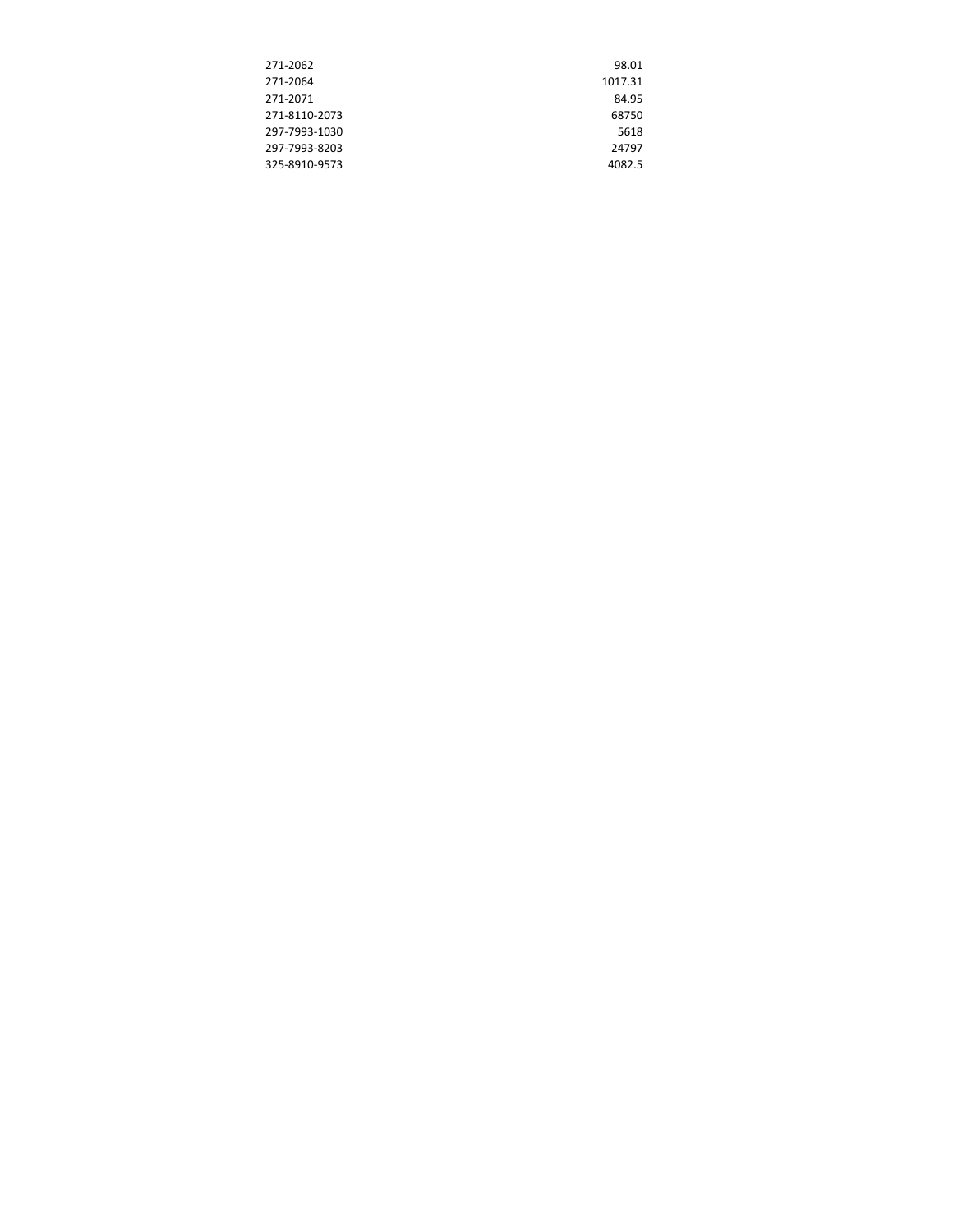| 342-8910-9544<br>342-8910-9570 |                       |
|--------------------------------|-----------------------|
|                                | 864                   |
|                                | 380.1                 |
| 345-2057                       | 0.44                  |
| 345-2071                       | 0.23                  |
| 347-8910-9539                  | 3440                  |
| 348-8910-9517                  | 51.41                 |
|                                |                       |
| 348-8910-9570                  | 630.16                |
| 401-2002                       | 5171.3                |
| 401-2052                       | 966.86                |
| 401-2053                       | 325.5                 |
| 401-2056                       | 1436.18               |
| 401-2057                       | 821.05                |
| 401-2060                       | 935.85                |
| 401-2062                       | 71.27                 |
|                                |                       |
| 401-2064                       | 614.83                |
| 401-2071                       | 110.64                |
| 401-8610-2053                  | 137.51                |
| 401-8610-4124                  | 317.85                |
| 401-8620-2072                  | 3500                  |
| 401-8620-2073                  | 4000                  |
| 401-8620-3095                  | 25.99                 |
| 401-8620-5131                  | 2959.19               |
|                                |                       |
| 501-2052                       | 777.98                |
| 501-2053                       | 185.31                |
| 501-2056                       | 782.62                |
| 501-2057                       | 485.57                |
| 501-2060                       | 847.78                |
| 501-2062                       | 47.5                  |
| 501-2064                       | 576                   |
| 501-2071                       | 70.3                  |
| 501-8510-2078                  | 411.15                |
|                                |                       |
| 501-8510-4122                  | 19                    |
| 501-8510-4123                  | 188                   |
| 501-8510-5131                  | 327.22                |
| 501-8520-3095                  | 144.96                |
| 501-8520-6144                  | 545.25                |
|                                |                       |
| 501-8520-6145                  | 7775.06               |
|                                |                       |
| 501-8520-6148                  | 10106.05              |
| 502-2066                       | 20729.16              |
| 503-2052                       | 2871.86               |
| 503-2053                       | 813.23                |
| <b>Account Summary</b>         |                       |
| Account Number                 | <b>Payment Amount</b> |
| 503-2056                       | 1346.17               |
|                                |                       |
| 503-2057                       | 815.28                |
| 503-2060                       | 2723.12               |
| 503-2071                       | 111.91                |
| 503-4010-3102                  | 432                   |
| 503-4010-5132                  | 2828.68               |
| 503-4010-5135                  | 4055.04               |
| 503-4010-8187                  | 16.97                 |
| 601-2155                       | 2028                  |
|                                |                       |
| 601-2214                       | 36826.04              |
| 670-2120-1030                  | 3050                  |
| 670-2130-1030                  | 12385.66              |
| 951-2052                       | 1889.68               |
| 951-2053                       | 664.06                |
| 951-2056                       | 1419.47               |
| 951-2057                       | 862.78                |
| 951-2060                       | 2176.95               |
| 951-2062                       | 179.65                |
|                                |                       |
| 951-2064                       | 913.27                |
| 951-2071                       | 114.44                |
| 951-8810-1030                  | 205                   |
| 951-8810-4121<br>951-8820-2073 | $-490$<br>389.7       |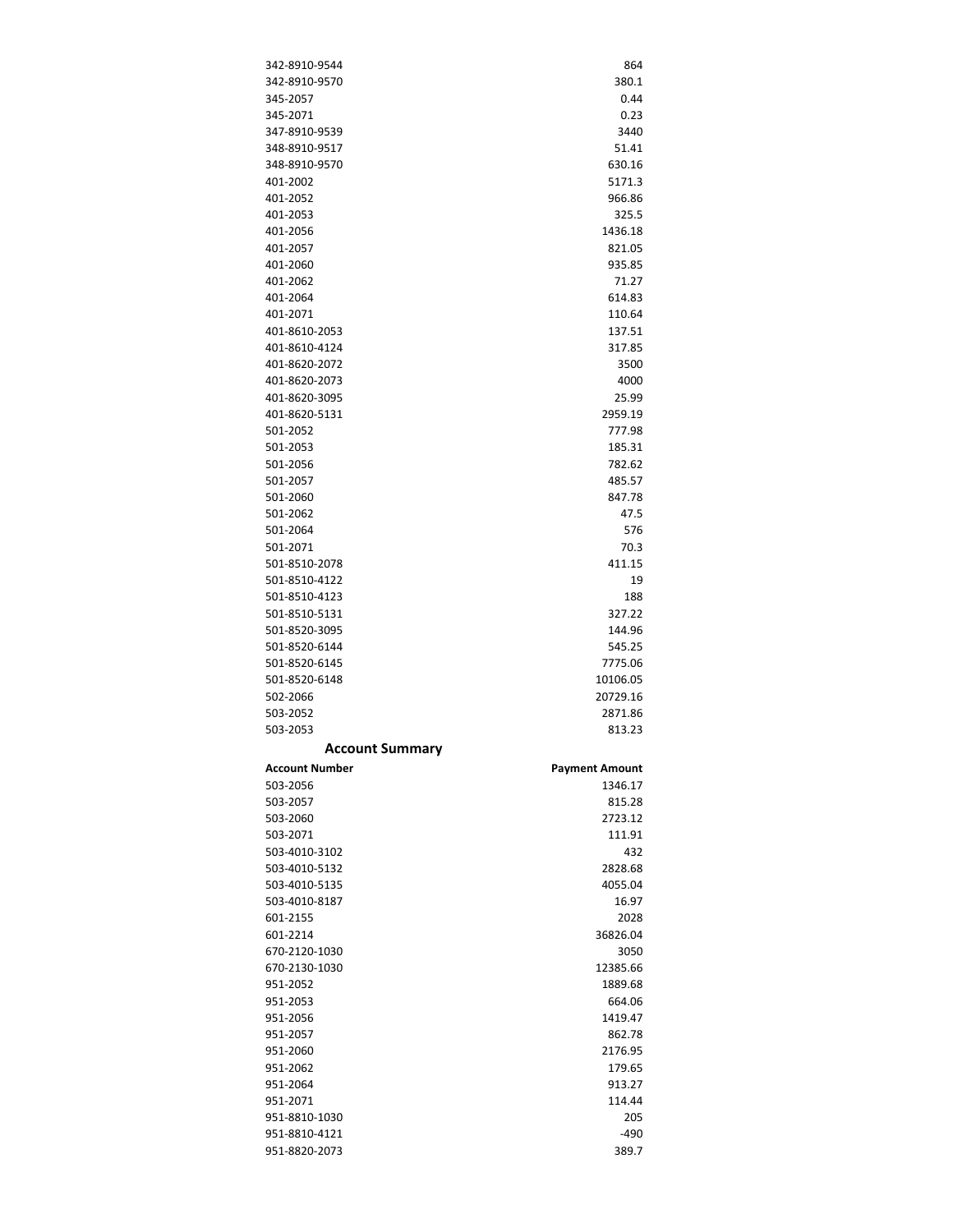‐8820‐3095 348.02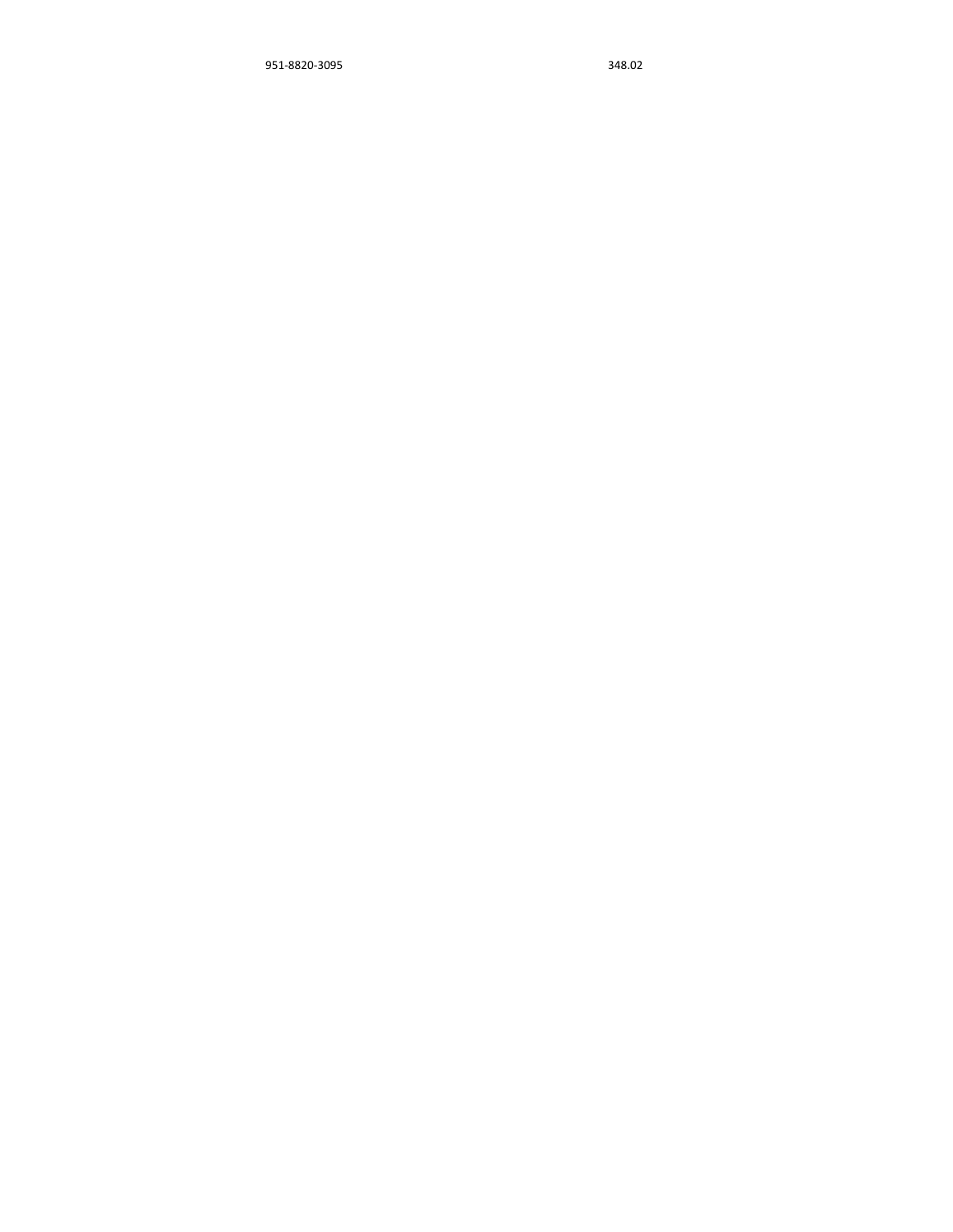| 952-8820-8194                  | 7809.49               |
|--------------------------------|-----------------------|
| 953-2052                       | 66.54                 |
| 953-2053                       | 27.45                 |
| 953-2056                       | 51.14                 |
| 953-2057                       | 15.16                 |
| 953-2060                       | 24.15                 |
| 953-2062                       | 1.39                  |
| 953-2071                       | 8.33                  |
| 953-8820-9204                  | 32175                 |
| 953-8820-9205                  | 2555                  |
| 953-8820-9214                  | 31.66                 |
| 971-2052                       | 12.68                 |
| 971-2053                       | 3.53                  |
| 971-2057                       | 4.48                  |
| 971-2059                       | 21.89                 |
| 971-2060                       | 21.51                 |
| 971-2062                       | 1.73                  |
| 971-2064                       | 21.08                 |
| 973-2052                       | 2.78                  |
| 973-2053                       | 1.07                  |
| 973-2057                       | 0.96                  |
| 973-2060                       | 4.14                  |
| 973-2062                       | 0.26                  |
| 973-2064                       | 3.28                  |
| 973-9710-9526                  | 201.43                |
| <b>Project Account Summary</b> |                       |
| <b>Project Account Key</b>     | <b>Payment Amount</b> |
| **None**                       | 1328991.99            |
| 5005001 AA                     | 8023                  |
| 5005010 AA                     | 50                    |
| 5005014 AA                     | 37                    |
| 5005060 AA                     | 316.25                |
| <b>Project Account Summary</b> |                       |
| <b>Project Account Key</b>     | <b>Payment Amount</b> |
| 5005061 NB                     | 446.8                 |

950VENDORS 2555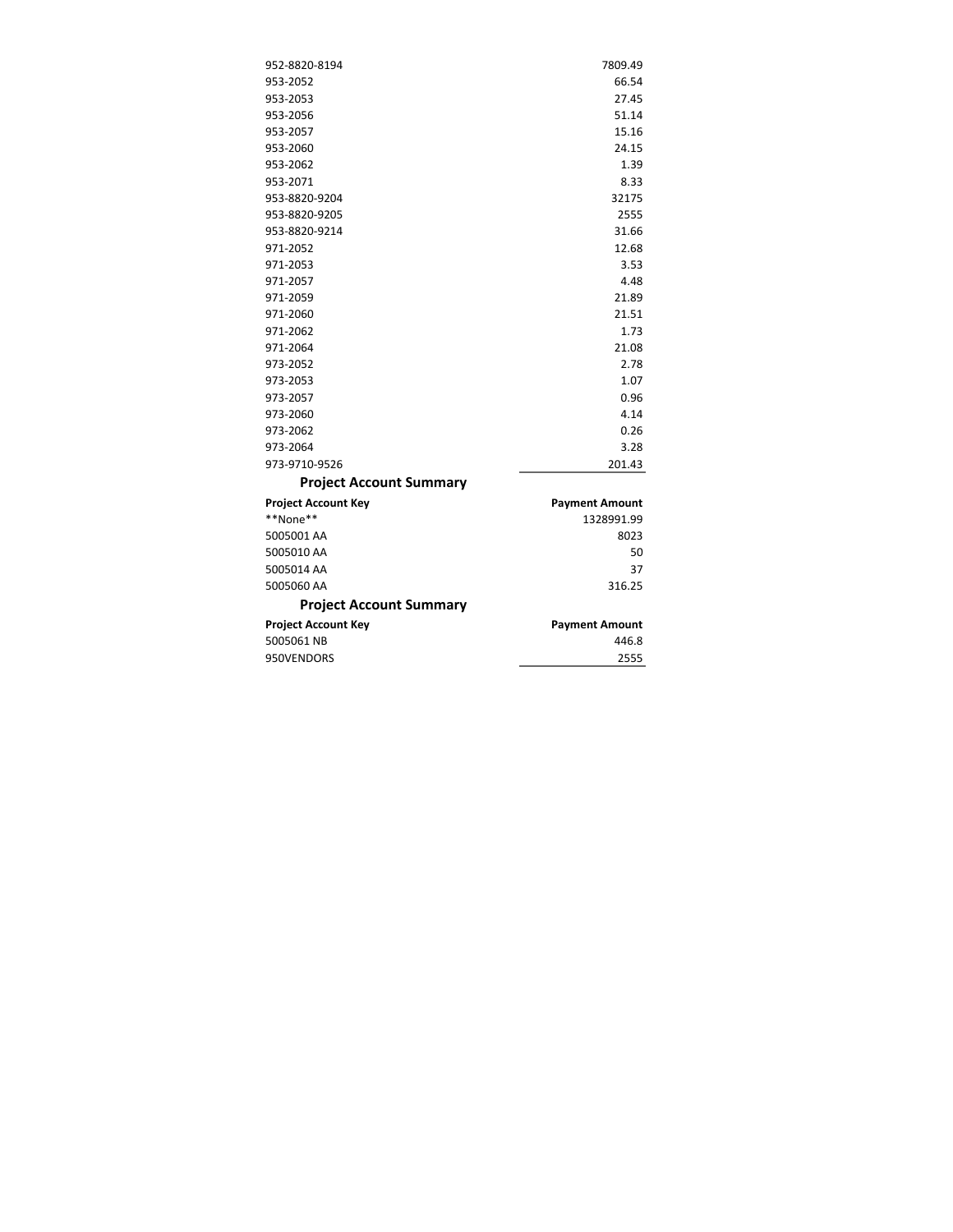

**Fund: 100 - GENERAL FUND**

# **Distribution Report**

Seaside, CA Payroll Set: 01 Expense Range - Payment Range 04/04/2020-04/24/2020

| 100-1010-0001 | SALARIES                         | 3,824.48   |
|---------------|----------------------------------|------------|
| 100-1010-0020 | PART-TIME HOURLY WAGES           | 1,265.42   |
| 100-2010-0001 | <b>SALARIES</b>                  | 19,677.88  |
| 100-2010-0018 | <b>AUTO ALLOWANCE</b>            | 400.00     |
| 100-2010-0019 | HOUSING ALLOWANCE                | 2,100.00   |
| 100-2010-0020 | PART-TIME HOURLY WAGES           | 3,928.83   |
| 100-2021-0001 | SALARIES                         | 15,424.66  |
| 100-2021-1033 | <b>FITNESS PROGRAM</b>           | 45.00      |
| 100-2031-0001 | SALARIES                         | 25,327.69  |
| 100-2042-0020 | PART-TIME HOURLY WAGES           | 7,328.64   |
| 100-3010-0001 | SALARIES                         | 14,769.24  |
| 100-3010-0020 | PART-TIME HOURLY WAGES           | 1,581.78   |
| 100-5110-0001 | <b>SALARIES</b>                  | 42,153.50  |
| 100-5110-0020 | PART-TIME HOURLY                 | 1,099.19   |
| 100-5110-0041 | MEDICAL INSURANCE                | 92.30      |
| 100-5110-1033 | <b>FITNESS PROGRAM</b>           | 45.00      |
| 100-5110-4122 | <b>DUES &amp; MEMBERSHIP</b>     | 250.00     |
| 100-6110-0001 | SALARIES                         | 85,194.11  |
| 100-6110-0002 | <b>OVERTIME</b>                  | 158.08     |
| 100-6110-0003 | <b>HOLIDAY OVERTIME</b>          | 1,798.90   |
| 100-6110-0004 | UNIFORM ALLOWANCE                | 647.96     |
| 100-6110-0020 | PART-TIME HOURLY WAGES           | 5,138.33   |
| 100-6110-1033 | <b>FITNESS PROGRAM</b>           | 249.95     |
| 100-6120-0001 | <b>SALARIES</b>                  | 250,057.50 |
| 100-6120-0002 | <b>OVERTIME</b>                  | 20,846.93  |
| 100-6120-0003 | <b>HOLIDAY OVERTIME</b>          | 9,852.60   |
| 100-6120-0004 | UNIFORM ALLOWANCE                | 1,503.48   |
| 100-6120-0020 | PART-TIME HOURLY WAGES           | 3,959.25   |
| 100-6120-1029 | <b>TRAINING &amp; EDUCATIONS</b> | 250.00     |
| 100-6120-1033 | <b>FITNESS PROGRAM</b>           | 900.00     |
| 100-6130-0001 | SALARIES                         | 69,620.87  |
| 100-6130-0002 | <b>OVERTIME</b>                  | 3,268.89   |
| 100-6130-0003 | <b>HOLIDAY OVERTIME</b>          | 505.06     |
| 100-6130-0004 | UNIFORM ALLOWANCE                | 448.56     |
| 100-6130-1033 | <b>FTINESS PROGRAM</b>           | 45.00      |
| 100-6150-0001 | SALARIES                         | 7,327.36   |
| 100-6150-0002 | <b>OVERTIME</b>                  | 22.90      |
| 100-6150-0004 | UNIFORM ALLOWANCE                | 72.00      |
| 100-6160-0001 | SALARIES                         | 5,596.18   |
| 100-6160-0002 | <b>OVERTIME</b>                  | 17.78      |
| 100-6160-0004 | UNIFORM ALLOWANCE                | 72.00      |
| 100-6160-0041 | MEDICAL INSURANCE                | 92.30      |
| 100-6170-0020 | PART-TIME HOURLY WAGES           | 568.07     |
| 100-6610-0001 | SALARIES                         | 17,008.96  |
| 100-6610-0004 | UNIFORM ALLOWANCE                | 69.24      |
| 100-6640-0001 | SALARIES                         | 228,228.06 |
| 100-6640-0002 | <b>OVERTIME</b>                  | 15,923.42  |
| 100-6640-0003 | <b>HOLIDAY OVERTIME</b>          | 11,370.31  |
| 100-6640-0004 | UNIFORM ALLOWANCE                | 2,307.72   |
| 100-6640-0099 | TUITION REIMBURSEMENT            | 790.00     |
| 100-6640-1033 | <b>FITNESS PROGRAM</b>           | 180.00     |
| 100-7110-0001 | SALARIES                         | 2,707.67   |
|               |                                  |            |
| 100-7110-0020 | PART-TIME HOURLY WAGES           | 3,005.04   |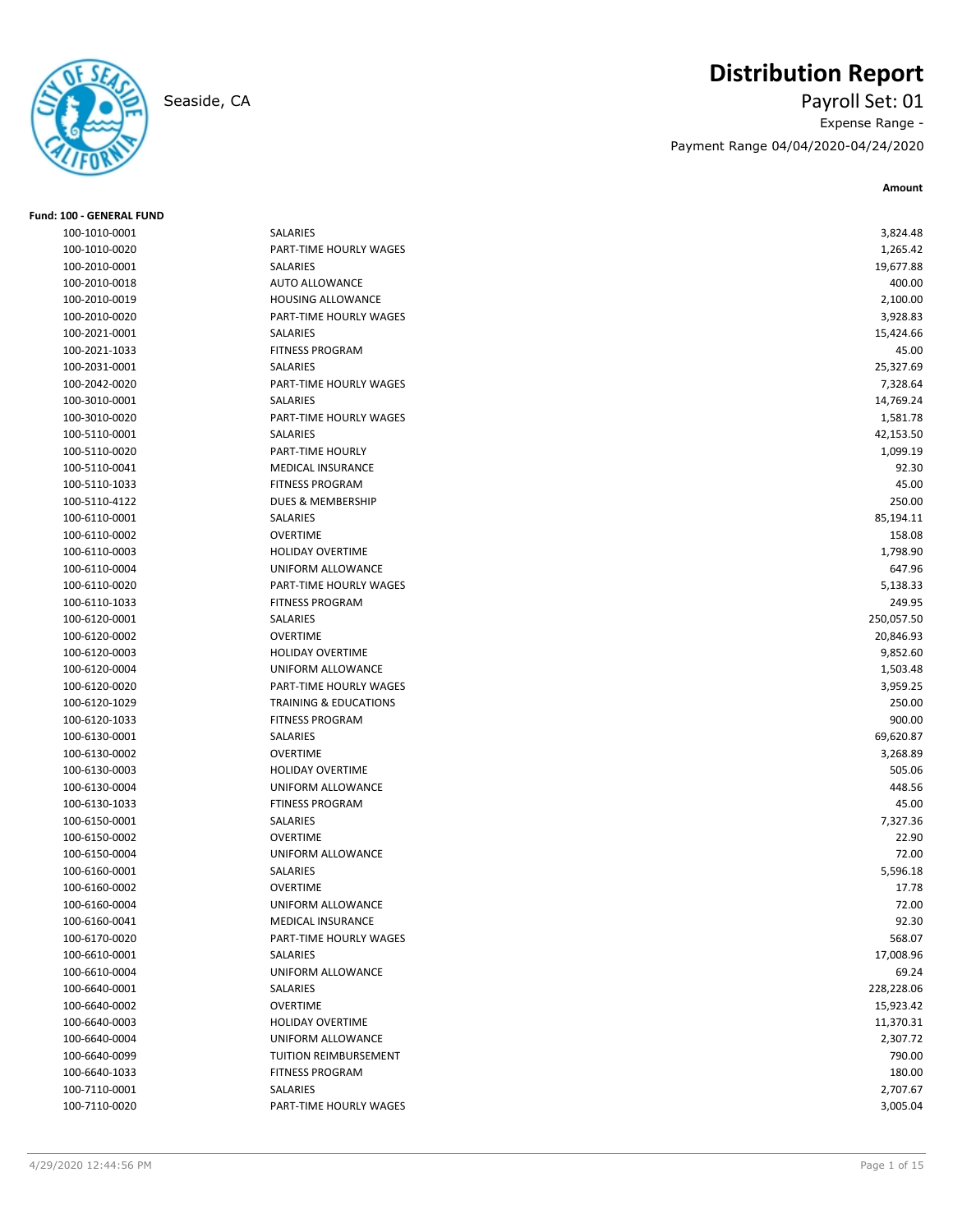| 100-7210-0001 | <b>SALARIES</b>                          | 19,042.32    |
|---------------|------------------------------------------|--------------|
| 100-7220-0001 | SALARIES                                 | 6,264.64     |
| 100-7310-0001 | SALARIES                                 | 15,860.76    |
| 100-7310-0020 | PART-TIME HOURLY WAGES                   | 3,649.26     |
| 100-7410-0001 | <b>SALARIES</b>                          | 23,905.94    |
| 100-7410-0020 | PART-TIME HOURLY                         | 3,235.92     |
| 100-7410-0041 | <b>MEDICAL INSURANCE</b>                 | 92.30        |
| 100-7410-1033 | <b>FITNESS PROGRAM</b>                   | 44.00        |
| 100-8110-3095 | DEPT CONSUMABLES - CV RESPONSE           | 3,819.82     |
| 100-8310-0001 | <b>SALARIES</b>                          | 7,629.66     |
| 100-8310-0002 | <b>OVERTIME</b>                          | 1,488.53     |
| 100-8310-0097 | UNALLOCATED PAGER                        | 4,184.37     |
| 100-8410-0001 | SALARIES                                 | 2,873.65     |
| 100-8420-0001 | SALARIES                                 | 27,068.71    |
| 100-8420-0002 | <b>OVERTIME</b>                          | 408.85       |
| 100-8420-0020 | PART-TIME HOURLY WAGES                   | 1,565.71     |
| 100-8430-0001 | SALARIES                                 | 4,344.61     |
| 100-8440-0001 | <b>SALARIES</b>                          | 4,702.29     |
| 100-8450-0001 | SALARIES                                 | 2,594.09     |
| 100-8450-0002 | <b>OVERTIME</b>                          | 91.81        |
| 100-8910-0001 | <b>SALARIES</b>                          | 32,521.56    |
| 100-8910-1033 | <b>FITNESS PROGRAM</b>                   | 135.00       |
| 100-9100-0001 | <b>SALARIES</b>                          | 11,938.24    |
| 100-9100-0020 | PART-TIME HOURLY WAGES                   | 5,603.14     |
| 100-9100-4121 | <b>MEETINGS &amp; TRAVEL</b>             | 176.00       |
| 100-9105-0001 | SALARIES                                 | 4,506.74     |
| 100-9105-0002 | <b>OVERTIME</b>                          | 327.44       |
| 100-9105-0012 | VACATION\COMP TIME PAYOFF                | 401.95       |
| 100-9105-0020 | <b>PART-TIME HOURLY WAGES</b>            | 14,709.69    |
| 100-9200-0020 | PART-TIME HOURLY WAGES                   | 4,807.84     |
| 100-9310-0001 | <b>SALARIES</b>                          | 11,709.28    |
| 100-9310-0020 | PART-TIME HOURLY WAGES                   | 1,180.40     |
| 100-9310-1033 | <b>FITNESS PROGRAM</b>                   | 45.00        |
| 100-9320-0020 | PART-TIME HOURLY WAGES                   | 1,735.35     |
| 100-9330-0020 | PART-TIME HOURLY WAGES                   | 1,503.97     |
| 100-9340-0020 | PART-TIME HOURLY WAGES                   | 2,432.34     |
| 100-9350-0020 | PART-TIME HOURLY WAGES                   | 1,555.26     |
| 100-9400-0020 | PART-TIME HOURLY WAGES                   | 7,509.10     |
| 100-9500-0020 | PART-TIME HOURLY WAGES                   | 2,760.97     |
|               | Fund 100 - GENERAL FUND Total: 24,253.28 | 1,127,544.60 |
|               |                                          |              |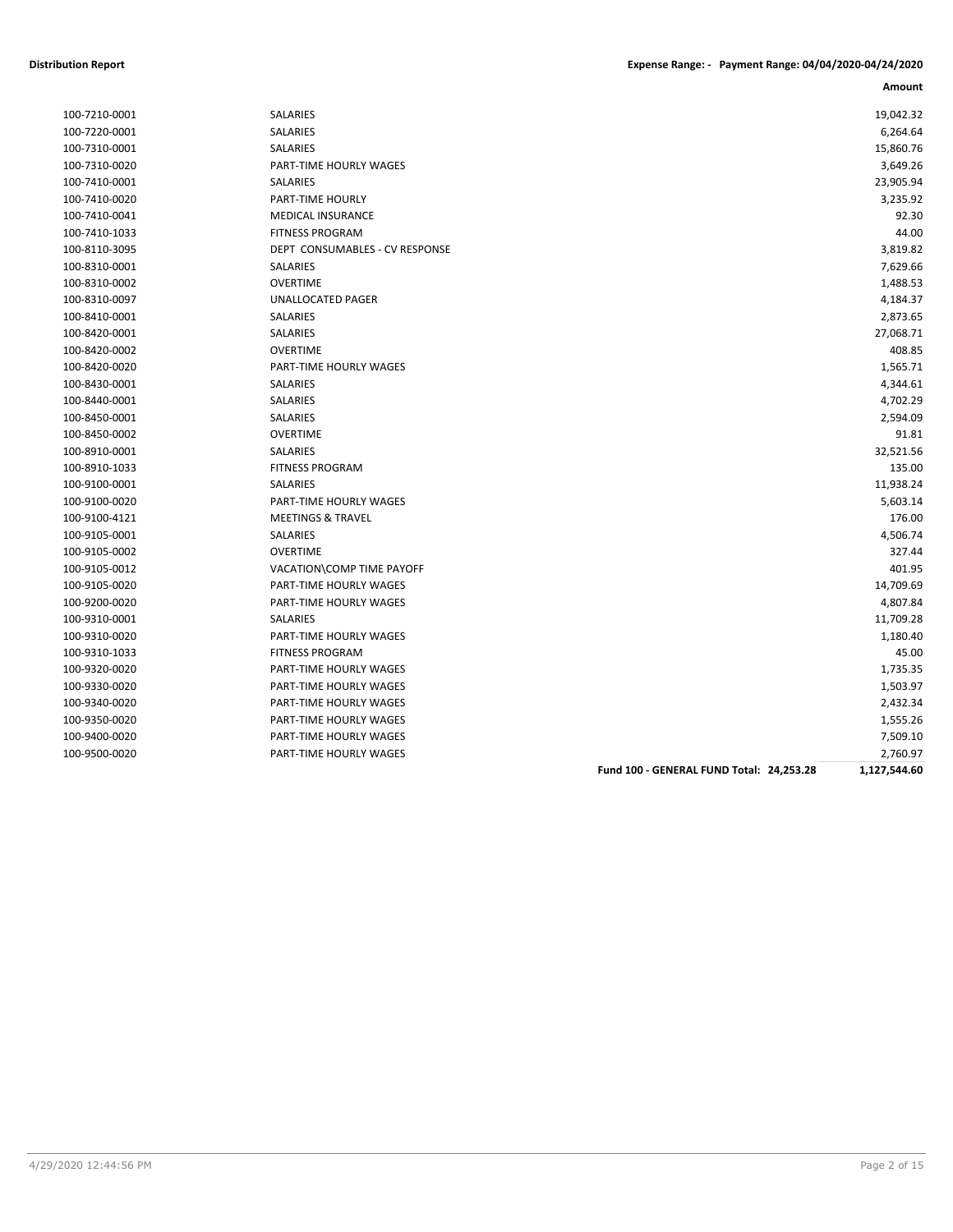| Fund: 103 - LAGUNA GRANDE PKG FUND |
|------------------------------------|
|                                    |

103-8710-0001 SALARIES 2,605.66

| 103-8710-0002 | <b>OVERTIME</b> |                                          |       | 68.86    |
|---------------|-----------------|------------------------------------------|-------|----------|
|               |                 | Fund 103 - LAGUNA GRANDE PKG FUND Total: | 68.58 | 4.674.52 |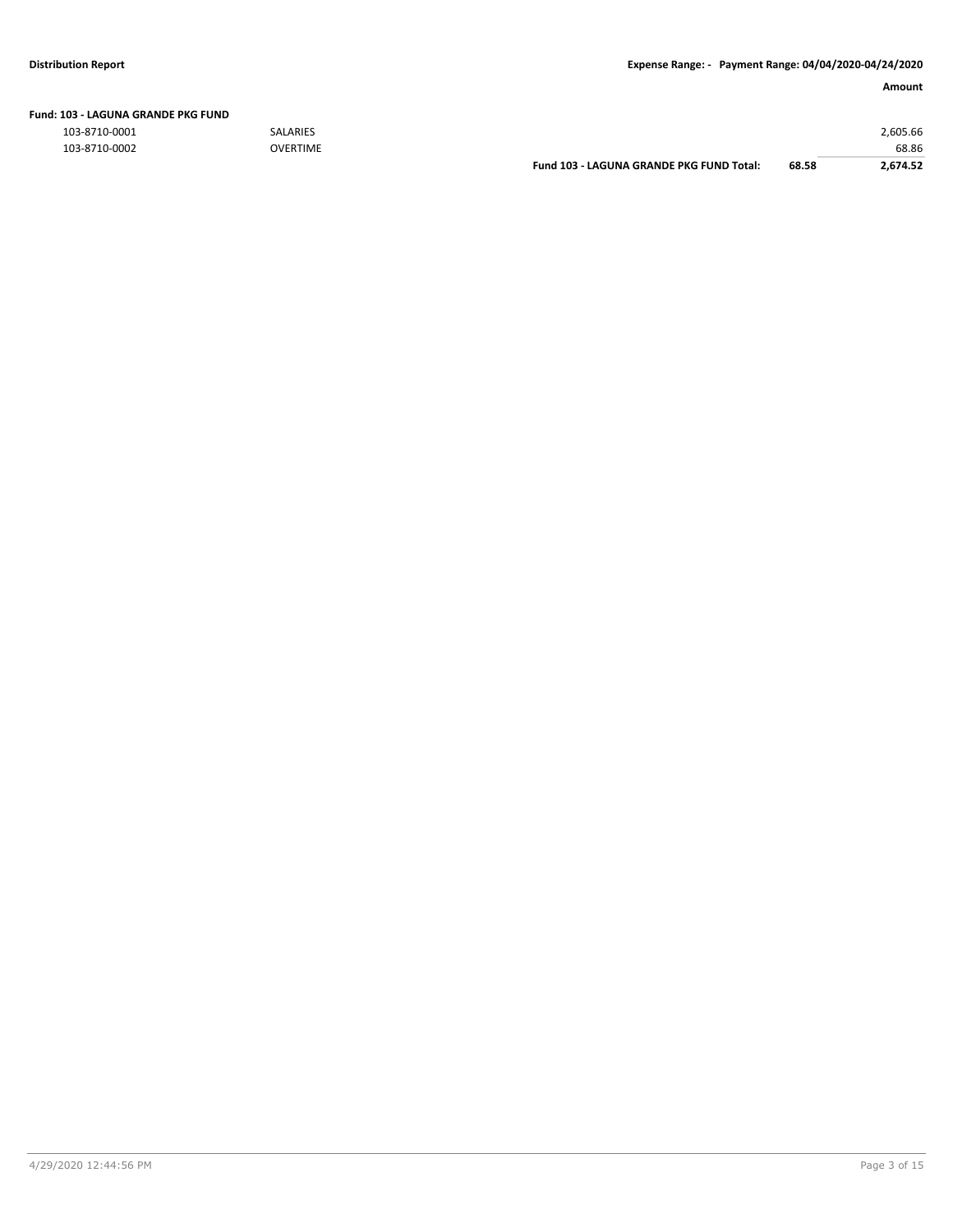**Fund: 113 - POMA & DMDC FUND**

| L13 - POMA & DMDC FUND |                               |                                    |        |           |
|------------------------|-------------------------------|------------------------------------|--------|-----------|
| 113-8730-0001          | SALARIES                      |                                    |        | 24,077.24 |
| 113-8730-0002          | OVERTIME                      |                                    |        | 489.74    |
| 113-8730-0020          | <b>PART-TIME HOURLY WAGES</b> |                                    |        | 1,904.72  |
| 113-8730-0041          | <b>MEDICAL INSURANCE</b>      |                                    |        | 92.30     |
|                        |                               | Fund 113 - POMA & DMDC FUND Total: | 733.00 | 26,564.00 |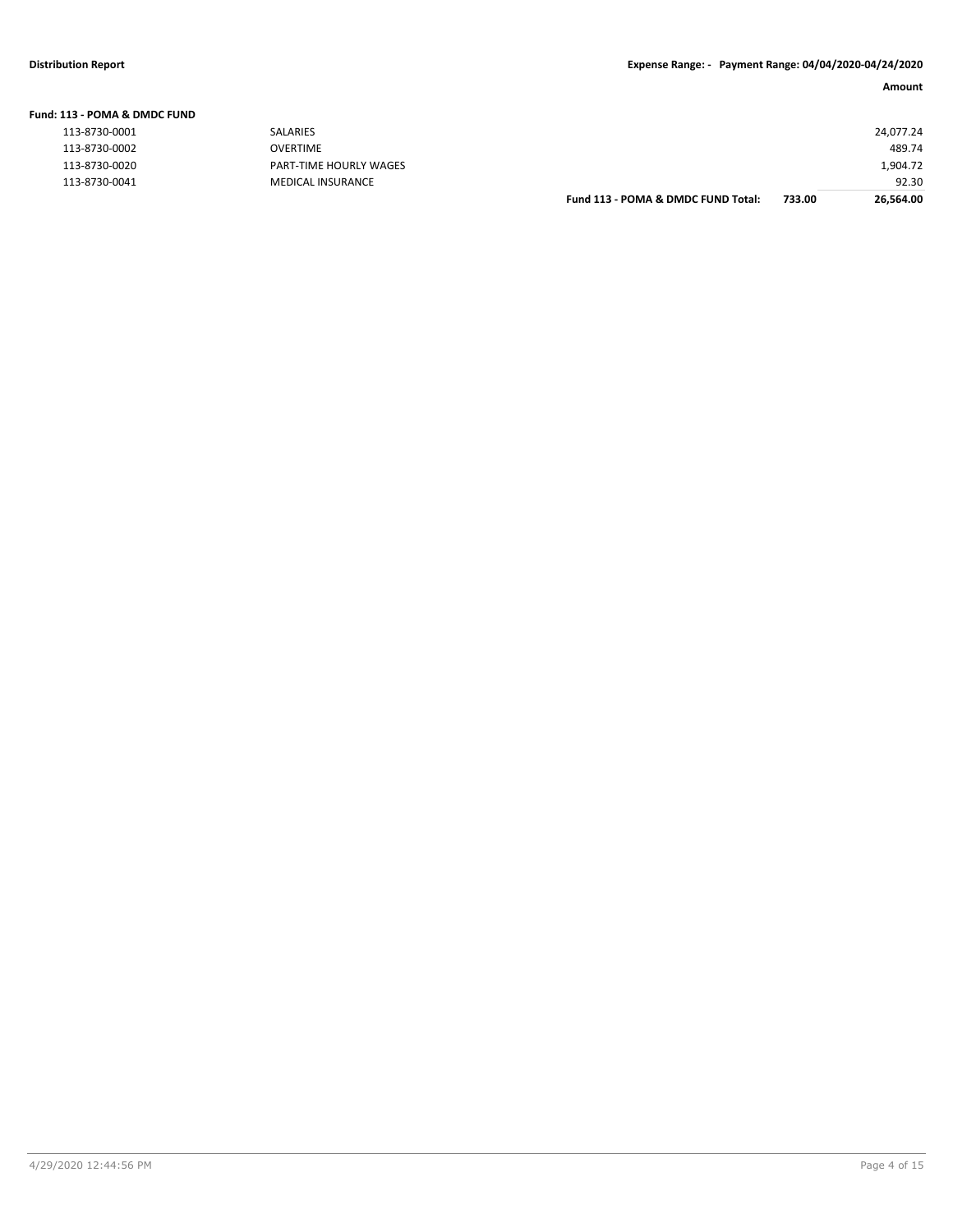**Fund: 200 - CDBG FUND** 200-5410-0001 SALARIES 3,665.27

**Fund 200 - CDBG FUND Total: 79.60 3,665.27**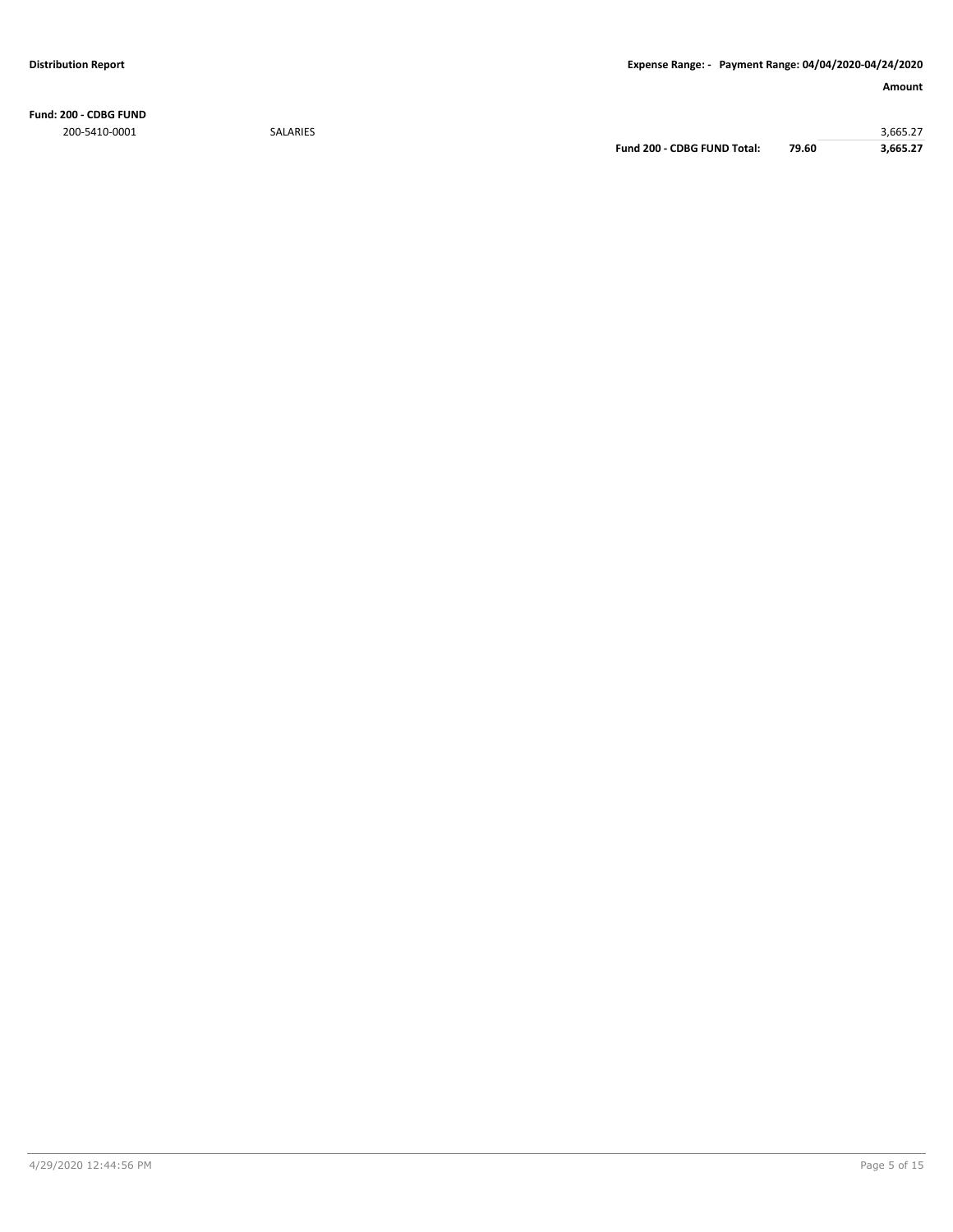| 210-8110-0002<br><b>OVERTIME</b><br>173.42 | 210-8420-0001      | SALARIES               |  | 3,815.49 |
|--------------------------------------------|--------------------|------------------------|--|----------|
|                                            | 210-8110-0020      | PART-TIME HOURLY WAGES |  | 608.88   |
|                                            |                    |                        |  |          |
|                                            |                    |                        |  |          |
|                                            | 210 - STREETS FUND |                        |  |          |

|  | <b>Fund: 210 - STREETS FUND</b> |  |
|--|---------------------------------|--|
|  |                                 |  |

| 210-8110-0001 |
|---------------|
| 210-8110-0002 |
| 210-8110-0020 |
| 210-8420-0001 |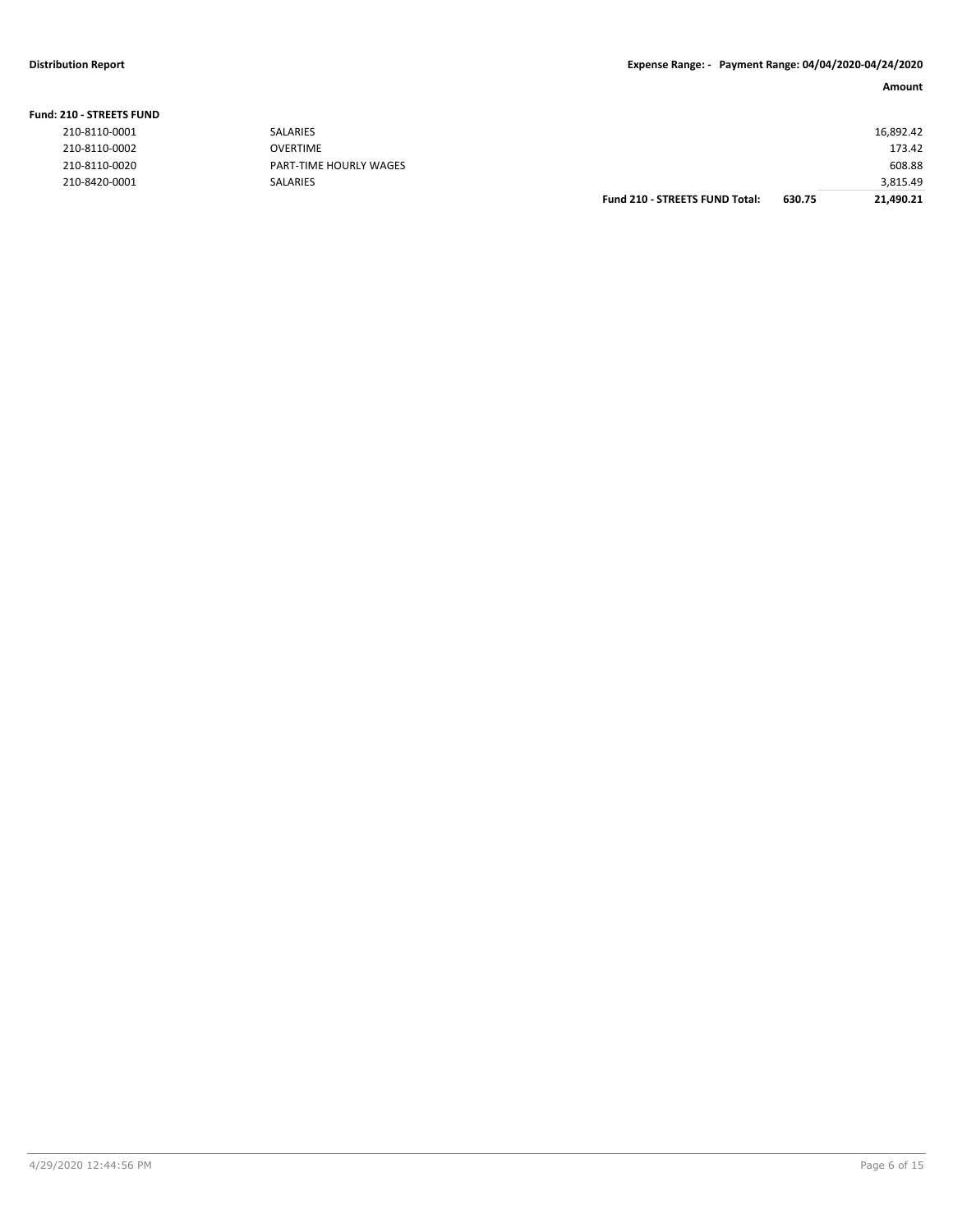| 271-8110-0001 | <b>SALARIES</b>        |                                          |        | 14,749.78 |
|---------------|------------------------|------------------------------------------|--------|-----------|
| 271-8110-0002 | <b>OVERTIME</b>        |                                          |        | 180.64    |
| 271-8110-1033 | <b>FITNESS PROGRAM</b> |                                          |        | 6.75      |
|               |                        | <b>Fund 271 - STORMWATER FUND Total:</b> | 380.81 | 14,937.17 |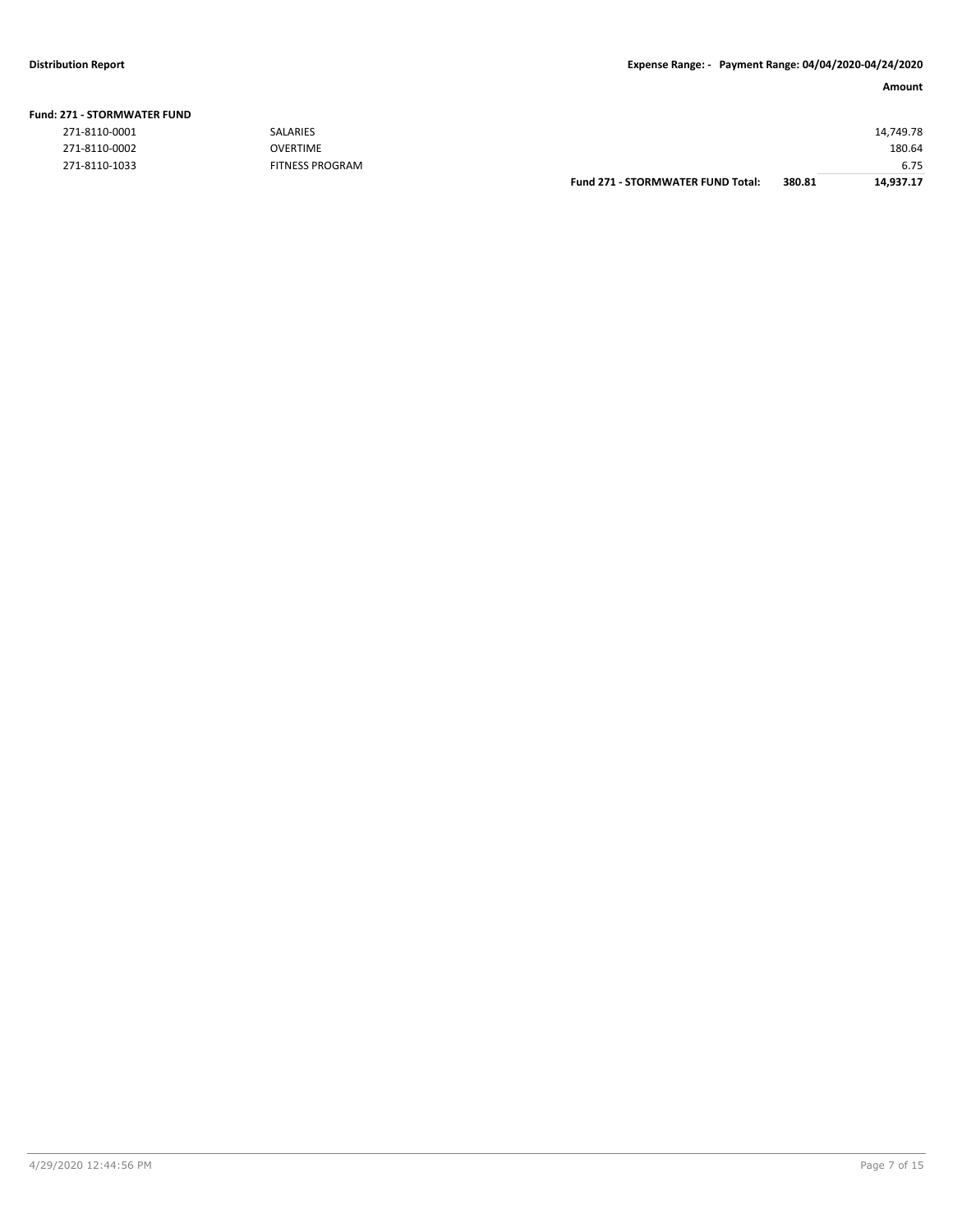| Fund: 401 - WATER FUND |                                 |                              |        |           |
|------------------------|---------------------------------|------------------------------|--------|-----------|
| 401-8610-0001          | SALARIES                        |                              |        | 529.28    |
| 401-8610-1029          | <b>TRAINING &amp; EDUCATION</b> |                              |        | 176.71    |
| 401-8620-0001          | SALARIES                        |                              |        | 14,483.66 |
| 401-8620-0002          | <b>OVERTIME</b>                 |                              |        | 14.98     |
| 401-8620-1033          | <b>FITNESS PROGRAM</b>          |                              |        | 31.50     |
|                        |                                 | Fund 401 - WATER FUND Total: | 405.55 | 15,236.13 |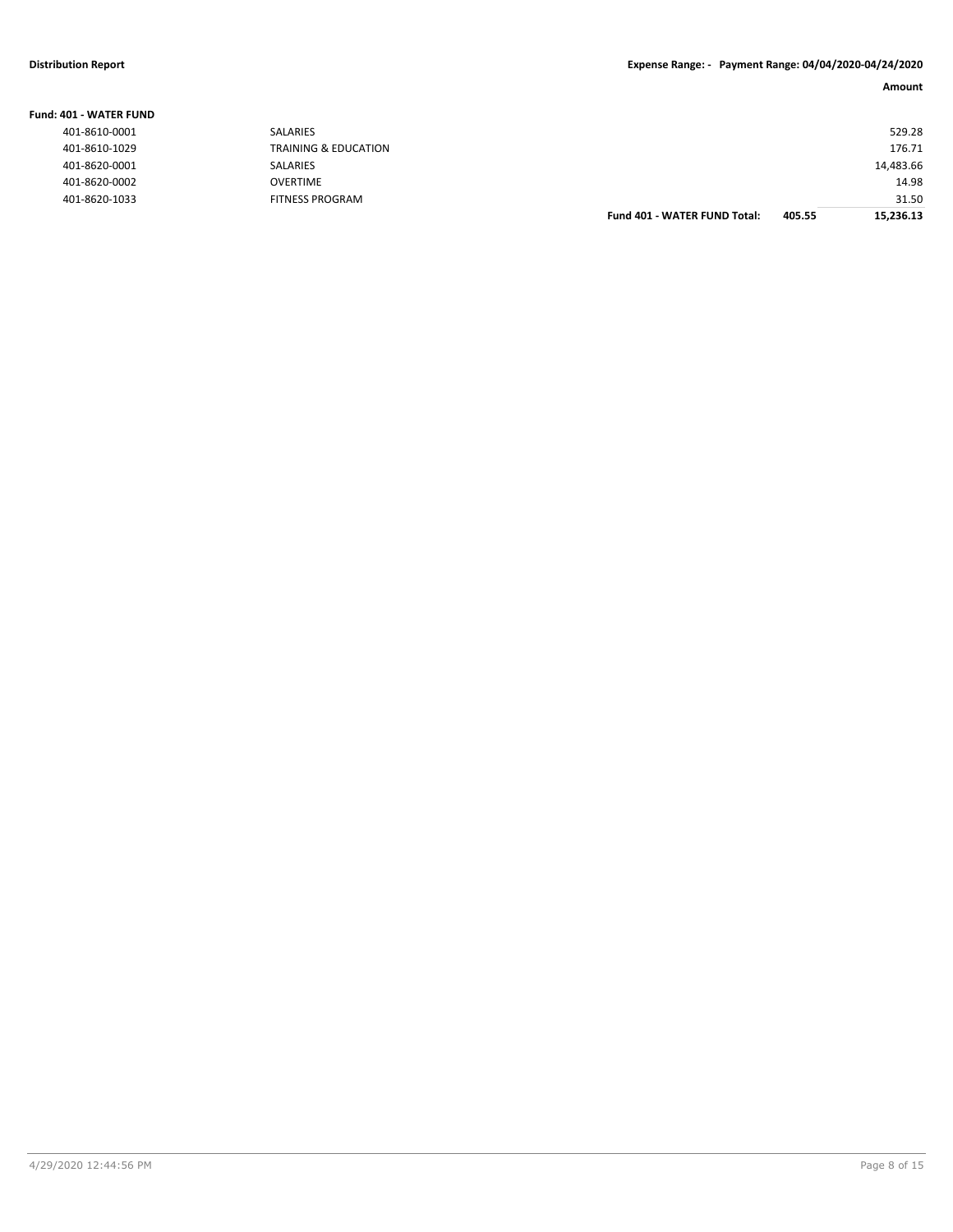|  | Fund: 501 - EQUIPMT MAINT FUND |  |
|--|--------------------------------|--|
|  |                                |  |

| 501-8510-0001 | <b>SALARIES</b>           |                                      |        | 1,058.58    |
|---------------|---------------------------|--------------------------------------|--------|-------------|
| 501-8520-0001 | <b>SALARIES</b>           |                                      |        | 10,961.27   |
| 501-8520-0012 | VACATION/COMP TIME PAYOFF |                                      |        | $-1,128.56$ |
|               |                           | Fund 501 - EQUIPMT MAINT FUND Total: | 305.69 | 10,891.29   |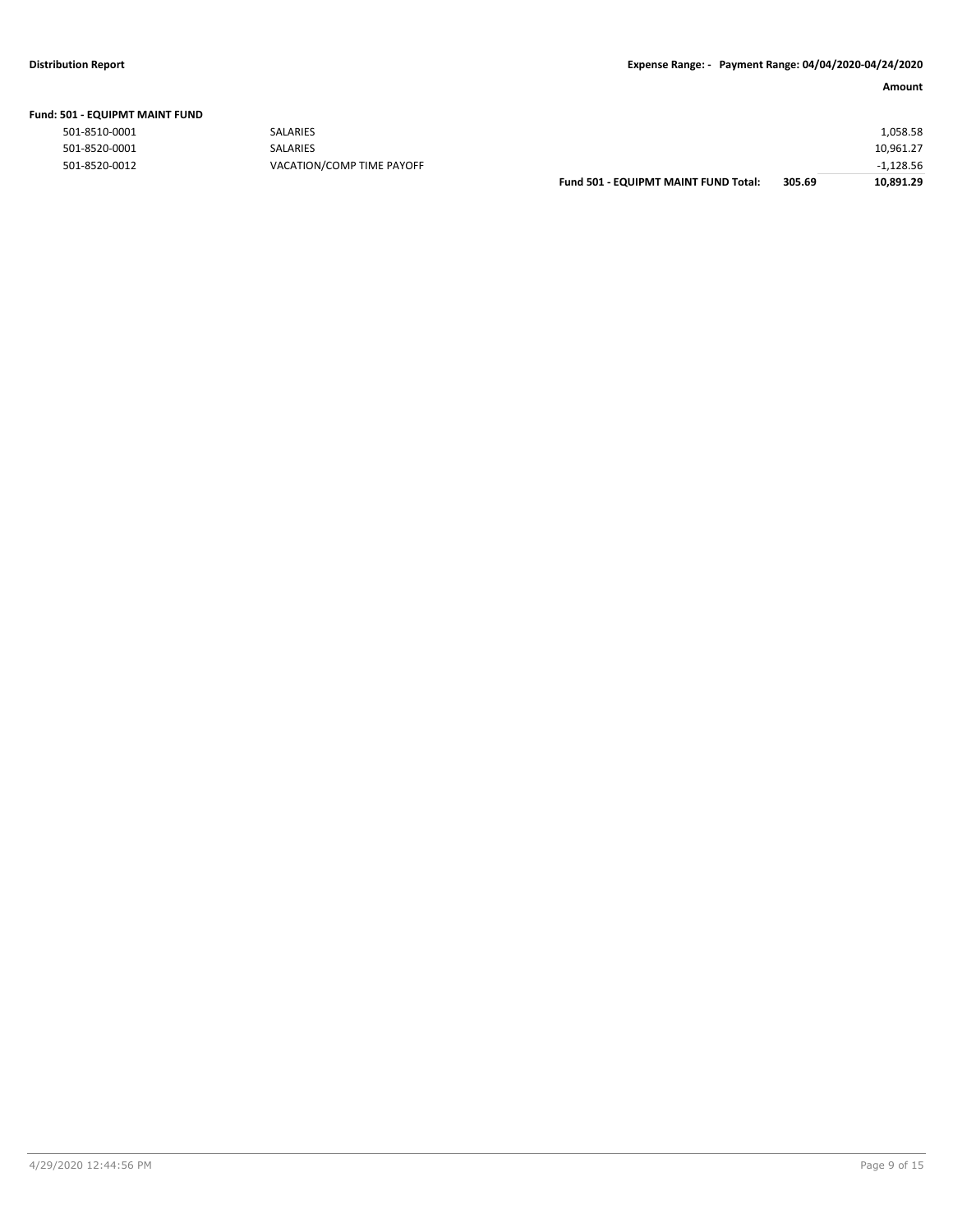### **Fund: 503 - MIS FUND**

|                        | Fund 503 - MIS FUND Total: | 320.00 | 16,946.32 |
|------------------------|----------------------------|--------|-----------|
| <b>FITNESS PROGRAM</b> |                            |        | 45.00     |
| <b>SALARIES</b>        |                            |        | 16,901.32 |
|                        |                            |        |           |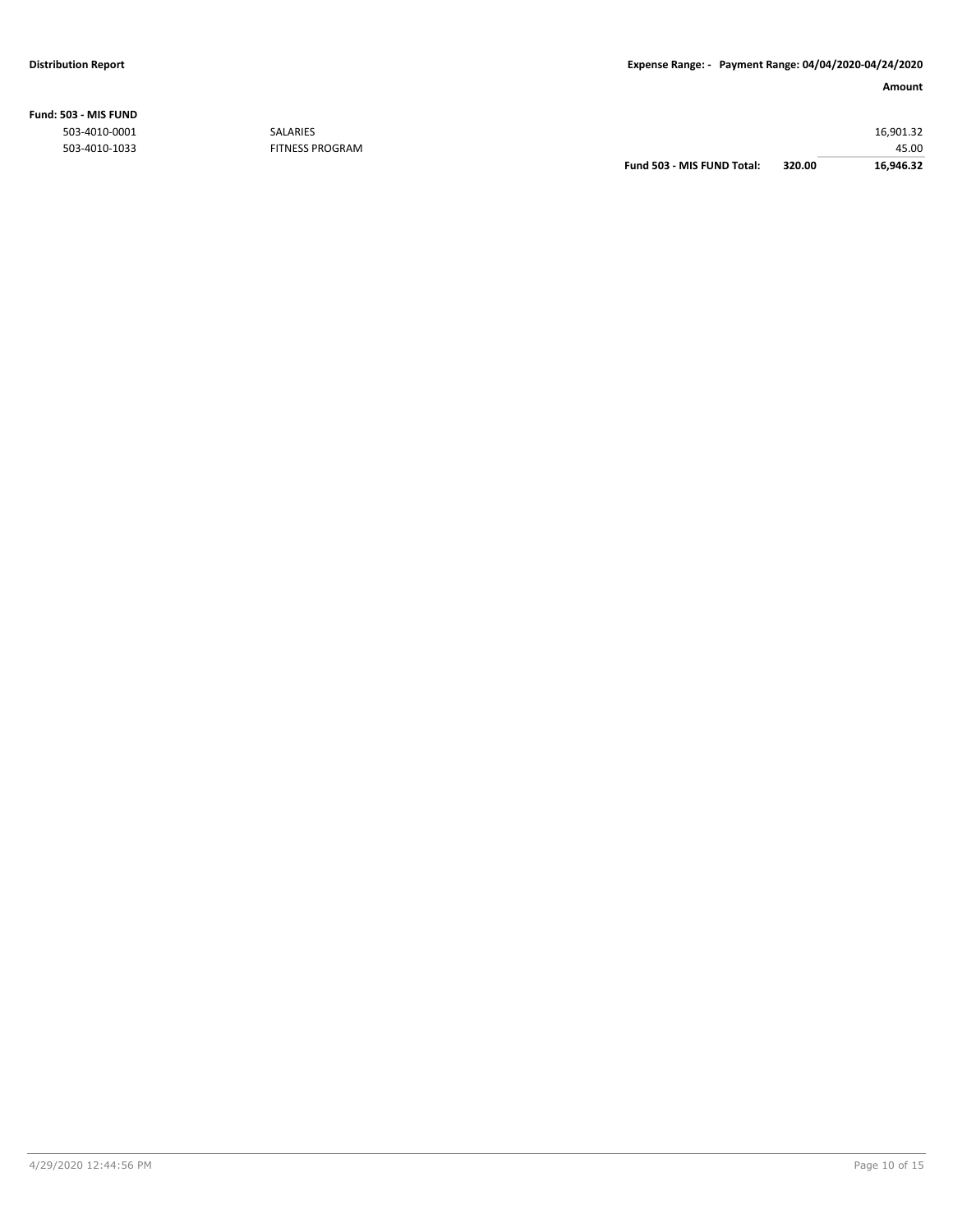| Fund: 951 - SAN. DISTRICT GEN. FUND |                        |                                           |        |           |
|-------------------------------------|------------------------|-------------------------------------------|--------|-----------|
| 951-8810-0001                       | <b>SALARIES</b>        |                                           |        | 1,721.95  |
| 951-8810-3095                       | DEPARTMENT CONSUMABLES |                                           |        | 232.00    |
| 951-8820-0001                       | SALARIES               |                                           |        | 21,922.26 |
| 951-8820-0002                       | <b>OVERTIME</b>        |                                           |        | 360.36    |
| 951-8820-1033                       | <b>FITNESS PROGRAM</b> |                                           |        | 6.75      |
|                                     |                        | Fund 951 - SAN, DISTRICT GEN, FUND Total: | 673.71 | 24.243.32 |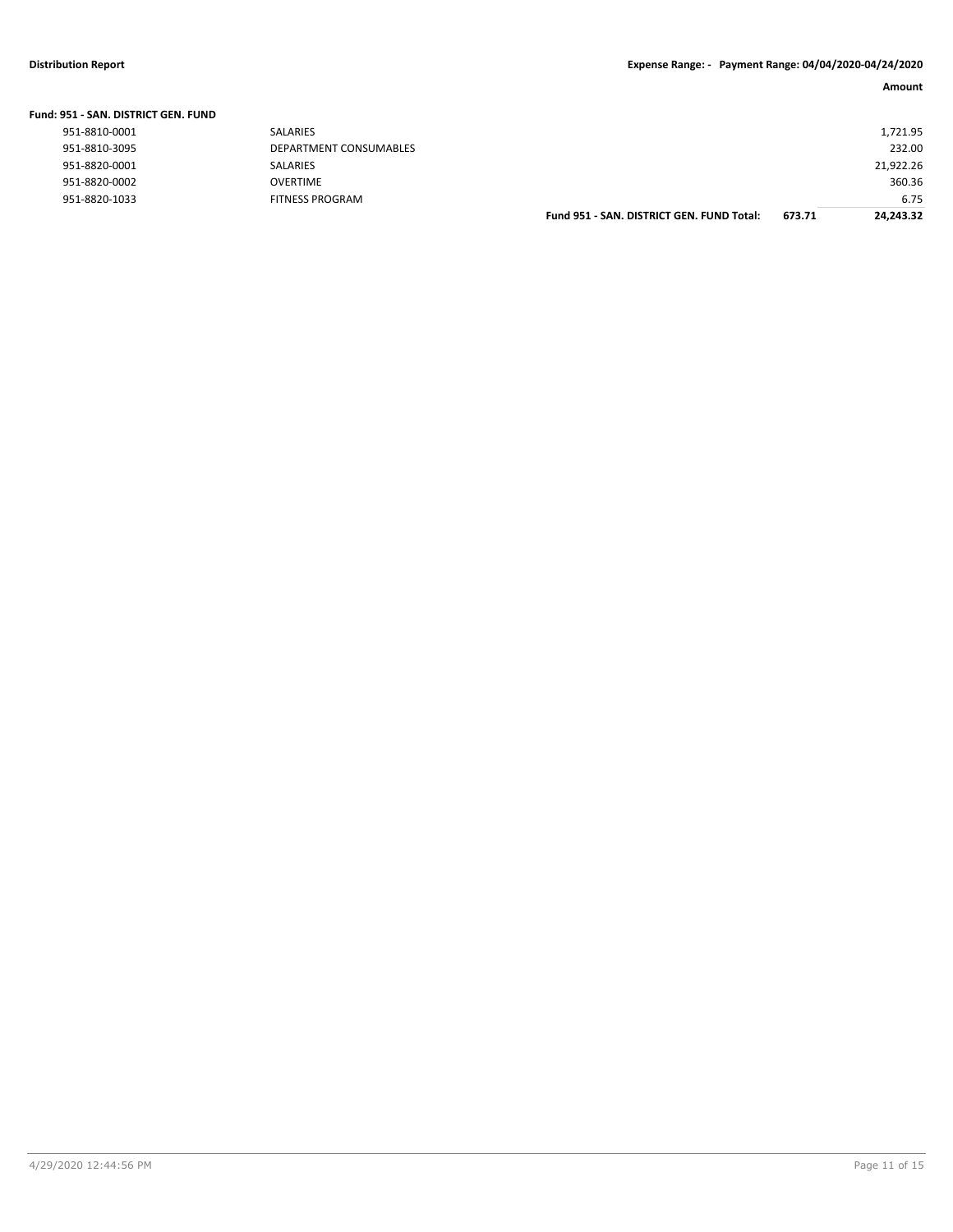# **Fund: 953 - SAN. DISTRICT CAP. IMPROV**

CANYON DEL REY SEWER LINE REPLACEMENT 953-8820-9214 DEL MONTE SWR MAIN REPLACEMENT

|                                             |      | 178.00 |
|---------------------------------------------|------|--------|
|                                             |      | 367.10 |
| Fund 953 - SAN, DISTRICT CAP, IMPROV Total: | 9.50 | 545.10 |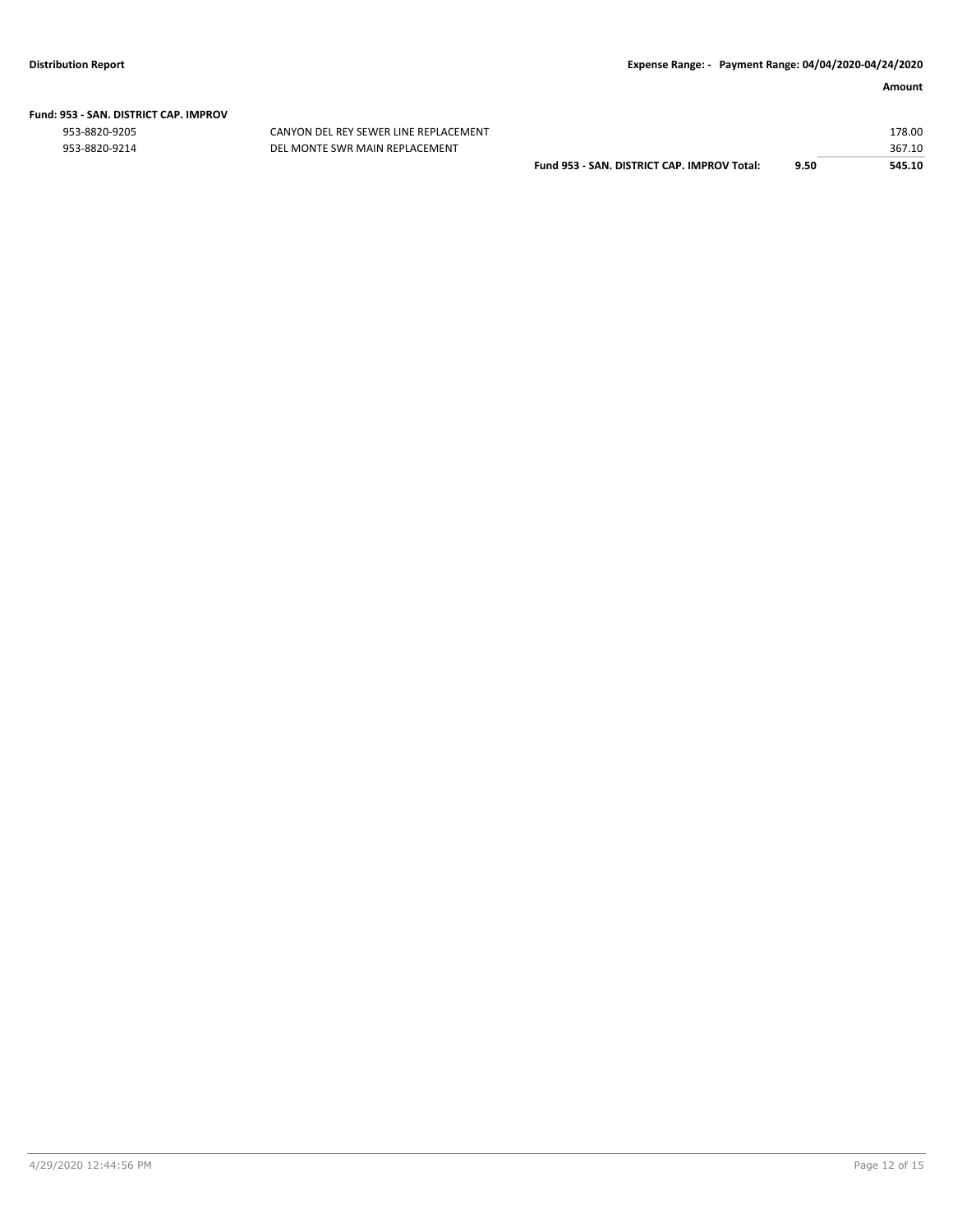#### **Fund: 971 - SA MERGED CAPITAL PROJ**

971-9710-9599 RENTAL PROPERTY EXP & MAINT 174.88

**Fund 971 - SA MERGED CAPITAL PROJ Total: 6.00 174.88**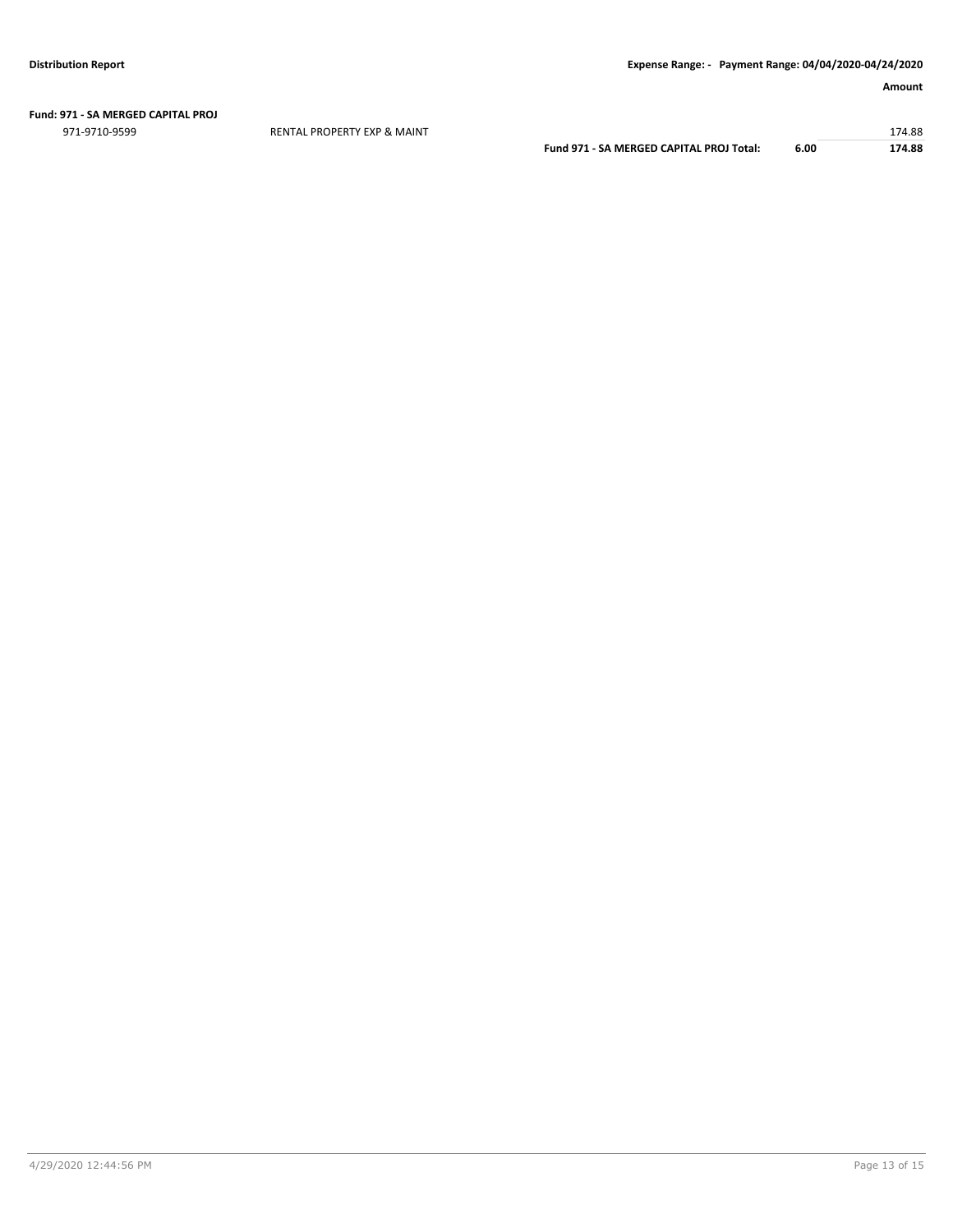**Fund: 973 - SA MERGED - LMIHF** 973-9710-9599 RENTAL PROPERTY EXP & MAINT 35.50

**Fund 973 - SA MERGED - LMIHF Total: 1.00 35.50**